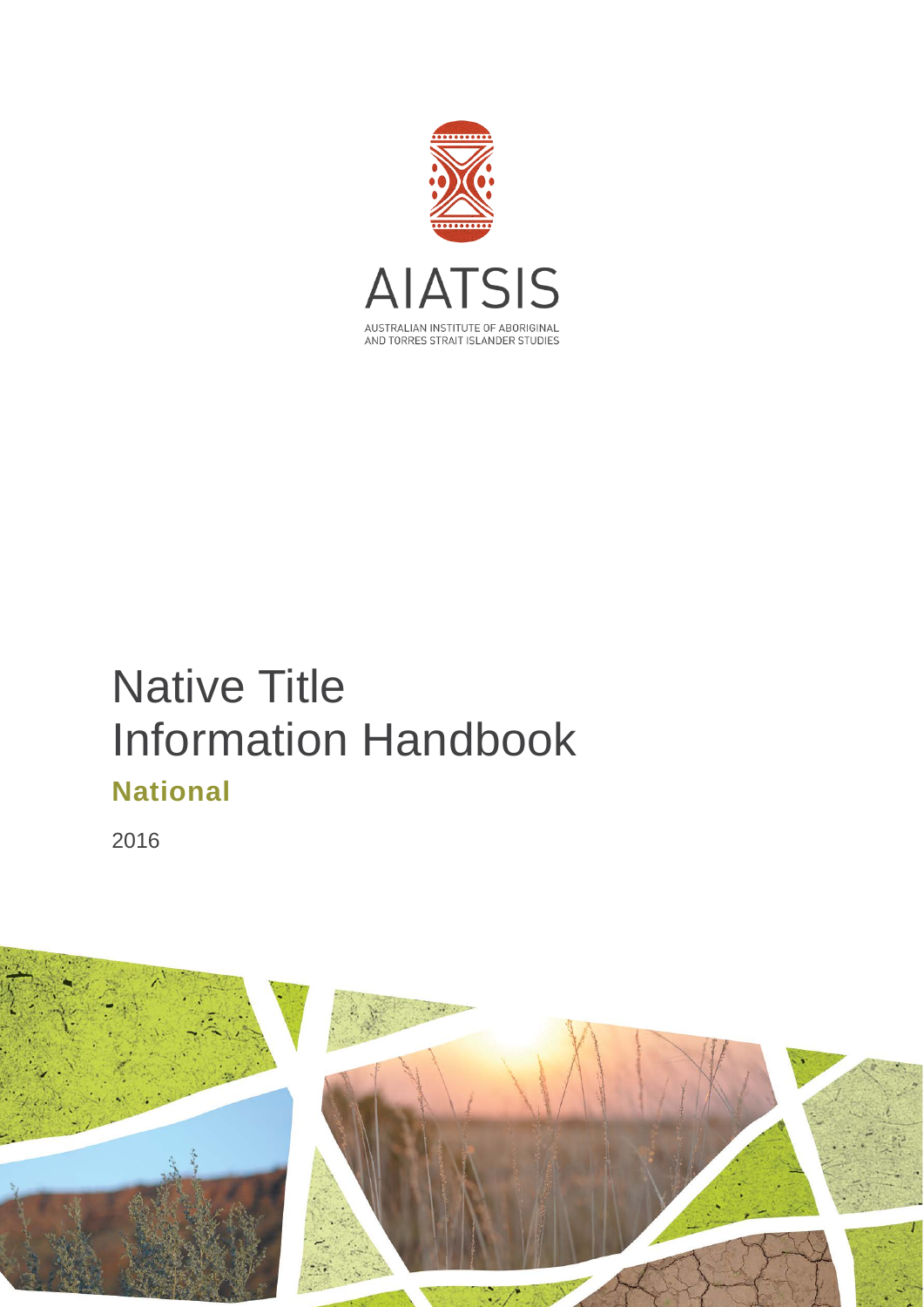© Australian Institute of Aboriginal and Torres Strait Islander Studies

AIATSIS acknowledges the funding support of the Department of the Prime Minister and Cabinet.

The Native Title Research Unit (NTRU) acknowledges the generous contributions of peer reviewers and welcomes suggestions and comments about the content of the Native Title Information Handbook (the Handbook). The Handbook seeks to collate publicly available information about native title and related matters. The Handbook is intended as an introductory guide only and is not intended to be, nor should it be, relied upon as a substitute for legal or other professional advice. If you are aware that this publication contains any errors or omissions please contact us. Views expressed in the Handbook are not necessarily those of AIATSIS.

Australian Institute of Aboriginal and Torres Strait Islander Studies (AIATSIS)

GPO Box 553, Canberra ACT 2601

**Phone** 02 6261 4223 **Fax** 02 6249 7714 **Email** [research@aiatsis.gov.au](mailto:research@aiatsis.gov.au) **Web** [www.aiatsis.gov.au](http://www.aiatsis.gov.au/) 

#### **National Library of Australia Cataloguing-in-Publication entry**

| Title:        | Native title information handbook: national / Australian Institute of<br>Aboriginal and Torres Strait Islander Studies. Native Title Research<br>Unit.                                              |
|---------------|-----------------------------------------------------------------------------------------------------------------------------------------------------------------------------------------------------|
| ISBN:         | 9781922102508 (ebook)                                                                                                                                                                               |
| Subjects:     | Native title (Australia)--Australia--Handbooks, manuals, etc.<br>Aboriginal Australians--Land tenure--Australia.<br>Land use--Law and legislation--Australia.<br>Aboriginal Australians--Australia. |
|               | Other Creators/Contributors: Australian Institute of Aboriginal and Torres Strait Islander Studies.<br>Native Title Research Unit.                                                                  |
| Dewey Number: | 346.940432                                                                                                                                                                                          |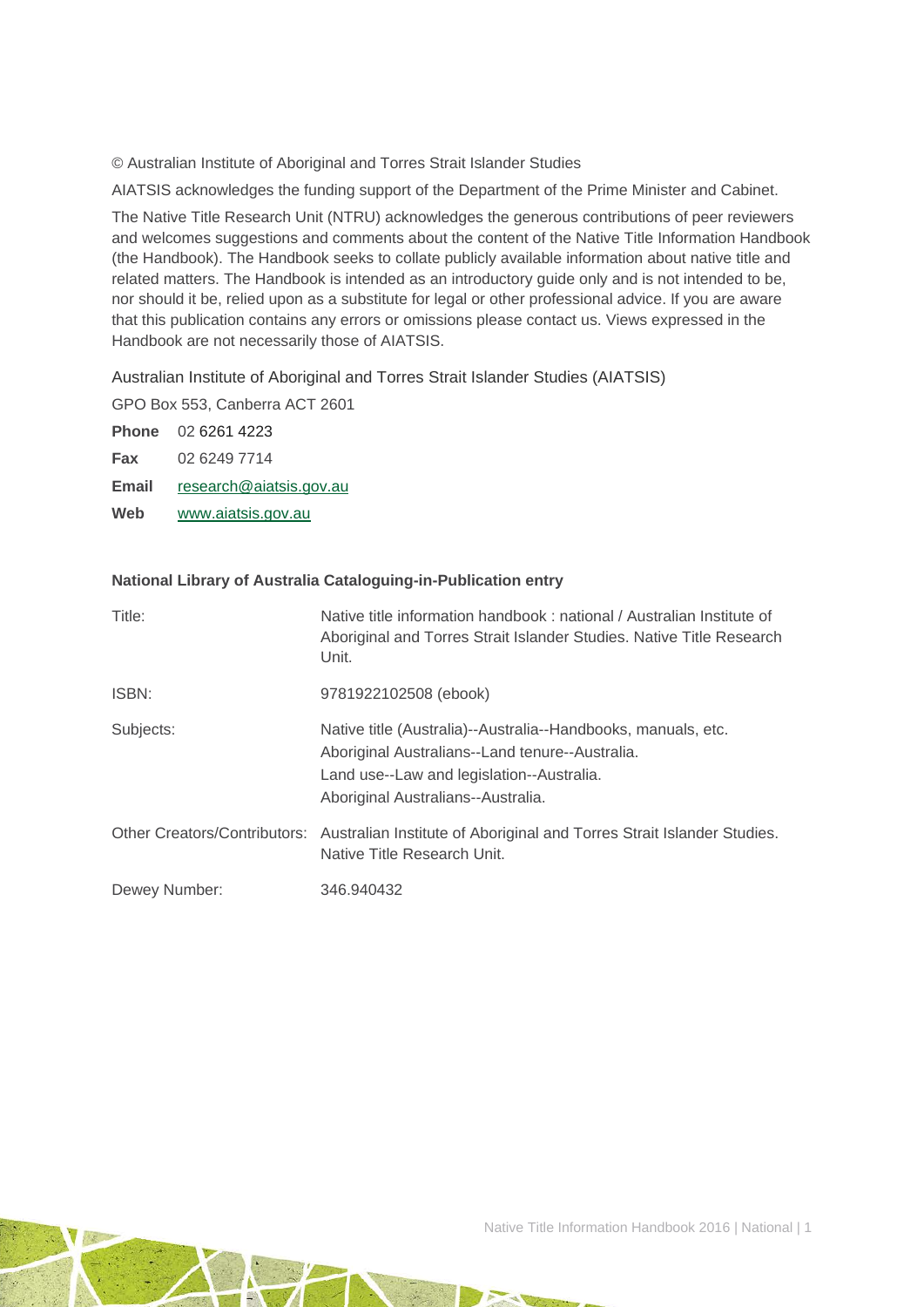## **Contents**

| 2. |  |
|----|--|
| 3. |  |
| 4. |  |
| 5. |  |
| 6. |  |
| 7. |  |
| 8. |  |
| 9. |  |
|    |  |
|    |  |
|    |  |
|    |  |
|    |  |
|    |  |
|    |  |

**Card**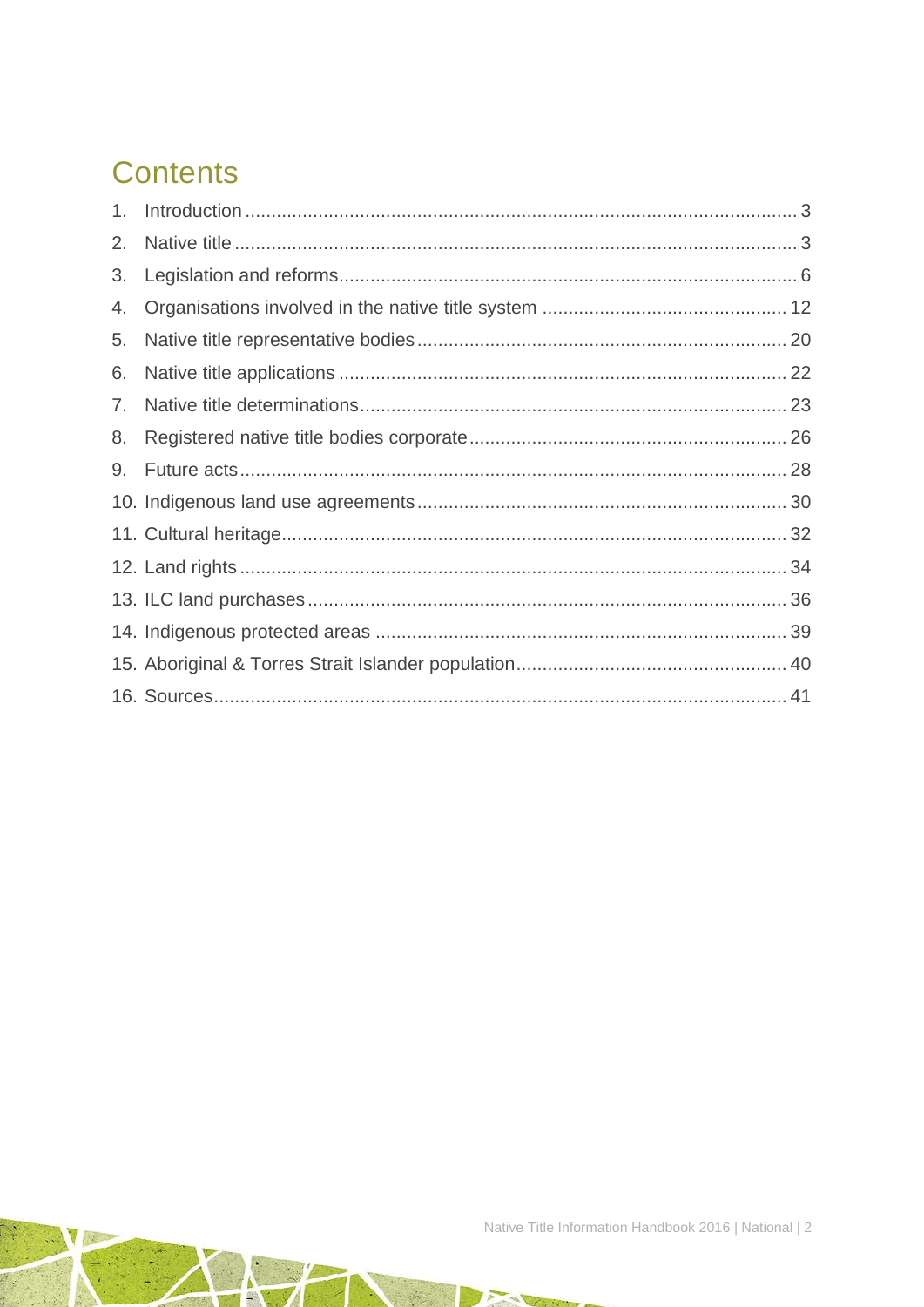## <span id="page-3-0"></span>1. Introduction

The National Native Title Information Handbook collates publicly available resources and information relating to key areas of native title including: legislation, applications, determinations, future acts and Indigenous land use agreements; government agencies, policies and procedures; and native title organisations. The Handbook also includes information about cultural heritage and land rights legislation and related government agencies and other organisations; Indigenous Land Corporation land acquisitions; Indigenous protected areas and the Aboriginal and Torres Strait Islander population. See also the state and territory handbooks for information specific to each jurisdiction.

Information has been gathered through desktop research primarily from government agencies and other organisations that have a direct role in native title matters. A list of sources is provided at the end of the Handbook. Where technical terminology is used hyperlinks are provided to the National Native Title Tribunal glossary or other sources and wherever possible hyperlinks to the information sources are provided and readers are encouraged to refer to these sources for more detailed and current information.

## <span id="page-3-1"></span>2. Native title

Native title is the recognition in Australian law, under the *[Native Title Act 1993](http://www.austlii.edu.au/au/legis/cth/consol_act/nta1993147/)* (Cth) (NTA), that Aboriginal and Torres Strait Islander peoples had a system of law and ownership of their lands before European settlement. The historic High Court decision in *[Mabo and Others v State of Queensland \(No 2\)](http://www.austlii.edu.au/au/cases/cth/HCA/1992/23.html)* [1992] HCA 23; (1992) [175 CLR 1](http://www.austlii.edu.au/au/cases/cth/HCA/1992/23.html) (*Mabo*) was the first recognition that native title continues to exist through the common law in Australia. The native title of a particular group is defined by the traditional laws and customs observed by that group of people.

[Section 223](http://www.austlii.edu.au/au/legis/cth/consol_act/nta1993147/s223.html) of the NTA defines the native title rights and interests that are the subject of a determination of native title under [s 225](http://www.austlii.edu.au/au/legis/cth/consol_act/nta1993147/s225.html) of the Act. In s 223(1), the term 'native title or native title rights and interests' means the communal, group or individual rights and interests of Aboriginal peoples or Torres Strait Islanders in relation to land or waters, where:

- o the rights and interests are possessed under the traditional laws acknowledged, and the traditional customs observed, by the Aboriginal peoples or Torres Strait Islanders; and
- o the Aboriginal peoples or Torres Strait Islanders, by those laws and customs, have a connection with the land or waters; and
- o the rights and interests are recognised by the common law of Australia.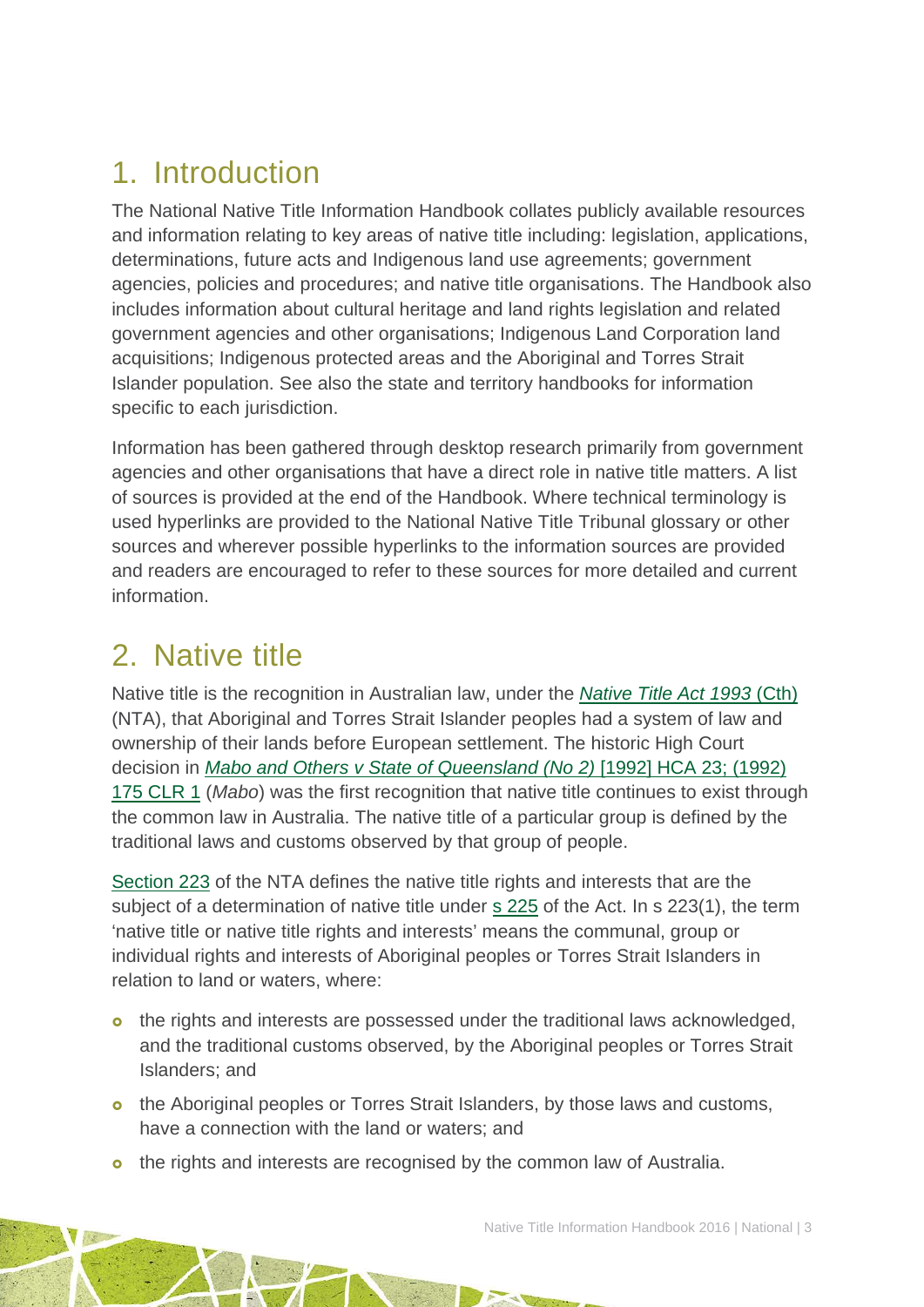The significance of the *Mabo* decision lies in the recognition that native title is a preexisting right, inherent to Indigenous peoples by virtue of their distinct identity as first owners and occupiers of the land and their continuing systems of law. Native title is not a grant or right that is created by the Australian government nor is it dependent upon the government for its existence, although it is dependent on recognition by the common law in order to be enforceable in the Australian legal system. This distinguishes native title from other legislative land rights systems that operate in Australia whereby the government grants the title. Native title may be recognised in places where Aboriginal and Torres Strait Islander people continue to follow their traditional laws and customs and have maintained a link with their traditional country. Native title in each instance is recognised as having its source in, and deriving its content from, the laws of Aboriginal and Torres Strait Islander people. The rights and interests that are recognised as native title may vary from group to group, from one area to another, and may differ depending on what is claimed and what might be negotiated between all of the parties with an interest in the area under claim. Native title rights may include the exclusive possession, use and occupation of traditional country or non-exclusive native title rights such as the right to access and camp or the right to hunt and fish on traditional country. Native title rights do not extend over minerals or petroleum.

The Mabo decision recognised Aboriginal and Torres Strait Islander peoples' rights over their land, and also recognised the system of laws from which those rights are derived. As a result of the Mabo decision and the subsequent enactment of the NTA Aboriginal and Torres Strait Islander people can apply to the Federal Court of Australia to have their native title rights recognised under Australian law. Native title may be recognised in relation to vacant Crown land, state forests, national parks, public reserves, pastoral leases, beaches, foreshores and waters, government or other public land and Indigenous held land (under land rights legislation).

A body of native title jurisprudence has been developed through the decisions following Mabo, and includes the following principles:

o The High Court has interpreted the term 'traditional' in s 223(1)(a) of the NTA to require evidence of a society 'united in and by its acknowledgment and observance of a body of law and customs': *[Yorta Yorta v Victoria](http://www.austlii.edu.au/au/cases/cth/HCA/2002/58.html)* [2002] HCA 58; [\(2002\) 214 CLR 422](http://www.austlii.edu.au/au/cases/cth/HCA/2002/58.html) (*Yorta Yorta*). The body of law and customs and the manner in which it is acknowledged and observed may vary throughout the claimed area: *Akiba v Commonwealth* [\[2013\] HCA 33; \(2013\) 250 CLR 209](http://www.austlii.edu.au/au/cases/cth/HCA/2013/33.html) (*Akiba*); *[Sampi v](http://www.austlii.edu.au/au/cases/cth/FCA/2005/777.html)  [Western Australia](http://www.austlii.edu.au/au/cases/cth/FCA/2005/777.html)* [2005] FCA 777.

 The laws and customs that sustain native title must have a normative character and have enjoyed 'a continuous existence and vitality since sovereignty'. Although, they may change and evolve in their exercise and do not have to be identical to that earlier body of laws and customs: *Yorta Yorta.*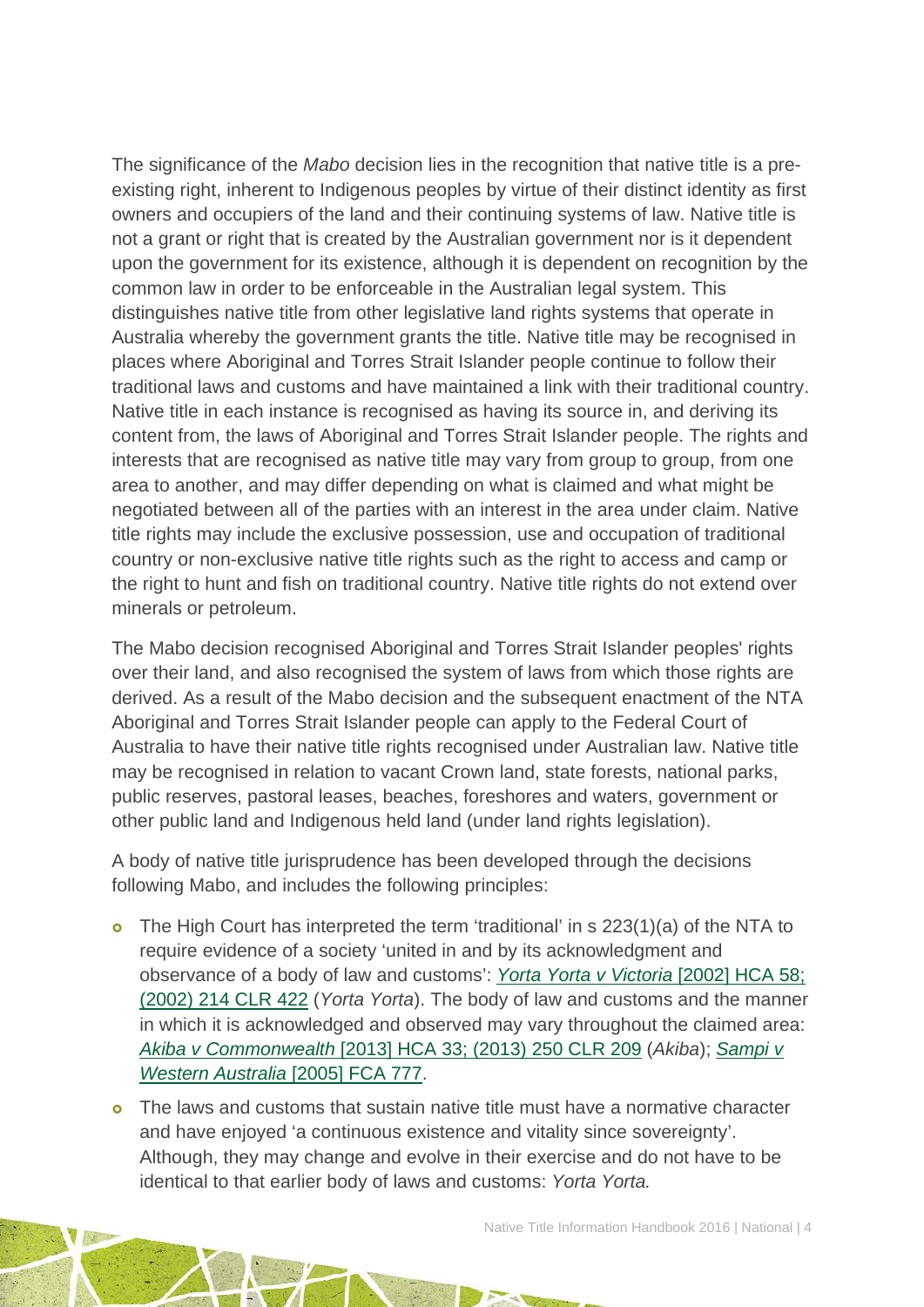- o Whether native title rights and interests have been extinguished is determined by applying the clear and plain intention test, which means that native title rights and interests will not be extinguished in the absence of a clear and plain intention to do so in the relevant statute: *[Western Australia v Ward](http://www.austlii.edu.au/cgi-bin/sinodisp/au/cases/cth/HCA/2002/28.html)* [2002] HCA 28; (2002) [213 CLR 1](http://www.austlii.edu.au/cgi-bin/sinodisp/au/cases/cth/HCA/2002/28.html) (Ward); *Wik v Queensland* [1996] HCA 40; (1996) 187 CLR 1 (*Wik*); *Akiba*; *[Queensland v Congoo](http://eresources.hcourt.gov.au/showCase/2015/HCA/17)* [2015] HCA 17 (*Congoo*). This contrasts with the test of 'actually consistency' in *Mabo.*
- **o** Extinguishment is also determined by applying an inconsistency of rights analysis. Where the relevant statute does not contemplate native title, those rights will only be extinguished where the existing native title rights cannot be exercised without impacting on the exercise of the statutory right: *Wik*; *Ward*; *Akiba*; *Western Australia v Brown* [\[2014\] HCA 8; \(2014\) 253 CLR 507](http://www.austlii.edu.au/au/cases/cth/HCA/2014/8.html) (*Brown*).
- **o** Legislation regulating the way in which native title rights and interests may be exercised is not inconsistent with their continued existence, and does not of itself establish extinguishment in the absence of a clear and plain intention to do so: *Yanner v Eaton* [\[1999\] HCA 53; \(1999\) 201 CLR 351;](http://www.austlii.edu.au/cgi-bin/sinodisp/au/cases/cth/HCA/1999/53.html?query=%5eYanner) *Akiba*; *[Karpany v Dietman](http://www.austlii.edu.au/au/cases/cth/HCA/2013/47.html)*  [\[2013\] HCA 47; \(2013\) 252 CLR 507.](http://www.austlii.edu.au/au/cases/cth/HCA/2013/47.html)
- **o** Certain pastoral and mining leases may coexist with native title rights and interests: *Wik*; *Brown*.
- Native title rights are characterised as a 'bundle of rights'. Native title rights may be 'non-exclusive' or partially extinguished by extinguishing individual rights within the bundle. However, native title rights and interests cannot be reduced to a list of activities or 'lesser rights': *Ward*; *Akiba*
- **o** The exercise of native title rights and interests can be suppressed without extinguishing those rights for the period of a grant of title, such as a mining lease, and revived at its expiration: *Brown*
- **o** Native title rights, such as the right to take resources, can be used for any purpose, including trading or commercial purposes aimed at deriving income: *Akiba*; *[Western Australia v Pilki](http://www.austlii.edu.au/au/cases/cth/FCAFC/2015/186.html)* [2015] FCAFC 186

For further discussion on the requirements of connection see: [What's needed to](http://aiatsis.gov.au/publications/products/whats-needed-prove-native-title-finding-flexibility-within-law-connection)  [prove native title? Finding flexibility within the law on connection.](http://aiatsis.gov.au/publications/products/whats-needed-prove-native-title-finding-flexibility-within-law-connection)

See also [Native title](http://www.atns.net.au/extglossary.asp?GlossaryID=230) on the [Agreements, Treaties and Negotiated Settlements](http://www.atns.net.au/) website.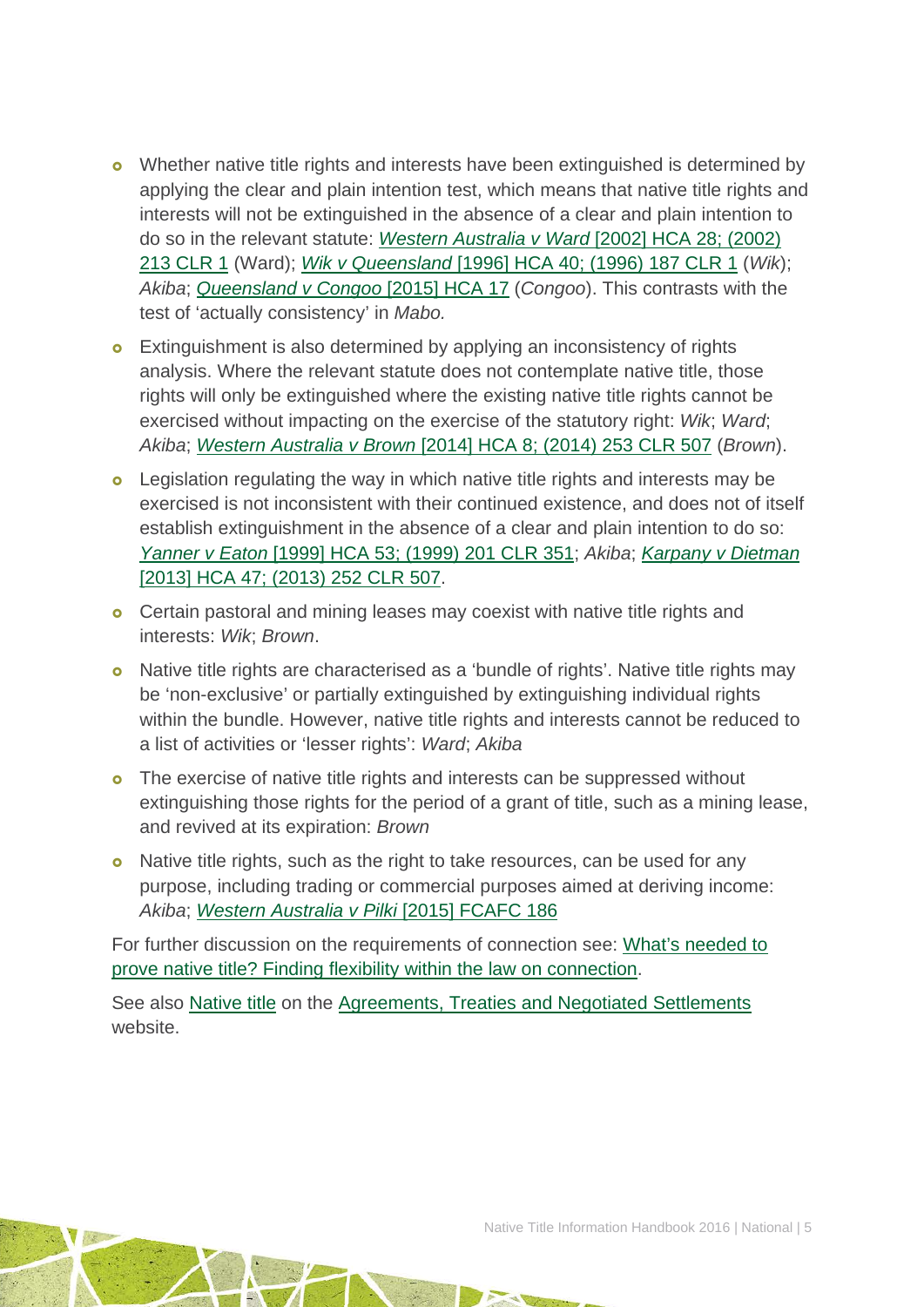## <span id="page-6-0"></span>3. Legislation and reforms

### **Overview**

The *[Native Title Act 1993](http://www.austlii.edu.au/au/legis/cth/consol_act/nta1993147/)* (Cth) (NTA) is the Australian Government's legislative response to the High Court decision in *[Mabo v Queensland \(No 2\)](http://www.austlii.edu.au/au/cases/cth/HCA/1992/23.html)* [1992] HCA 23; [\(1992\) 175 CLR 1](http://www.austlii.edu.au/au/cases/cth/HCA/1992/23.html) which recognised Indigenous Australians' rights and interests in land and waters according to their own traditional laws and customs under s [223.](http://www.austlii.edu.au/au/legis/cth/consol_act/nta1993147/s223.html) The NTA provides the legal principles for the recognition of native title, the processes involved in having native title recognised and the role and responsibilities of the different bodies involved in this process.

Since it was introduced the NTA has been the subject of numerous reviews and legislative amendments. The annual native title reports of the Aboriginal and Torres Strait Islander Social Justice Commissioner provide detailed information about these reviews, reform processes and related legislative amendments, see: [Native Title](https://www.humanrights.gov.au/our-work/aboriginal-and-torres-strait-islander-social-justice/publications/native-title-reports)  [Reports](https://www.humanrights.gov.au/our-work/aboriginal-and-torres-strait-islander-social-justice/publications/native-title-reports) (1994-2012) and [Social Justice Reports](https://www.humanrights.gov.au/our-work/aboriginal-and-torres-strait-islander-social-justice/projects/social-justice-and-native) (2013-) on the [Australian Human](https://www.humanrights.gov.au/)  [Rights Commission](https://www.humanrights.gov.au/) website for more information. A review of the NTA was undertaken in 2015 by the Australian Law Reform Commission, see below for an overview or read the full report [here.](https://www.alrc.gov.au/publications/alrc126) A brief overview is also provided below.

#### Native title legislation

#### *Native Title Act 1993* **(Cth)**

In summary, the *[Native Title Act 1993](http://www.austlii.edu.au/au/legis/cth/consol_act/nta1993147/)* (Cth) provides for the recognition and protection of native title, establishes a mechanism for the determination of native title claims, and provides for the validation of past acts and intermediate period acts that were invalidated because of the existence of native title. The NTA also establishes a mechanism for regulating future activities affecting native title.

#### Native title amendment acts

#### *Native Title Amendment Act 1998* **(Cth)**

The *[Native Title Amendment Act 1998](http://www.austlii.edu.au/au/legis/cth/consol_act/ntaa1998227/)* (Cth) was the Australian Government's legislative response to the High Court's decision in *[The Wik Peoples v The State of](http://www.austlii.edu.au/au/cases/cth/HCA/1996/40.html)  [Queensland & Ors; The Thayorre People v The State of Queensland & Ors](http://www.austlii.edu.au/au/cases/cth/HCA/1996/40.html)* [1996] [HCA 40; \(1996\) 187 CLR 1](http://www.austlii.edu.au/au/cases/cth/HCA/1996/40.html) (*Wik*). In this ruling, the High Court of Australia found that the granting of pastoral leases did not necessarily extinguish all native title rights and interests that might otherwise exist. This meant that the Court held that native title rights could coexist on land held by pastoral leaseholders and further that if there was an inconsistency between native title and non-native title rights then the nonnative title rights prevail. These amendments changed significant aspects of the NTA including: giving the states and territories powers to validate intermediate period acts and authorise previous exclusive possession acts; introducing the registration test for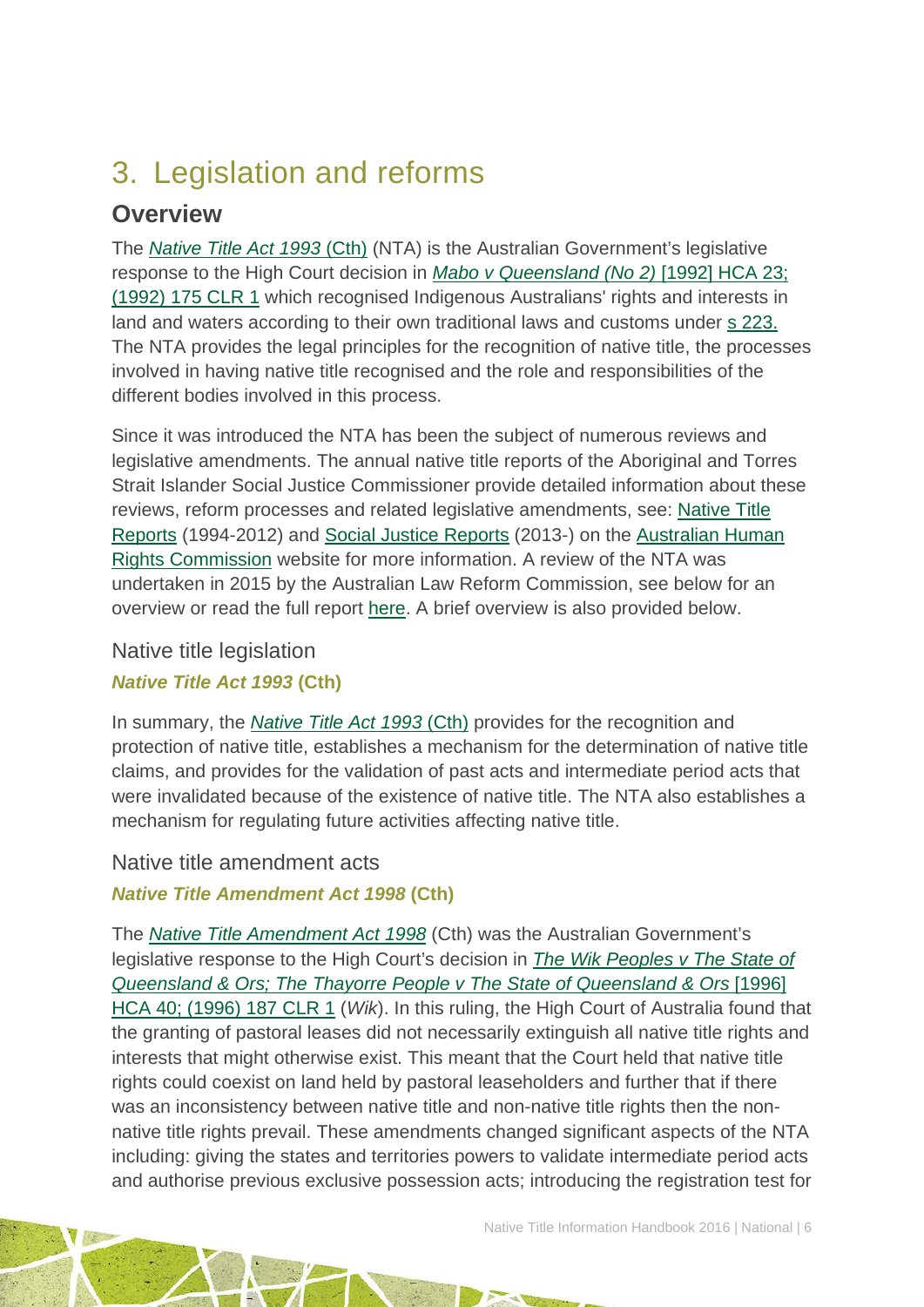native title applications; confirming past extinguishment; enabling state and territory governments to set up their own right to negotiate regime and increasing the emphasis on agreement making.

In introducing the legislation, the Howard Government stated that the amendments were needed to provide 'certainty' after the *Wik* decision. However, many groups argued that the amendments resulted in the reduction of only Indigenous peoples' rights. See the links below for more information:

[Aboriginal and Torres Strait Islander Social Justice Commissioner's:](http://www.hreoc.gov.au/social_justice/index.html)

- o [Native Title Report 1997](https://www.humanrights.gov.au/sites/default/files/content/pdf/social_justice/native_title_report_97.pdf)
- o [Native Title Report 1998](https://www.humanrights.gov.au/sites/default/files/content/pdf/social_justice/native_title_report_98.pdf)
- o [Native Title Report 1999](https://www.humanrights.gov.au/sites/default/files/content/pdf/social_justice/native_title_report_99.pdf)

[Aboriginal and Torres Strait Islander Commission:](http://pandora.nla.gov.au/pan/41033/20060106/ATSIC/default.html)

- [Proposed Amendments to the](http://pandora.nla.gov.au/pan/41033/20060106/ATSIC/issues/land/native_title/amend.html) *Native Title Act 1993* Issues for Indigenous [Peoples](http://pandora.nla.gov.au/pan/41033/20060106/ATSIC/issues/land/native_title/amend.html) (1996)
- **o** The Ten Point Plan on Wik and Native Title: Issues for Indigenous Peoples (June [1997\)](http://pandora.nla.gov.au/pan/41033/20060106/ATSIC/issues/land/native_title/10_point_WIK_plan.html)
- [Native Title Amendment Bill 1997: Issues for Indigenous Peoples \(October 1997\)](http://pandora.nla.gov.au/pan/41033/20060106/ATSIC/issues/land/native_title/Native_Title_Amendment_Bill_97/default.html)
- o Report on the Senate Amendments to the Native Title Amendment Bill (May [1998\)](http://pandora.nla.gov.au/pan/41033/20060106/ATSIC/issues/land/native_title/report_native_title_ammendment_bill.html)
- Detailed Analysis of the *[Native Title Amendment Act 1998](http://pandora.nla.gov.au/pan/41033/20060106/ATSIC/issues/land/native_title/detailed_analysis_of_the_native_.html)* (October 1998)

#### *Native Title Amendment Act 2007* **(Cth) and the** *Native Title Amendment Act (Technical Amendments) Act 2007* **(Cth)**

In 2005 the Commonwealth Attorney-General announced plans to reform the native title system. These reforms sought to address issues relating to the costs and time taken to resolve native title claims and focused on: the native title claims resolution process; native title representative bodies and prescribed bodies corporate and the funding of respondents to native title claims. One of the stated aims of these reforms was to promote the resolution of native title claims through agreement. The *[Native](https://www.comlaw.gov.au/Details/C2007A00061)  [Title Amendment Act 2007](https://www.comlaw.gov.au/Details/C2007A00061)* (Cth) and *[Native Title Amendment \(Technical](http://www5.austlii.edu.au/au/legis/cth/num_act/ntaaa2007391/)  [Amendments\) Act 2007](http://www5.austlii.edu.au/au/legis/cth/num_act/ntaaa2007391/)* (Cth) introduced a number of changes including: allowing non-Indigenous corporations (native title service providers) to perform the functions of representative Indigenous bodies; limiting the requirement on prescribed bodies corporate to consult with native title holders about decisions concerning their lands and restricting who is eligible to receive respondent funding assistance and provide greater safeguards against misuse of the scheme. See the [Aboriginal and Torres](http://www.hreoc.gov.au/social_justice/index.html)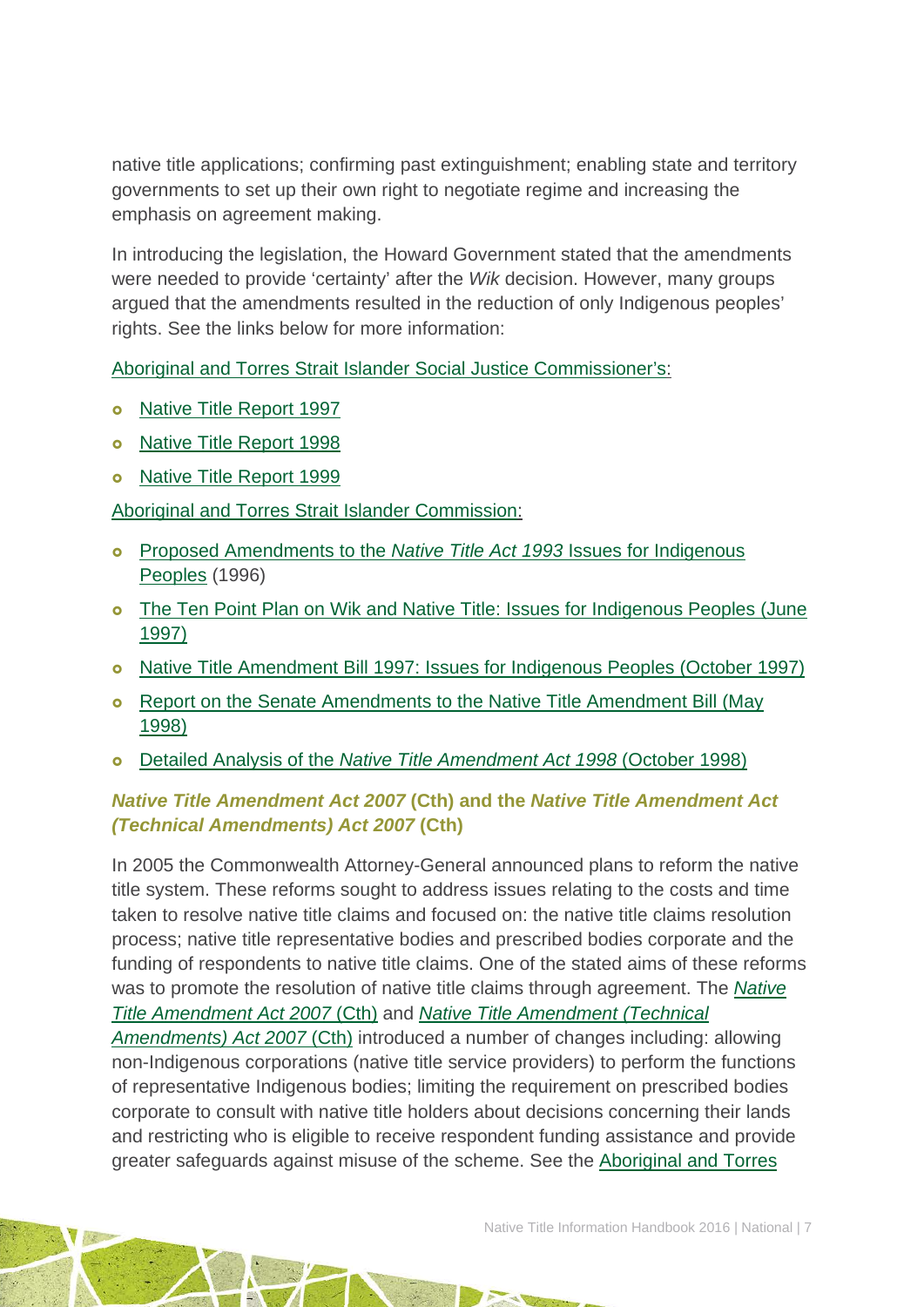[Strait Islander Social Justice Commissioner's:](http://www.hreoc.gov.au/social_justice/index.html) [2007 Native Title Report](hhttps://www.humanrights.gov.au/our-work/aboriginal-and-torres-strait-islander-social-justice/publications/native-title-report-2007) for more information. See also the publications listed below:

- Frith, A. (with Ally Foat). 2008. ['The 2007 Amendments to the](http://aiatsis.gov.au/publications/products/2007-amendments-native-title-act-1993-cth-technical-amendments-or-disturbing-balance-rights) *Native Title Act 1993* [\(Cth\): Technical Amendments or Disturbing the Balance of Rights?'](http://aiatsis.gov.au/publications/products/2007-amendments-native-title-act-1993-cth-technical-amendments-or-disturbing-balance-rights) *Native [Title Research Monograph](http://aiatsis.gov.au/publications/products/2007-amendments-native-title-act-1993-cth-technical-amendments-or-disturbing-balance-rights)*, no. 3/2008
- [French, R. 2008. 'Plus ca change, plus c'est le meme chose? –](http://aiatsis.gov.au/publications/products/plus-ca-change-plus-cest-la-meme-chose-2007-amendments-native-title-act) The 2007 Amendments to the Native Title Act', *[Land, Rights, Laws: Issues of Native Title](http://aiatsis.gov.au/publications/products/plus-ca-change-plus-cest-la-meme-chose-2007-amendments-native-title-act)*, [vol. 3, no. 12, February 2008](http://aiatsis.gov.au/publications/products/plus-ca-change-plus-cest-la-meme-chose-2007-amendments-native-title-act)

#### *Native Title Amendment Act 2009* **(Cth)**

The *[Native Title Amendment Act 2009](http://www.comlaw.gov.au/Details/C2009A00083)* (Cth) amended the NTA to: give the Federal Court full control over the management of native title claims and the power to rely on an agreed statement of facts between the parties; give the Federal Court the power to make consent orders about matters beyond native title (and thereby facilitate broader agreements); provide for the application of amendments to the *[Evidence Act](http://www5.austlii.edu.au/au/legis/cth/consol_act/ea199580/)  1995* [\(Cth\)](http://www5.austlii.edu.au/au/legis/cth/consol_act/ea199580/) to native title proceedings; and change the provisions for recognition of NTRBs; and the extension, variation and reduction of NTRB areas. See the [Aboriginal and Torres Strait Islander Social Justice Commissioner's](http://www.hreoc.gov.au/social_justice/index.html) 2009 [Native Title](https://www.humanrights.gov.au/our-work/aboriginal-and-torres-strait-islander-social-justice/publications/native-title-report-2009)  [Report](https://www.humanrights.gov.au/our-work/aboriginal-and-torres-strait-islander-social-justice/publications/native-title-report-2009) for more information.

#### *Native Title Amendment Act (No. 1) 2010* **(Cth)**

The *[Native Title Amendment Act \(No. 1\) 2010](http://www.comlaw.gov.au/Details/C2010A00144)* (Cth) created a new future act process relating to the construction of public housing, staff housing, and public facilities within communities on Indigenous held land (specifically ss 24AA, 24AB, 24JAA, 222 and 253). This amendment was passed to support the National Partnership Agreement on Remote Indigenous Housing. See the [Aboriginal and Torres Strait Islander Social](http://www.hreoc.gov.au/social_justice/index.html)  [Justice Commissioner's](http://www.hreoc.gov.au/social_justice/index.html) [2011 Native Title Report](https://www.humanrights.gov.au/our-work/aboriginal-and-torres-strait-islander-social-justice/publications/native-title-report-2011) for more information.

Proposed amendments to the NTA

#### *Native Title Amendment (Reform) Bill 2014* **(Cth)**

In March 2014, the *[Native Title Amendment \(Reform\) Bill 2014](http://www.comlaw.gov.au/Details/C2014B00018)* (Cth) was introduced to the Senate. This Bill addresses two areas relating to native title claimants: the barriers claimants face in making the case for a determination of native title rights and interests; and procedural issues relating to the future act regime. The Bill proposes a range of fundamental changes to the NTA, including:

 a presumption that claimants have connection with the lands claimed and that there has been continuity in the claim group's observance of traditional laws and customs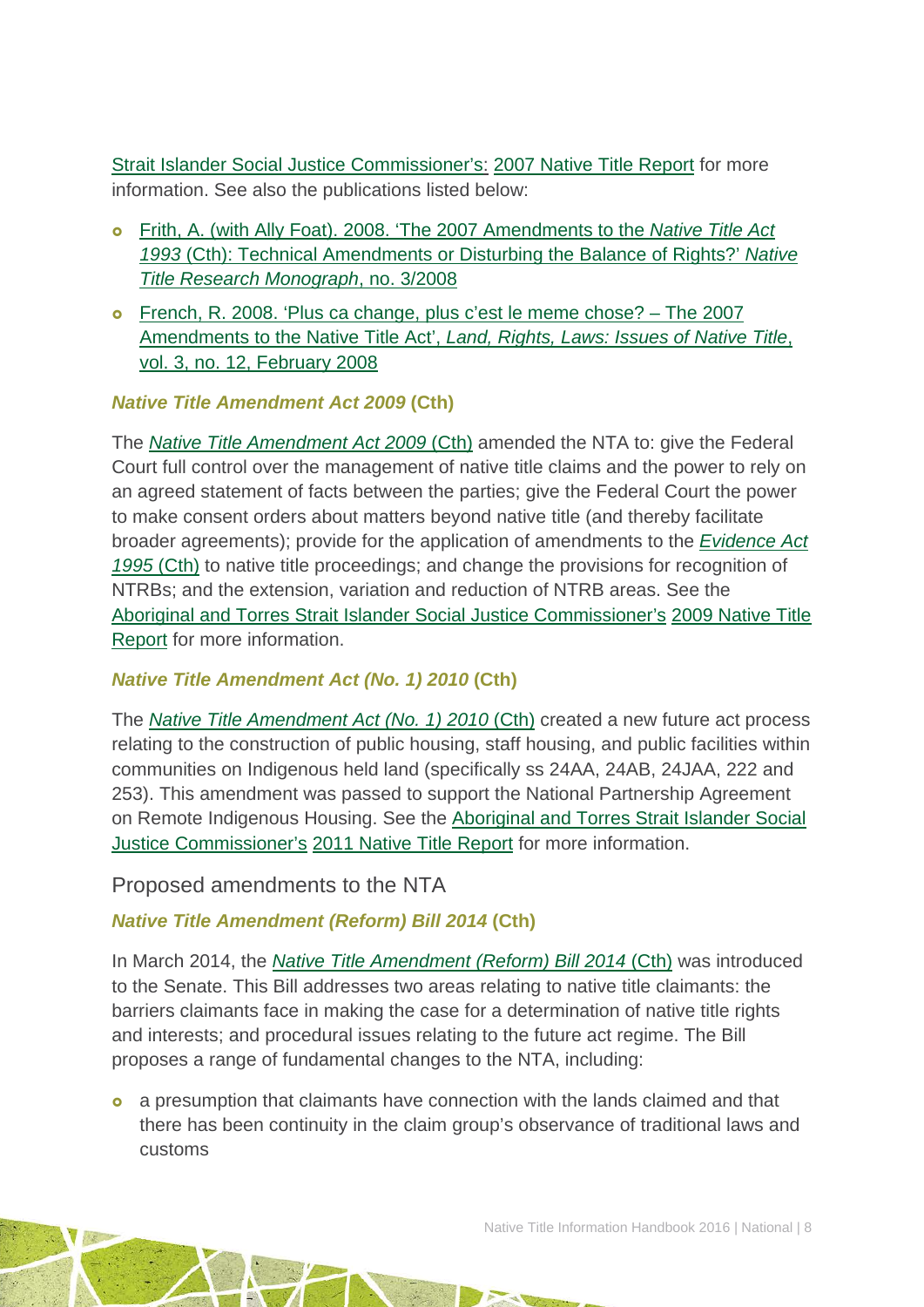- that any substantial interruption in a claimant groups' relationship with their land be disregarded where this interruption has been caused by a State, Territory or non-Indigenous party or person
- o the term 'traditional' be redefined to mean existing laws and customs that remain identifiable over time
- o clarify that native title rights may include commercial rights and interests;
- clarify the meaning of 'negotiation in good faith' within the 'Right to Negotiate' procedure, and require that the party which requests that an arbitral body make a determination prove that the negotiation proceedings have been in good faith
- **e** extend the 'Right to Negotiate' procedure to future acts within off shore places
- **o** allow parties to agree to disregard prior extinguishment and
- disregard prior extinguishment of native title rights where the extinguishing act is the creation of a national, state, or territory park.

These provisions are designed to increase the fairness of the right to negotiate regime for native title claimants by strengthening one of the few legal safeguards for claimants under the future act provisions. See the [Native Title Amendment \(Reform\)](http://www.comlaw.gov.au/Details/C2014B00018/Explanatory%20Memorandum/Text)  [Bill 2014 Explanatory Memorandum](http://www.comlaw.gov.au/Details/C2014B00018/Explanatory%20Memorandum/Text) for more information. At the time of writing, the Native Title (Reform) Bill 2014 remains before the Senate, see [Native Title](http://www.aph.gov.au/Parliamentary_Business/Bills_Legislation/Bills_Search_Results/Result?bId=s950)  [Amendment \(Reform\) Bill 2014](http://www.aph.gov.au/Parliamentary_Business/Bills_Legislation/Bills_Search_Results/Result?bId=s950) on the Australian Parliament website for updates on this Bill. Many of the policies raised in this Bill are currently being considered by the Australian Law Reform Commission Review, see below. Senator Siewert placed a similar Bill before the Senate in 2012, this Bill has lapsed.

#### Australian Law Reform Commission Review of the Native Title Act

In June 2013 the Commonwealth Attorney-General released draft terms of reference for an [Australian Law Reform Commission](http://www.alrc.gov.au/) (ALRC) inquiry into the operation of certain aspects of the NTA. Following a period of public consultation the final terms of reference required the ALRC to inquire and report on two areas of native title law:

- **o** connection requirements relating to the recognition and scope of native title rights and interests and
- **o** authorisation and joinder provisions of the NTA.

The ALRC inquiry commenced in August 2013. The ALRC released an [Issues paper](http://www.alrc.gov.au/publications/native-title-ip-45) (March 2014) and [Discussion paper](https://www.alrc.gov.au/publications/native-title-dp82) (October 2014).

In June 2015 the Law Reform Commission published its report, ['Connection to](https://www.alrc.gov.au/publications/alrc126)  [Country: Review of the Native Title Act 1993 \(Cth\)'.](https://www.alrc.gov.au/publications/alrc126) The Report makes five central recommendations for amendments to s 223(1) in order to clarify the definition of native title to provide that: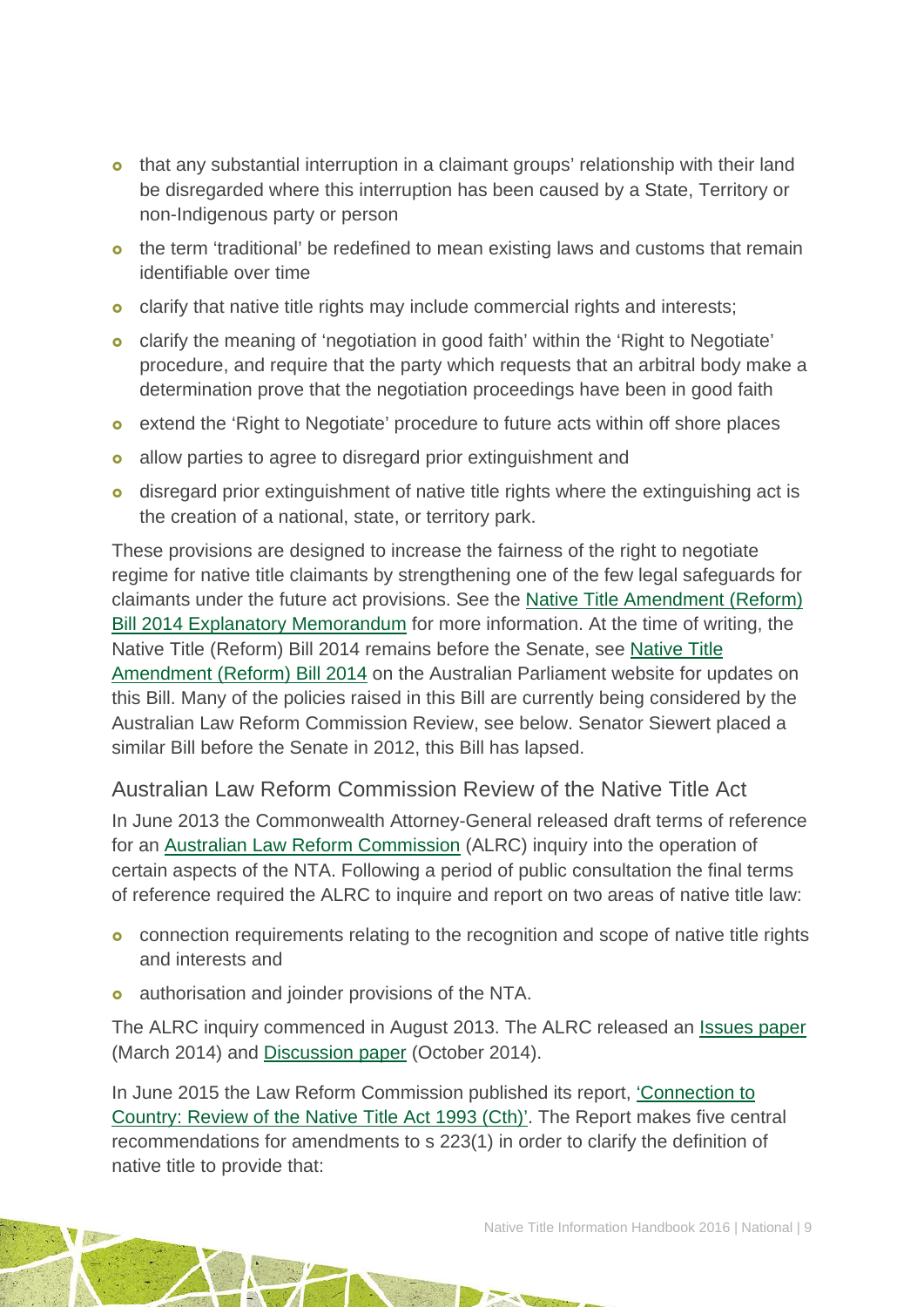- **o** Traditional laws and customs under which native title rights and interests are possessed may adapt, evolve or otherwise develop.
- Acknowledgement of traditional laws and the observance of traditional customs need not have continued substantially uninterrupted since sovereignty.
- o It is not necessary to establish that each generation since sovereignty has acknowledged and observed traditional laws and customs.
- A society united in and by its acknowledgement and observance of traditional laws and customs need not have continued in existence since prior to sovereignty.
- **o** Native title rights and interests may be transmitted or transferred between Aboriginal and Torres Strait Islander groups in accordance with the traditional laws and customs.

Additional recommendations and findings were made, including that:

- s 62(1)(c) and s 190B(7) which reference a 'traditional physical connection' be repealed as they appear to be in potential conflict with the substantive law regarding connection
- **a** a presumption of continuity was not necessary given the recommendations to amend the definition of native title
- o the NTA should provide that the Court may draw inferences from contemporary evidence that the claimed rights and interests are possessed under traditional laws and observed customs by the claimant group
- clarify that native title rights may be commercial and non-commercial; and may include a right to trade
- **o** s 251B be amended to provide that a claim group may authorise an applicant either by a traditional decision-making process or a process agreed to and adopted by the group.

For more information and the full list of recommendations go to the [Australian Law](http://www.ag.gov.au/Consultations/Pages/AustralianLawReformCommissionnativetitleinquiry.aspx)  [Reform Commission native title inquiry](http://www.ag.gov.au/Consultations/Pages/AustralianLawReformCommissionnativetitleinquiry.aspx) webpage.

#### Related legislation

#### *Corporations (Aboriginal and Torres Strait Islander) Act 2006* **(Cth)**

The *[Corporations \(Aboriginal and Torres Strait Islander\) Act 2006](http://www.austlii.edu.au/au/legis/cth/num_act/catsia2006510/)* (Cth) (CATSI Act) governs Aboriginal and Torres Strait Islander corporations and many of its provisions align with corporate governance standards and corporations law. Registration under the CATSI Act is mostly voluntary. However, the NTA (and [PBC Regulations\)](http://www.austlii.edu.au/au/legis/cth/consol_reg/ntbcr1999495/) require corporations determined by the Federal Court to hold or manage native title rights and interests to register under the CATSI Act as Aboriginal and Torres Strait Islander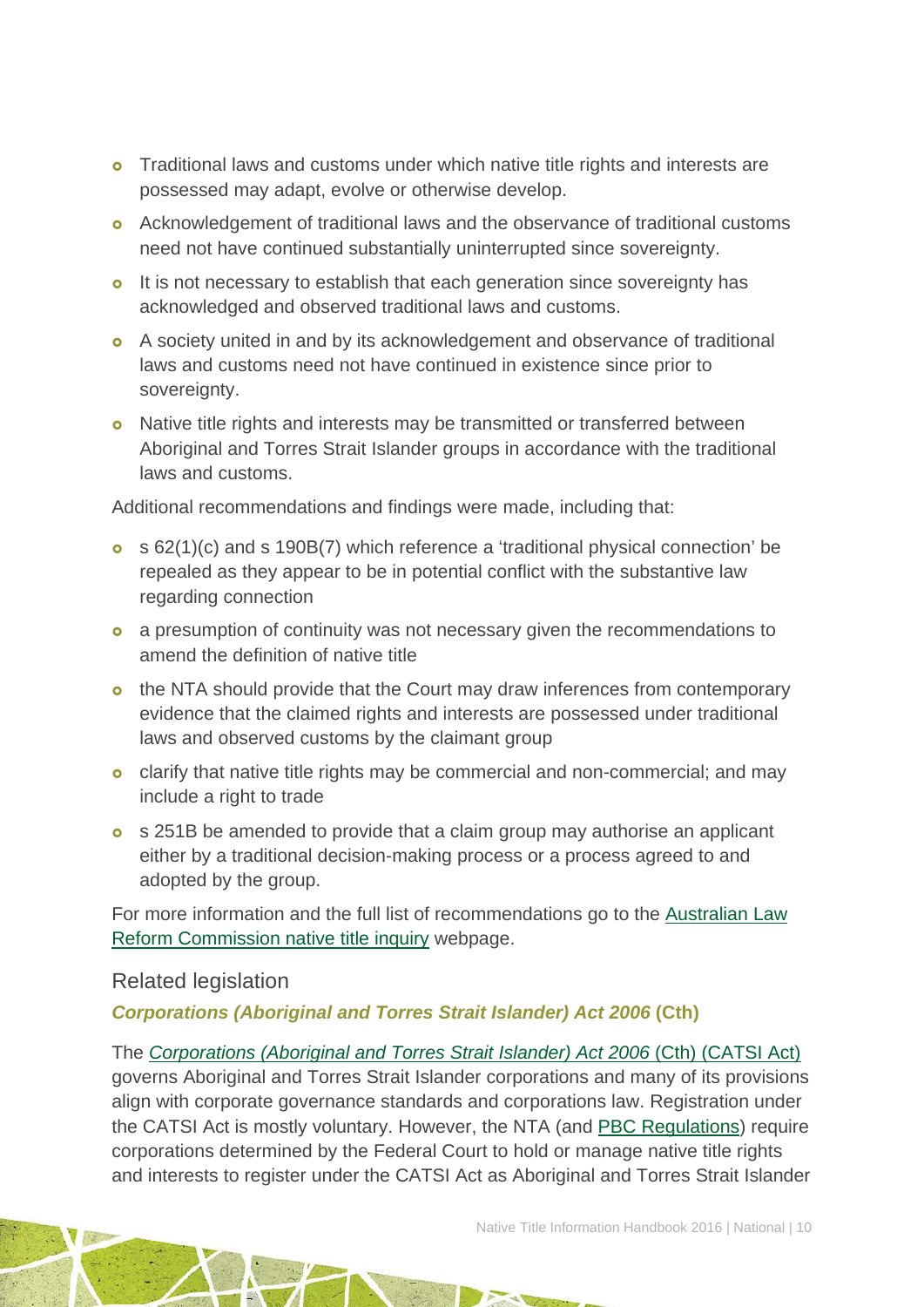corporations. These corporations are referred to as prescribed bodies corporate (PBCs). Once a PBC is entered on the National Native Title Register, it becomes a Registered Native Title Body Corporate (RNTBC). The CATSI Act is administered by the [Office of the Registrar of Indigenous Corporations](http://www.oric.gov.au/) (ORIC). The CATSI Act includes provisions for native title and RNTBCs to ensure there is appropriate interaction between the NTA and CATSI Act. See the [native title resources](http://www.oric.gov.au/resources/native-title-resources) section of the ORIC website for more information and also section 7 below.

#### *Courts and Tribunals Legislation Amendment (Administration) Act 2013* **(Cth)**

The *[Courts and Tribunals Legislation Amendment \(Administration\) Act 2013](http://www.comlaw.gov.au/Details/C2013A00007)* (Cth) amended the NTA to facilitate the transfer of the National Native Title Tribunal's appropriations, staff and some of its administrative functions to the Federal Court of Australia. Under these changes the National Native Title Tribunal continues to operate as an independent statutory authority, but is serviced from within the Federal Court administration rather than as a prescribed agency under the FMA Act.

#### *Tax Laws Amendment (2012 Measures No. 6) Act 2013* **(Cth)**

The *[Tax Laws Amendment \(2012 Measures No. 6\) Act 2013](https://www.comlaw.gov.au/Details/C2013A00084)* (Cth) amends the *[Income Tax Assessment Act 1936](http://www5.austlii.edu.au/au/legis/cth/consol_act/itaa1936240/)* (Cth) and the *[Income Tax Assessment Act 1997](http://www5.austlii.edu.au/au/legis/cth/consol_act/itaa1997240/)* [\(Cth\)](http://www5.austlii.edu.au/au/legis/cth/consol_act/itaa1997240/) to clarify that certain native title payments and benefits are not subject to income tax and that certain capital gains from native title rights are not taxable.

#### *Charities Act 2013* **(Cth)**

The *[Charities Act 2013](http://www.austlii.edu.au/au/legis/cth/num_act/ca2013104/)* (Cth) amends the definition of a 'charitable purpose' to account for registered native title bodies corporate (RNTBCs), potentially increasing the number of RNTBCs that can claim not-for-profit status.

See also sections 10, 11 and 12 below for information about Commonwealth legislation relating to cultural heritage, land rights and the Indigenous Land Corporation. Section 4 below provides information about the native title organisations review.

#### **Policy**

The [White Paper on Developing Northern Australia](http://industry.gov.au/ONA/whitePaper/Paper/index.html) was released by the federal Government in June 2015, and sets out a policy framework for developing business in the top end of Australia over the next 20 years. The report was developed based on community views expressed through the Select Committee on Northern Australia's report 'Pivot North — Inquiry into the Development of Northern Australia' and submissions to the Government's Green Paper on Developing Northern Australia. The federal Government, together with the Western Australian, Northern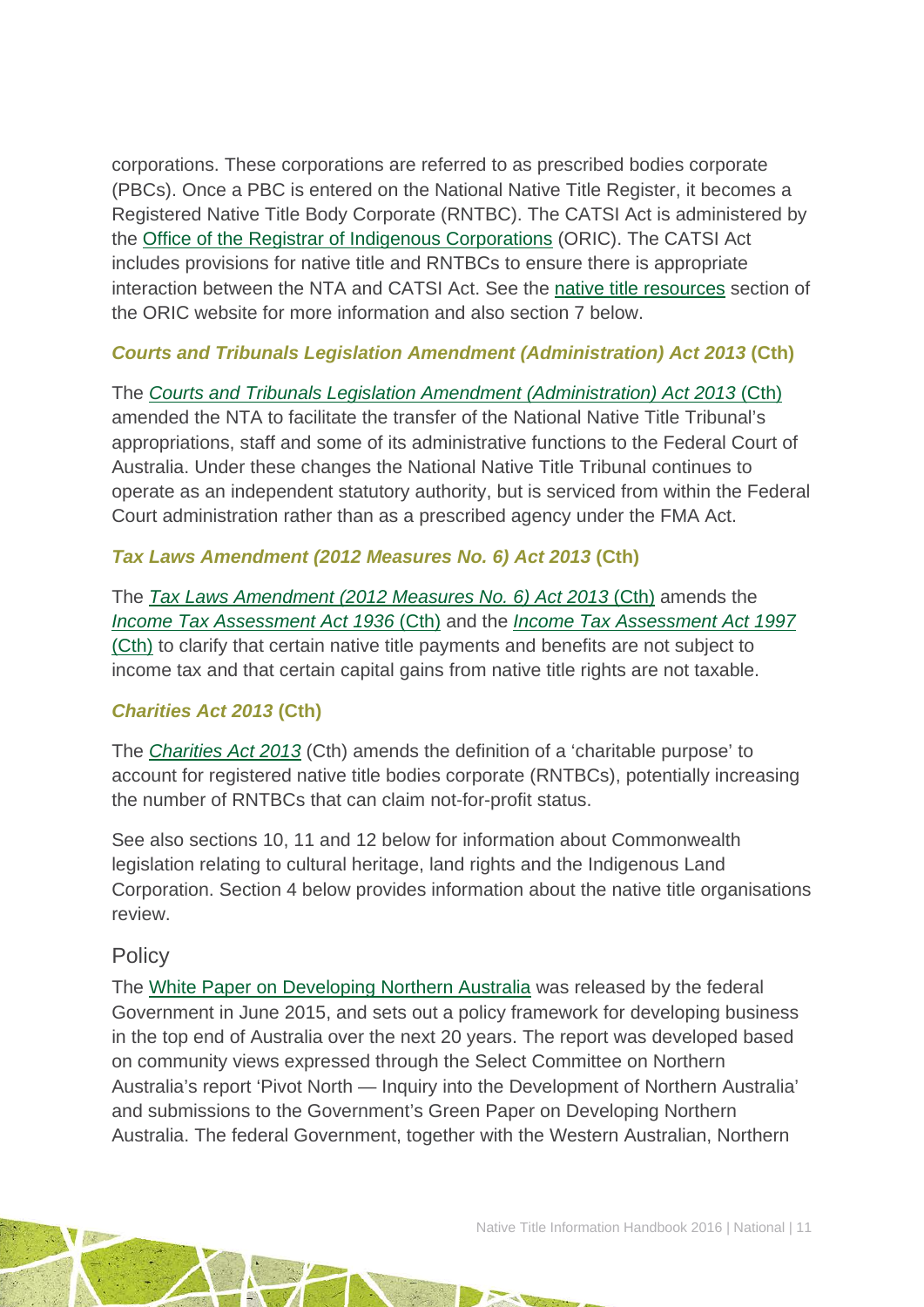Territory and Queensland governments, seeks to address the impediments to development in Northern Australia through a broad approach, including:

- supporting the native title system (\$110 million a year over the next four years) with the aspiration of finalising all existing native title claims within a decade
- more efficient native title processes that create more certainty for investors and opportunities for native title claimants and holders (through the COAG Indigenous land review)
- **o** \$20.4 million to better support native title holders engage with potential investors
- **o** consult on options to use exclusive native title rights for commercial purposes (through the COAG Indigenous land review)
- **o** consulting on new models to manage native title funds for development
- exploring mechanisms to support long term leasehold arrangements for exclusive native title holders.

For more information and to download the paper, see the Australian Government's [White Paper on Developing Northern Australia website.](http://industry.gov.au/ONA/WhitePaper/index.html) A Developing Northern Australia Conference is scheduled to be held in Darwin in June 2016: see the [conference website](http://northaust.org.au/) for more information.

## <span id="page-12-0"></span>4. Organisations involved in the native title system

### **Overview**

There are a number of organisations involved in the native title system in Australia. This section identifies the roles and responsibilities of organisations directly involved in the administration of the NTA as well as other organisations with responsibilities for related legislation and programs including corporate governance of native title corporations, and the provision of research and services within the native title sector. The operation of the NTA is also annually reviewed by the Aboriginal and Torres Strait Islander Social Justice Commissioner.

See sections 4, 6 and 7 below and each of the state and territory handbooks for information about native title representative bodies, native title service providers; and registered native title bodies corporate and related reviews. See sections 10, 12 and 14 below for information about Australian government agencies with responsibilities relating to Indigenous heritage protection, Indigenous land acquisitions and management and Indigenous protected areas.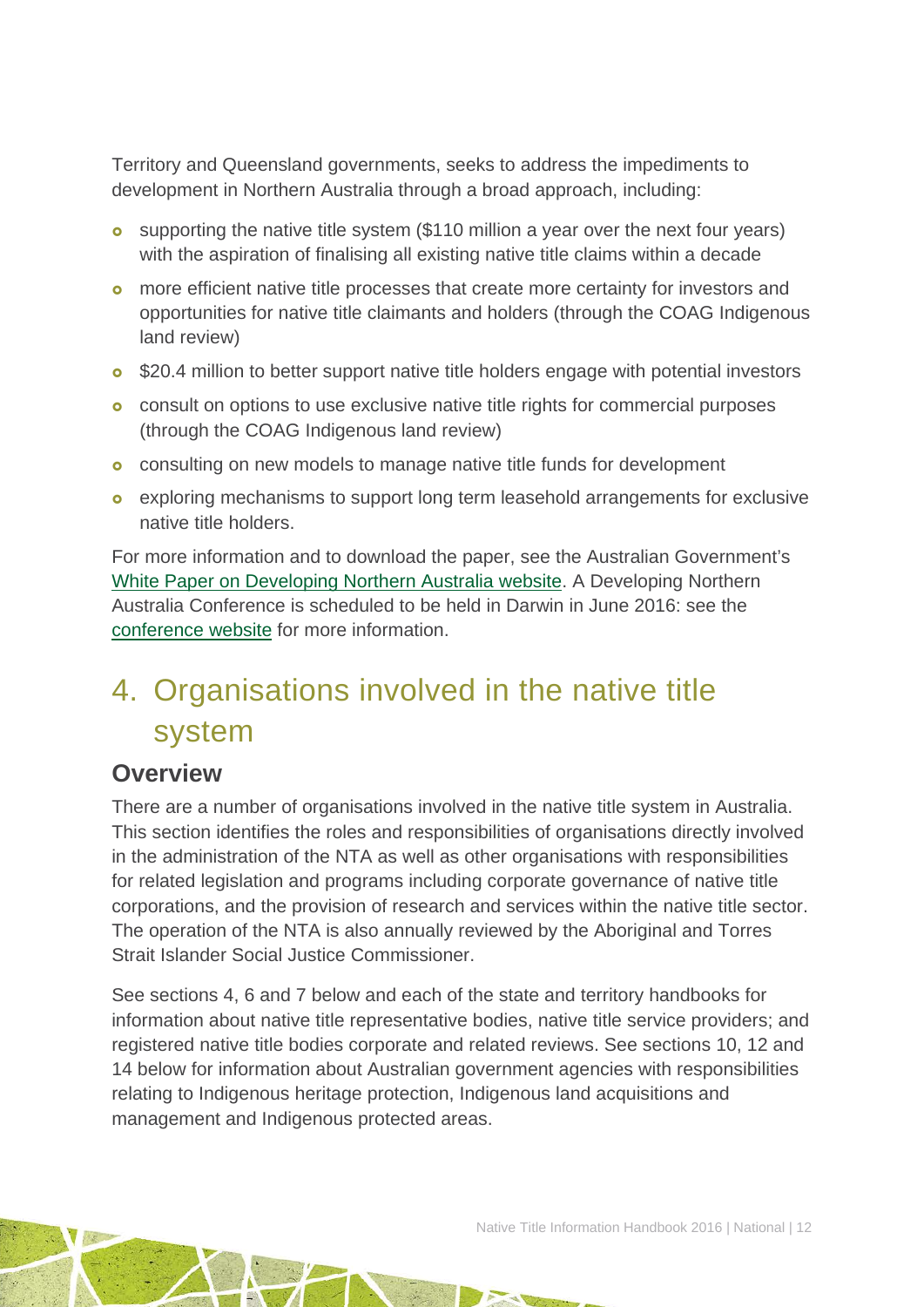### Federal Court of Australia

Under the NTA, the [Federal Court of Australia](http://www.fedcourt.gov.au/) (FCA) is responsible for the management and determination of all applications relating to native title in Australia. The FCA has wide powers in native title cases including: deciding who may be a party to a native title case; adjourning proceedings to allow the parties to negotiate; and making a determination that native title is to be held in trust.

On 1 July 2012, the Federal Court assumed responsibility for the corporate administration of the National Native Title Tribunal. The Tribunal and the Federal Court entered into a Memorandum of Understanding to preserve the operational independence of the Tribunal. The *[Courts and Tribunals Legislation Amendment](http://parlinfo.aph.gov.au/parlInfo/search/display/display.w3p;query=Id%3A%22legislation/billhome/r4919%22)  [\(Administration\) Act 2013](http://parlinfo.aph.gov.au/parlInfo/search/display/display.w3p;query=Id%3A%22legislation/billhome/r4919%22)* (Cth) amended the NTA to transfer some of the functions of the National Native Title Tribunal to the FCA. These amendments gave legislative effect to the Machinery of Government changes which had occurred administratively the previous year.

The NTA sets out the role of the FCA in native title matters. The *[Federal Court of](http://www5.austlii.edu.au/au/legis/cth/consol_act/fcoaa1976249/)  [Australia Act 1976](http://www5.austlii.edu.au/au/legis/cth/consol_act/fcoaa1976249/)* (Cth) sets out the approach of the Court to all cases. The Court has established a National Native Title Co-ordination Unit to provide advice to the Chief Justice and other Judges on management of native title cases. For more information see the [FCA website.](http://www.fedcourt.gov.au/law-and-practice/areas-of-law/native-title)

The FCA develops a list of priority native title cases within the pending native title case load. The Court considers many factors in deciding the order in which to deal with native title cases including: whether the case involves a matter of the public interest; whether the resolution of the case will impact on other cases; the level of future act activity; and the age of the case. A list of priority native title cases is published on the FCA website, see [Priority native title cases.](http://www.fedcourt.gov.au/law-and-practice/areas-of-law/native-title/priority-cases/current)

The FCA also hosts a database of Australian and selected international materials material relating to native title and land claims, see the [Native Title Infobase](http://www.fedcourt.gov.au/publications/library/native-title-infobase) section of the FCA website.

#### National Native Title Tribunal

The [National Native Title Tribunal](http://www.nntt.gov.au/) (NNTT) was established by the NTA and came into operation in 1994. The NNTT is an independent statutory authority within the Commonwealth Attorney-General's portfolio. As noted above, on 1 July 2012, the Federal Court assumed responsibility for the corporate administration of the NNTT. The NNTT is responsible for a wide range of functions and services under the NTA including:

 assisting people at any stage of proceedings brought under the NTA, including providing assistance in the preparation of native title applications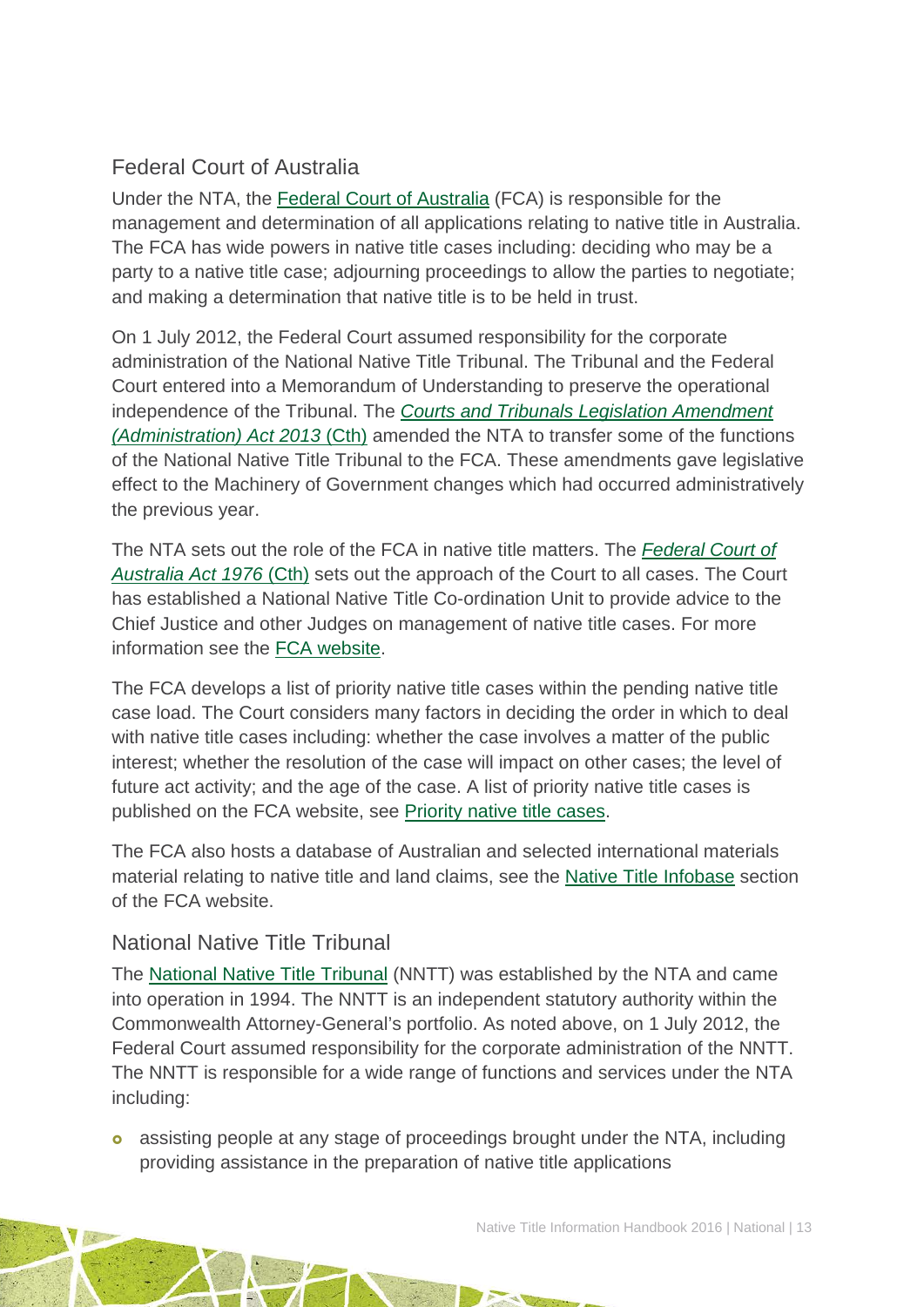- applying the registration test to native title claimant applications and registering applications that meet all the registration test conditions
- notifying individuals, organisations, governments and the public of native title applications and Indigenous land use agreements
- o administering future act processes that attract the right to negotiate under the NTA and mediating between parties to assist them to reach agreement
- **o** making arbitral decisions about some future act matters
- **o** assisting parties to negotiate Indigenous land use agreements
- maintaining the Register of Native Title Claims, the National Native Title Register (the register of determinations of native title) and the Register of Indigenous Land Use Agreements.

The NNTT is not a court and does not decide whether native title exists or does not exist, but it does make arbitral decisions (future act determinations). The *[Courts and](http://parlinfo.aph.gov.au/parlInfo/search/display/display.w3p;query=Id%3A%22legislation/billhome/r4919%22)  [Tribunals Legislation Amendment \(Administration\) Act 2013](http://parlinfo.aph.gov.au/parlInfo/search/display/display.w3p;query=Id%3A%22legislation/billhome/r4919%22)* (Cth) amended the NTA so that the Federal Court is now responsible for the mediation of native title claims and claims-related Indigenous Land Use Agreements (ILUAs). All of the NNTT's other existing statutory functions remained with the NNTT. See the [NNTT](http://www.nntt.gov.au/Pages/Home-Page.aspx) website for more information and sections 5, 6, 8 and 9 below for information about native title applications, native title determinations, Indigenous land use agreements and future acts.

#### Attorney-General's Department

The Commonwealth Attorney-General is responsible for the administration of the NTA. The parts of the NTA relating to native title representative bodies and prescribed bodies corporate are administered by the Minister for Indigenous Affairs (see below). The [Native Title Unit](https://www.ag.gov.au/LegalSystem/NativeTitle/Pages/default.aspx) within the [Attorney-General's Department](http://www.ag.gov.au/) (AGD) has a range of native title-related responsibilities including:

- **o** advising the Australian Government on the operation of the NTA
- **o** managing federal government involvement in native title mediation and litigation
- o developing and implementing native title policy and legislative proposals
- **o** facilitating co-ordination between Commonwealth, state and territory governments on native title matters
- **o** compiling evidence on the state of the native title system and impact of legislation and policy reforms.

The AGD also provides assistance to native title respondents through the [native title](http://www.ag.gov.au/LegalSystem/Legalaidprogrammes/Commonwealthlegalfinancialassistance/Pages/Nativetitlerespondentfunding.aspx)  [respondent funding scheme](http://www.ag.gov.au/LegalSystem/Legalaidprogrammes/Commonwealthlegalfinancialassistance/Pages/Nativetitlerespondentfunding.aspx) and the [native title officer funding scheme.](http://www.ag.gov.au/LegalSystem/Legalaidprogrammes/Commonwealthlegalfinancialassistance/Pages/Native-title-officer-funding-scheme.aspx) The AGD also administers the [native title anthropologist grants program](http://www.ag.gov.au/LegalSystem/NativeTitle/Pages/NativeTitleAnthropologistGrantsProgram.aspx) which is designed to: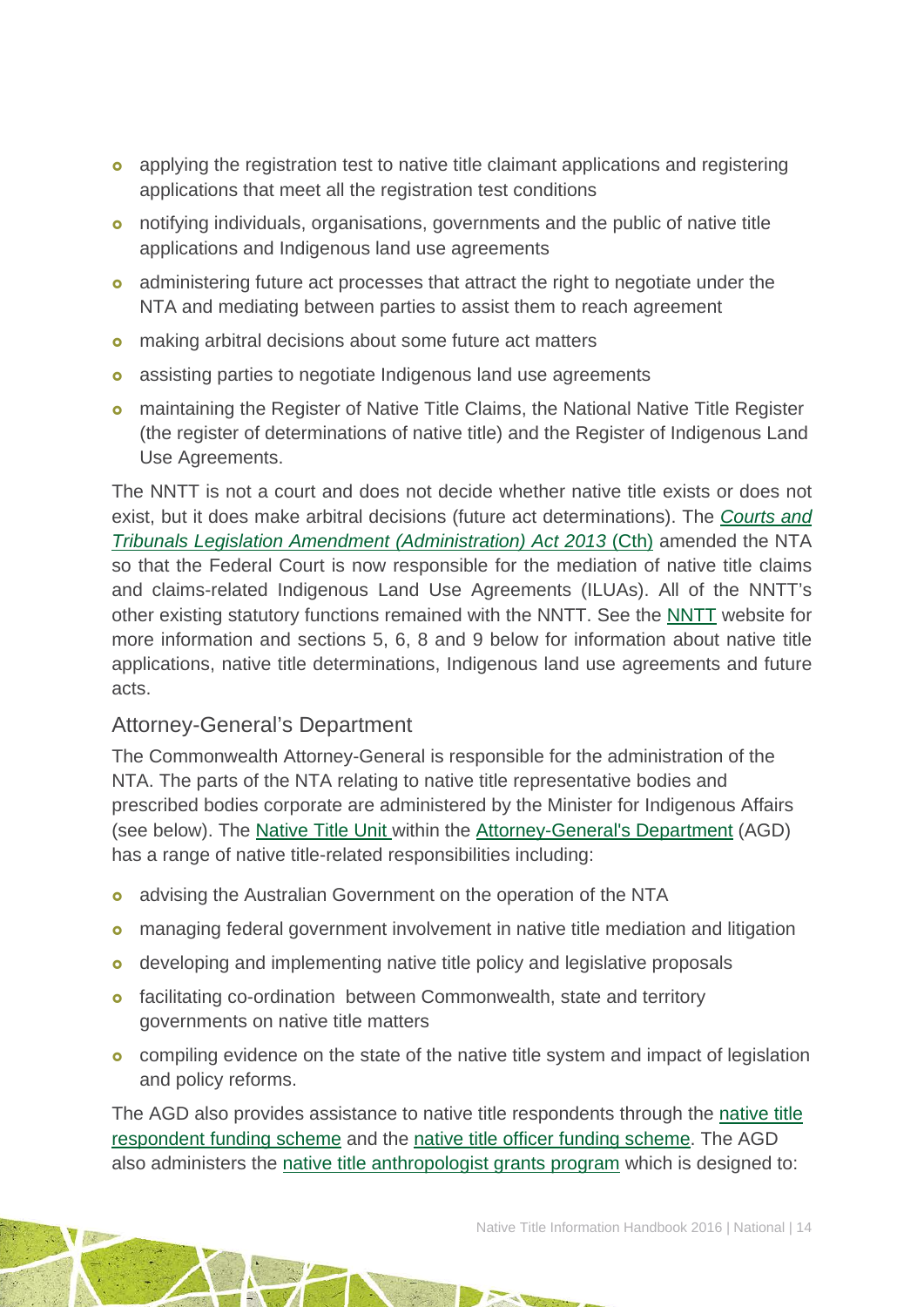attract junior anthropologists to native title work and encourage senior anthropologists to remain within the native title system.

Together with the Minister for Indigenous Affairs the Commonwealth Attorney-General co-hosted a meeting of state and territory ministers with native title responsibilities in August 2014. This was the first time such a meeting had been held since 2009. The Communiqué from the most recent Native Title Ministers' Meeting (December 2014) is available on the Attorney-General's website: [Communiqué:](http://www.attorneygeneral.gov.au/Mediareleases/Pages/2014/FourthQuarter/16December2014-CommuniqueNativeTitleMinistersMeeting.aspx)  [Native Title Ministers' Meeting.](http://www.attorneygeneral.gov.au/Mediareleases/Pages/2014/FourthQuarter/16December2014-CommuniqueNativeTitleMinistersMeeting.aspx) For more information see the [Native title section](http://www.ag.gov.au/LegalSystem/NativeTitle/Pages/default.aspx) of the AGD website.

#### Department of the Prime Minister and Cabinet

Following the Federal election in September 2013, responsibility for Indigenous policy, programmes and services was transferred from the (then) Department of Families, Housing, Community Services and Indigenous Affairs to the [Indigenous](http://www.dpmc.gov.au/indigenous-affairs/about)  [Affairs Group](http://www.dpmc.gov.au/indigenous-affairs/about) within the [Department of the Prime Minister and Cabinet](http://www.dpmc.gov.au/) (PM&C). The [Prime Minister](http://www.pm.gov.au/) is supported by the [Minister for Indigenous Affairs](http://minister.indigenous.gov.au/) and the [Parliamentary Secretary Assisting the Prime Minister of Indigenous Affairs.](https://alantudge.dpmc.gov.au/) The Prime Minister established the [Prime Minister's Indigenous Advisory Council](http://iac.dpmc.gov.au/) in September 2013. The role of the Council is to provide advice to the Australian Government on Indigenous affairs. See section 4 below for information about the [review of native title organisations.](http://www.deloitteaccesseconomics.com.au/our+services/economic+analysis+and+policy/native+title/about+the+review)

From 1 July 2014, the Australian Government introduced the [Indigenous](http://www.dpmc.gov.au/indigenous-affairs/about/indigenous-advancement-strategy)  [Advancement Strategy](http://www.dpmc.gov.au/indigenous-affairs/about/indigenous-advancement-strategy) (IAS) replacing over 150 individual programmes and activities with five broad-based programmes: Jobs, Land and Economy; Children and Schooling; Safety and Wellbeing; Culture and Capability and Remote Australia Strategies. Native title sits within the [Jobs, Land and Economy](http://www.dpmc.gov.au/indigenous-affairs/about/jobs-land-and-economy-programme) programme which supports a wide range of activities relating to: Indigenous owned land, land tenure and administration; native title agreement making and native title corporations' capacity. PM&C supports Indigenous native title claimants or holders through funding the network of native title representative bodies (NTRBs) and native title service providers (NTSPs). See also the [speech by the Minister for Indigenous](http://minister.indigenous.gov.au/media/2014-06-02/2014-national-native-title-conference-speech)  [Affairs at the National Native Title Conference 2014.](http://minister.indigenous.gov.au/media/2014-06-02/2014-national-native-title-conference-speech) Indigenous heritage protection sits within the [Culture and Capability](http://www.dpmc.gov.au/indigenous-affairs/about/culture-and-capability-programme) programme. Information about native title and related matters can be accessed by using the search tool on the [Indigenous Affairs](http://www.dpmc.gov.au/indigenous-affairs/) section of the PM&C website (there is no central webpage providing access to native title related information). See also [www.indigenous.gov.au/.](http://www.indigenous.gov.au/)

#### The Treasury

In 2010, [the Treasury](http://www.treasury.gov.au/) released a discussion paper [Native Title, Indigenous](http://www.treasury.gov.au/%7E/media/Treasury/Consultations%20and%20Reviews/Consultations/2010/Native%20Title%20Indigenous%20Economic%20Development%20and%20Tax/Key%20Documents/PDF/CP_Native_Title_IED_and_Tax.ashx)  [Economic Development and Tax \(PDF 236KB\).](http://www.treasury.gov.au/%7E/media/Treasury/Consultations%20and%20Reviews/Consultations/2010/Native%20Title%20Indigenous%20Economic%20Development%20and%20Tax/Key%20Documents/PDF/CP_Native_Title_IED_and_Tax.ashx) The discussion paper outlined the interaction between native title, Indigenous economic development and the income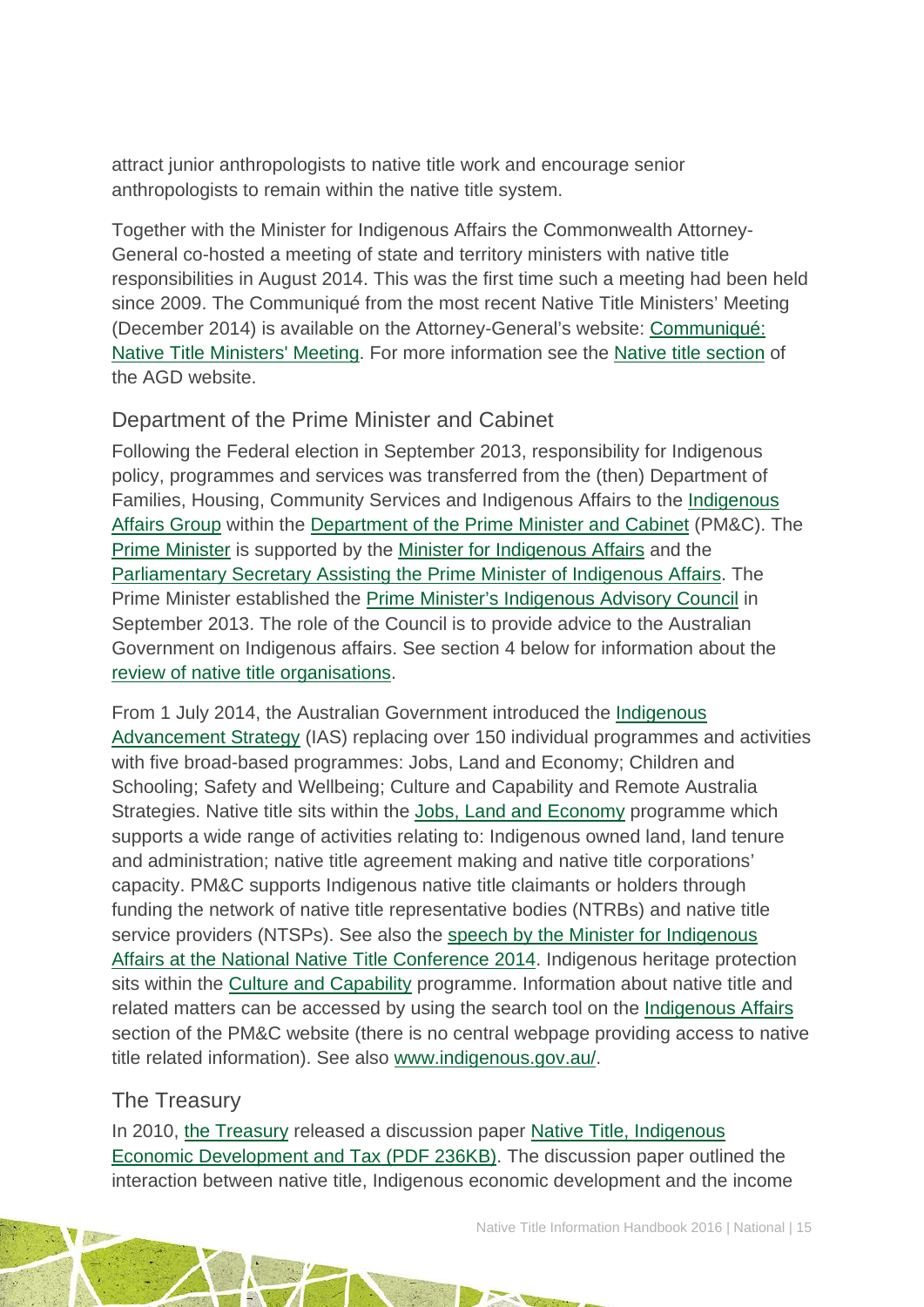tax system and considered options for reform in this area. In March 2013 the Australian Government established the [Taxation of Native Title and Traditional](http://www.treasury.gov.au/Policy-Topics/Taxation/Native-Title-Working-Group)  [Owner Benefits and Governance Working Group](http://www.treasury.gov.au/Policy-Topics/Taxation/Native-Title-Working-Group) to examine the tax treatment of native title and other land-related payments. The Working Group was chaired by the executive Director of the Revenue Group within the Treasury and reported in July 2013 and the Government released a response in August 2013. Several matters arising from the Working Group's report were referred to the Government's [Review](http://www.deloitteaccesseconomics.com.au/our+services/economic+analysis+and+policy/native+title/about+the+review)  [of the roles and functions of native title organisations,](http://www.deloitteaccesseconomics.com.au/our+services/economic+analysis+and+policy/native+title/about+the+review) see section 4 below.

#### Australian Human Rights Commission

The [Australian Human Rights Commission](http://www.hreoc.gov.au/) (AHRC) is an independent statutory authority that works to protect and promote the human rights of all people in Australia. The position of the [Aboriginal and Torres Strait Islander Social Justice](http://www.hreoc.gov.au/social_justice/index.html)  [Commissioner](http://www.hreoc.gov.au/social_justice/index.html) within the AHRC was established in 1993. Under the NTA the Aboriginal and Torres Strait Islander Social Justice Commissioner (the Commissioner) is required to prepare an annual report on the operation of the NTA and its effect on the exercise and enjoyment of human rights by Aboriginal peoples and Torres Strait Islanders. The Commissioner's [Native Title Reports](http://www.hreoc.gov.au/social_justice/nt_report/index.html) provide detailed information about native title review and reform processes, legislative amendments and related matters. Since 2013 the Commissioner's Native Title Report has been included in the Social Justice Report, see the [Social Justice and](https://www.humanrights.gov.au/our-work/aboriginal-and-torres-strait-islander-social-justice/projects/social-justice-and-native)  [Native Title Reports](https://www.humanrights.gov.au/our-work/aboriginal-and-torres-strait-islander-social-justice/projects/social-justice-and-native) section of the AHRC website.

#### Indigenous Property Rights Network

In May 2015, Aboriginal and Torres Strait Islander Social Justice Commissioner, Mick Gooda, and Human Rights Commissioner, Tim Wilson, co-convened a roundtable on Indigenous property rights on Yawuru country in Broome. The roundtable was attended by Aboriginal and Torres Strait Islander people from areas including the Torres Strait, the Gulf of Carpentaria, Cape York, Sydney, the Kimberley and Darwin.

The roundtable came after the consultations on property rights undertaken by the Commissioners in the Kimberley in late 2014.

The key themes emerging from the Roundtable were:

- **o** fungibility and native title
- **o** financing economic development within the Indigenous Estate
- **o** governance, business development support and succession planning
- **o** compensation
- **o** promoting Indigenous peoples right to development.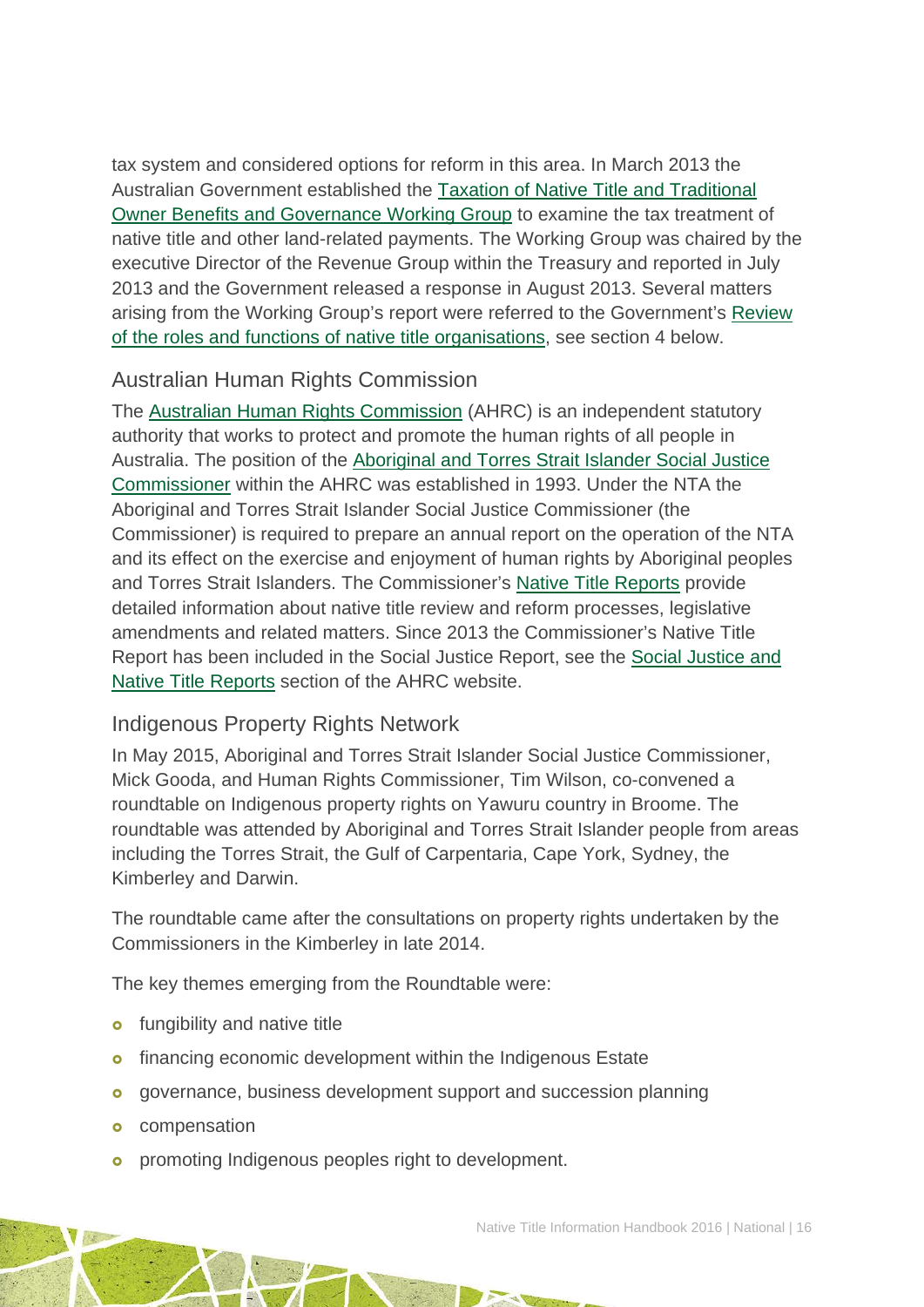In response to the roundtable, the AHRC proposed a process for moving forward which involves:

- **o** The formation of three expert working groups bringing together experts and relevant stakeholders to outline current knowledge and gaps in the research on the five key themes outlined above through literature reviews, and identify key factors in enabling economic development. The working groups would focus on governance, finance and risk, and land title and tenure.
- **o** Issue specific discussion papers to underpin consultations and engagement.
- **o** Roundtables to develop the agenda for a new dialogue between Aboriginal and Torres Strait Islander peoples and government about property rights and economic development. This would involve:
	- roundtables in different regions to consider the research and progress dialogues with government
	- specific identified sector roundtables, e.g. with the banking and finance sector, other stakeholders (the mining sector and pastoralists), and business development specialists
	- a national roundtable of experts on land use and tenure arrangements in Australia and in comparable situations internationally
	- tripartite dialogues with state and territory and federal government representatives to address state and territory specific issues.

The AHRC proposed that the process be led by an Indigenous Steering Committee facilitated by the Aboriginal and Torres Strait Islander Social Justice Commissioner and the Human Rights Commissioner.

A second roundtable was held in Sydney in December 2015. A reference group and three expert working groups were established, and Attorney-General Senator the Hon George Brandis made an announcement committing funding to the work of the Indigenous Property Rights Network.

For more information, see the AHRC's [Social Justice and Native Title Report 2015](https://www.humanrights.gov.au/our-work/aboriginal-and-torres-strait-islander-social-justice/publications/social-justice-and-nati-1) and the AHRC's [website.](https://www.humanrights.gov.au/)

#### Council of Australian Governments

The [Council of Australian Governments](https://www.coag.gov.au/) (COAG) is the peak inter-governmental forum in Australia. In 2008 COAG agreed to six targets to address the disadvantage faced by Indigenous Australians in life expectancy, child mortality, education and employment. While these targets do not relate directly to native title, some of the activities of COAG are relevant to the native title sector, including the [Investigation](http://www.dpmc.gov.au/indigenous-affairs/about/jobs-land-and-economy-programme/coag-land-investigation)  into Indigenous [land use and administration](http://www.dpmc.gov.au/indigenous-affairs/about/jobs-land-and-economy-programme/coag-land-investigation) which was announced in October 2014. The [Investigation into Indigenous Land Administration and Use](https://www.dpmc.gov.au/indigenous-affairs/about/jobs-land-and-economy-programme/coag-land-investigation) report was delivered on 11 December 2015. It was authored by the Senior Officers Working Group, made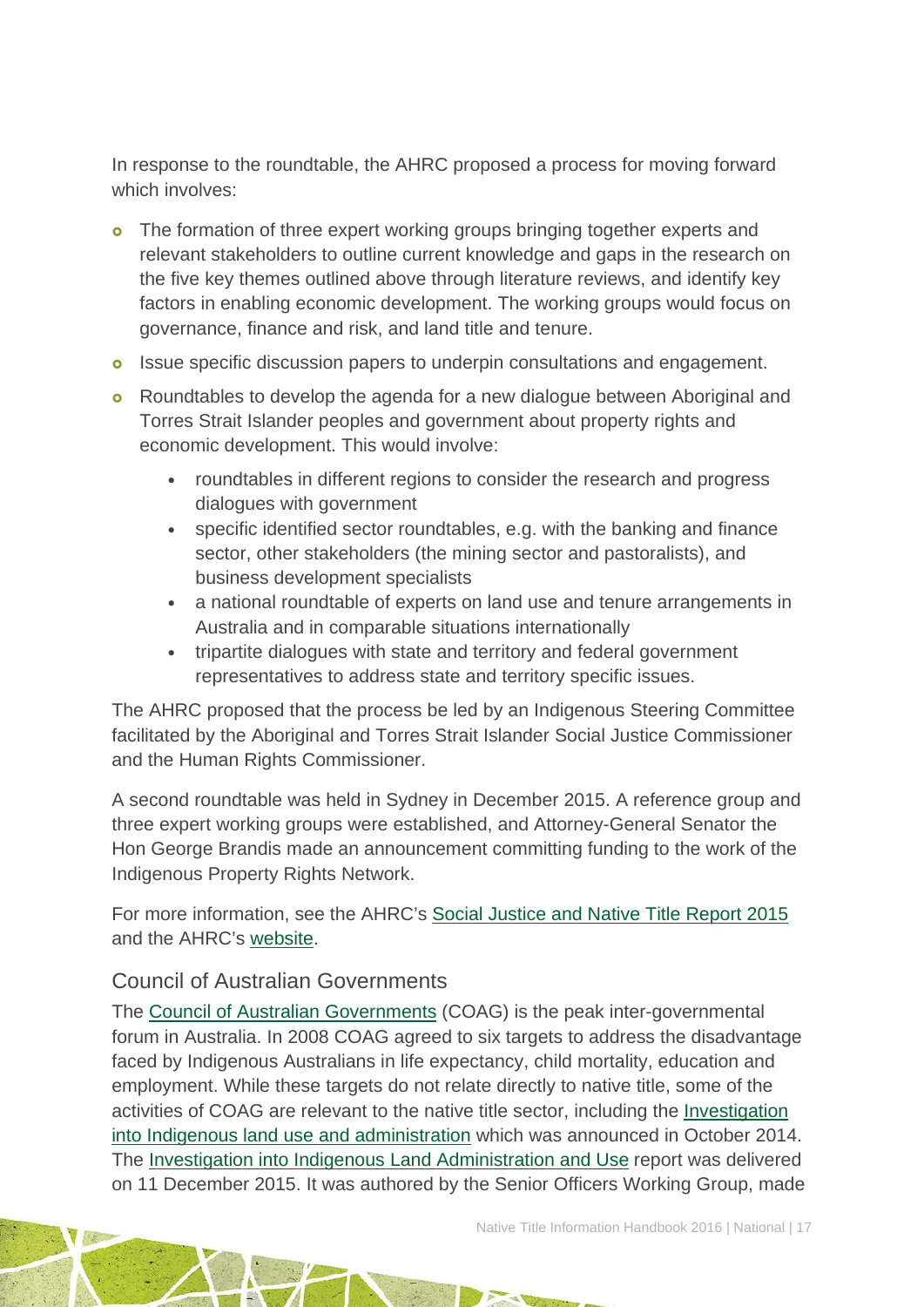up of members representing the Commonwealth, New South Wales, Northern Territory, Queensland, South Australian and Victorian governments. The Expert Indigenous Working Group ensured the prominent place of Indigenous perspectives throughout the process. The report identifies five key areas of focus and a set of recommendations for governments to better enable Indigenous people to use their land to drive economic development. These canvass:

- **o** gaining efficiencies and improving effectiveness in the process of recognising rights
- **o** supporting bankable interests in land
- **o** improving the process for doing business on Indigenous land
- investing in the building blocks of land administration
- **o** building capable and accountable land holding and representative bodies.

For more information and the full list of recommendations go to the [COAG](https://www.dpmc.gov.au/indigenous-affairs/about/jobs-land-and-economy-programme/coag-land-investigation)  [Investigation into Indigenous land administration and use](https://www.dpmc.gov.au/indigenous-affairs/about/jobs-land-and-economy-programme/coag-land-investigation) webpage.

### Productivity Commission

The [Productivity Commission](http://www.pc.gov.au/) provides secretariat and research support to the intergovernmental Steering Committee for the Review of Government Service Provision (Steering Committee). In 2002 COAG commissioned the Steering Committee to produce a regular report against key indicators of Indigenous disadvantage. The [Overcoming Indigenous Disadvantage Report](http://www.pc.gov.au/research/recurring/overcoming-indigenous-disadvantage) provides information about outcomes across a range of indicators and includes information and statistics about Indigenous owned and controlled land and land affected by native title determinations and Indigenous land use agreements. The most recent report was published in 2014. See the [Overcoming Indigenous Disadvantage](http://www.pc.gov.au/research/recurring/overcoming-indigenous-disadvantage) section of the Productivity Commission's website for more information.

The Productivity Commission also released a report in March 2014 relating to the regulatory approvals involved in mineral and energy resource extraction. This report includes information about native title, Indigenous held land and an overview of Indigenous cultural heritage regimes in Australia. See [Mineral and Energy Resource](http://www.pc.gov.au/inquiries/completed/resource-exploration/report)  [Exploration Inquiry](http://www.pc.gov.au/inquiries/completed/resource-exploration/report) on the Productivity Commission's website for more information.

#### National Native Title Council

The [National Native Title Council](http://nntc.com.au/) (NNTC) is an alliance of NTRBs and NTSPs from around Australia. It was established after the Aboriginal and Torres Strait Islander Commission (ATSIC) was abolished, and was formally incorporated in 2006. The mission of the NNTC is to provide a national voice for native title representative bodies (NTRBs) and native title service providers (NTSPs) on matters of national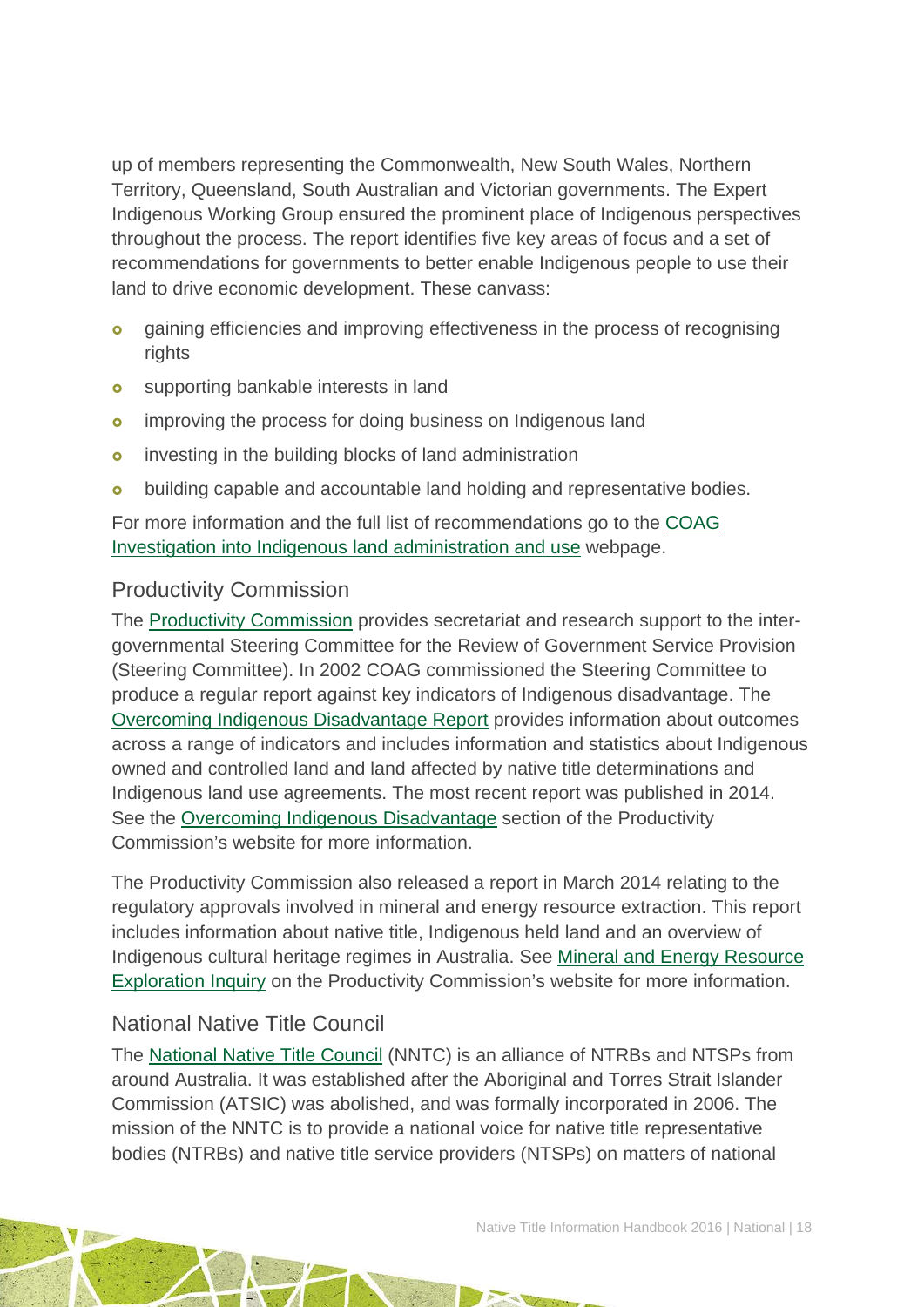significance affecting the rights of Aboriginal and Torres Strait Islander people to protect and maintain ownership of land. See the [NNTC website](http://nntc.com.au/) for more information.

### Agreements, Treaties and Negotiated Settlements Project

The [Agreements, Treaties and Negotiated Settlements Project](http://www.atns.net.au/) (ATNS) is hosted by the University of Melbourne and began in 2002 as an Australian Research Council (ARC) Linkage project to examine treaty and agreement-making with Indigenous Australians and the nature of the cultural, social and legal rights encompassed by past, present and potential agreements and treaties. The ATNS project has involved a further two ARC research projects and number of other research collaborations which have produced an extensive range of publications, see [ATNS publications.](http://atns.net.au/pubs.asp) In addition the ATNS team have created a comprehensive online database of information relating to agreements between indigenous people and others in Australia and overseas. The database includes background information on each agreement; links to related agreements, organisations, signatories, legislation, case law, events; a glossary of relevant terminology as well as direct access to published and on-line resources. Hyperlinks to entries within the ATNS database are provided throughout the state and territory native title information handbooks. See the [ATNS](http://www.atns.net.au/default.asp)  [website](http://www.atns.net.au/default.asp) for more information.

Australian Institute of Aboriginal and Torres Strait Islander Studies The [Australian Institute of Aboriginal and Torres Strait Islander Studies](http://aiatsis.gov.au/) (AIATSIS) hosts the [Native Title Research Unit](http://aiatsis.gov.au/research/research-themes/native-title) (NTRU). The NTRU began in 1993 and is supported by a funding agreement with the Department of the Prime Minister and Cabinet. The NTRU supports the native title sector through a range of activities including: monitoring outcomes and developments in native title; providing independent assessment of the impact of policy and legal developments; conducting longitudinal research and case study research designed to feed into policy development; providing theoretical background and recommendations for policy development. The NTRU co-convenes the annual [National Native Title Conference](http://aiatsis.gov.au/news-and-events/conferences) with a local native title representative body (NTRB) or native title service provider (NTSP). The NTC is hosted by the local traditional owners upon whose country the conference is held. The NTRU also co-ordinates workshops, produces [native title](http://aiatsis.gov.au/research/research-themes/native-title-and-traditional-ownership/native-title-and-traditional-ownership-resources-and-information-services)  [publications and resources](http://aiatsis.gov.au/research/research-themes/native-title-and-traditional-ownership/native-title-and-traditional-ownership-resources-and-information-services) and provides a native title collections service. See the AIATSIS website for information about [current projects.](http://aiatsis.gov.au/research/research-themes/native-title-and-traditional-ownership/projects/current)

#### National Congress of Australia's First Peoples

The [National Congress of Australia's First Peoples](http://nationalcongress.com.au/) is an independent, national Indigenous representative body which advocates for the rights Aboriginal and Torres Strait Islander people. The Congress advocates on issues relating to Indigenous peoples' land rights, native title, cultural heritage and intellectual property, as well as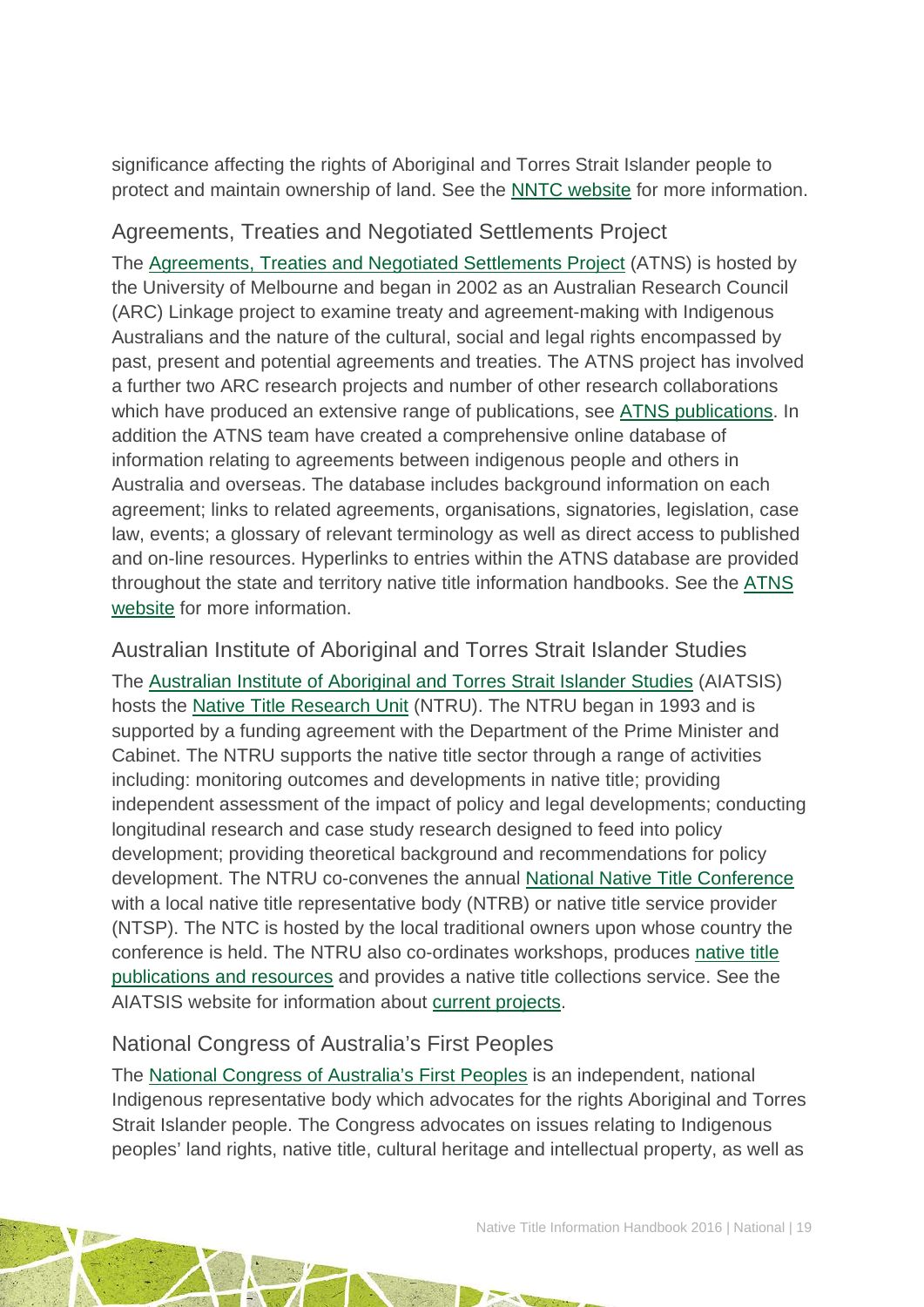[Constitutional recognition.](http://nationalcongress.com.au/recognition/) See the [Country](http://nationalcongress.com.au/country/) section of the Congress website for more information.

### The Aurora Project

[The Aurora Project](http://www.auroraproject.com.au/) (Aurora) was established in 2006 as a result of recommendations from report on the professional development needs of native title representative body lawyers. Aurora provides training, professional development, internships, placements, scholarships and other services to support staff working in native title organisations. Some Aurora programs are also open to prescribed bodies corporate representatives. Aurora also produces resources for NTRBs and PBCs. See the [native title](http://www.auroraproject.com.au/native_title) section of the Aurora website for more information.

## <span id="page-20-0"></span>5. Native title representative bodies

### **Overview**

Native Title Representative Bodies (NTRBs) and Native Title Service Providers (NTSPs) are organisations appointed under the NTA to represent Indigenous Australians within their designated region on native title matters. NTRBs and NTSPs are recognised by the Australian Government. As at 31 January 2015 there were ten NTRBs and five NTSPs. Most NTRBs existed prior to the commencement of the NTA and represent the interests of Aboriginal and Torres Strait Islander people in relation to a wide range of issues including: land rights; protecting Indigenous cultures and languages; community development and infrastructure; and promoting economic development.

In a region where no NTRB has been appointed, an NTSP may be funded to perform the same functions as a NTRB. As of 31 January 2015 NTSPs provide native title services exclusively in Victoria, New South Wales and South Australia, and along with NTRBs in Queensland and Western Australia. The Northern Territory is unique in only having NTRBs.

NTRBs and NTSPs play a central role in the native title system. Their functions include: facilitation and assistance; certification; dispute resolution; notification; agreement making; internal review and other functions conferred by the NTA or by any other law (see [s 203B](http://www.austlii.edu.au/au/legis/cth/consol_act/nta1993147/s203b.html) of the NTA). While the majority of native title claimants use the services provided by NTRBs or NTSPs, they are not compelled to use the services of a representative body in pursuing matters related to native title.

The following table provides a listing of NTRBs and NTSPs as at 31 January 2015. It includes hyperlinks to the NTRB's or NTSP's websites.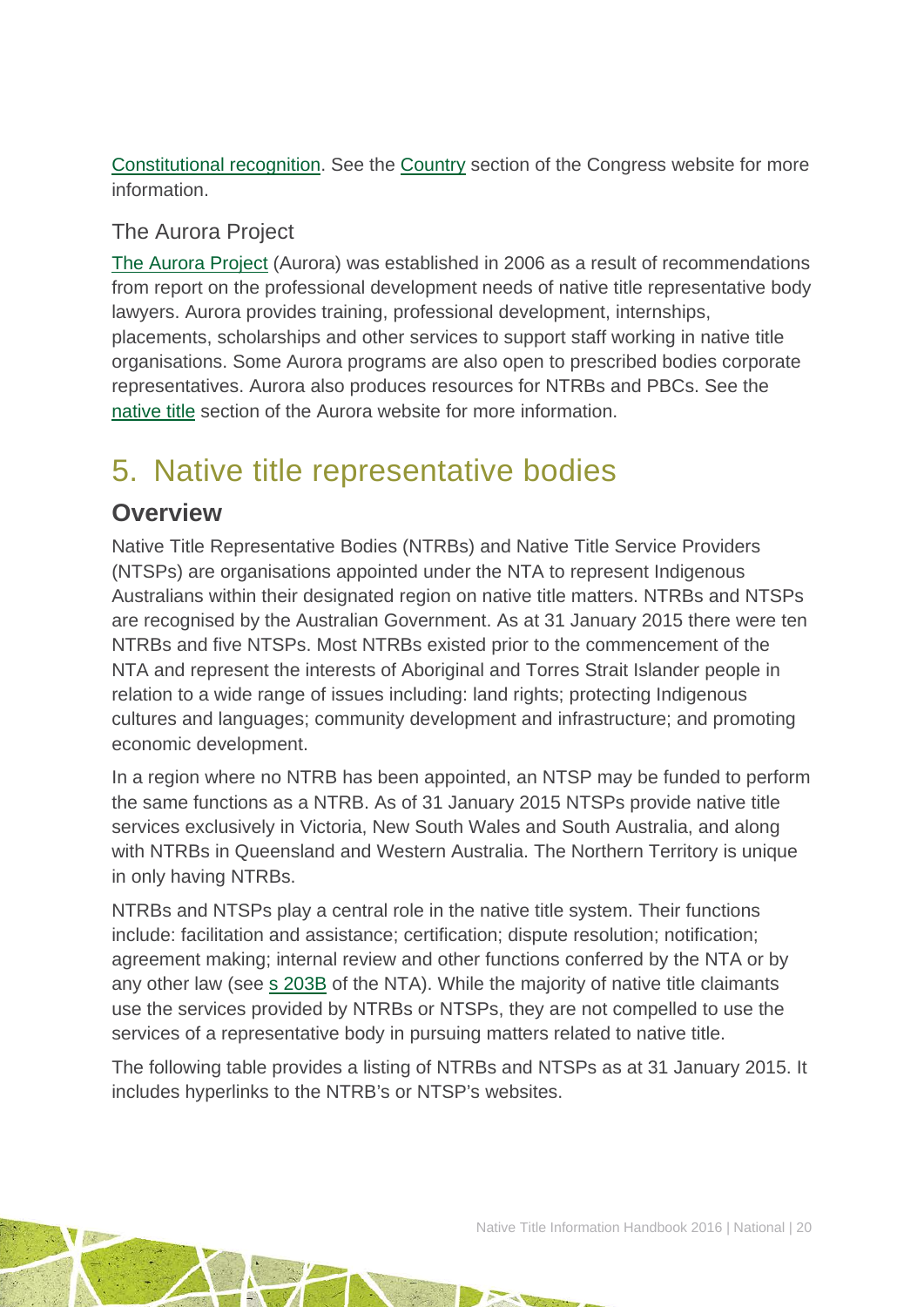| <b>State/Territory</b>                             | <b>Corporation name</b>                                                                                                                                                                                    | <b>Type</b>                                                             |  |
|----------------------------------------------------|------------------------------------------------------------------------------------------------------------------------------------------------------------------------------------------------------------|-------------------------------------------------------------------------|--|
| <b>Australian Capital</b><br>Territory             | <b>NTSCORP</b>                                                                                                                                                                                             | <b>NTSP</b>                                                             |  |
| New South Wales                                    | <b>NTSCORP</b>                                                                                                                                                                                             | <b>NTSP</b>                                                             |  |
| <b>Northern Territory</b>                          | <b>Central Land Council</b><br><b>Northern Land Council</b>                                                                                                                                                | <b>NTRB</b><br><b>NTRB</b>                                              |  |
| Queensland                                         | <b>Cape York Land Council</b><br>Carpentaria Land Council Aboriginal Corporation<br>North Queensland Land Council<br><b>Queensland South Native Title Services</b><br>Torres Strait Regional Authority     | <b>NTRB</b><br><b>NTRB</b><br><b>NTRB</b><br><b>NTSP</b><br><b>NTRB</b> |  |
| South Australia                                    | South Australian Native Title Services                                                                                                                                                                     | <b>NTSP</b>                                                             |  |
| Victoria                                           | <b>Native Title Services Victoria</b>                                                                                                                                                                      | <b>NTSP</b>                                                             |  |
| Western Australia                                  | <b>Central Desert Native Title Services Ltd</b><br>Goldfields Land and Sea Council<br><b>Kimberley Land Council</b><br>South West Aboriginal Land and Sea Council<br>Yamatji Marlpa Aboriginal Corporation | <b>NTSP</b><br><b>NTRB</b><br><b>NTRB</b><br><b>NTRB</b><br><b>NTRB</b> |  |
| Source: http://www.nntt.gov.au/Maps/RATSIB_map.pdf |                                                                                                                                                                                                            |                                                                         |  |

#### **Table 1: Native title representative bodies & native title service providers in Australia**

#### **Map**

The NNTT's [Representative Aboriginal/Torres Strait Islander body areas map \(PDF](http://www.nntt.gov.au/Maps/RATSIB_map.pdf)  [663KB\)](http://www.nntt.gov.au/Maps/RATSIB_map.pdf) shows the geographic areas covered by native title representative bodies (NTRBs) and native title service providers (often both commonly called NTRBs) across Australia.

#### Review of the roles and functions of native title organisations

In 2012 the then Minister for Families, Community Services and Indigenous Affairs announced a review of the role and functions of native title representative bodies (NTRBs) and native title service providers (NTSPs). The purpose of this [review of](http://www.deloitteaccesseconomics.com.au/our+services/economic+analysis+and+policy/native+title/about+the+review)  [native title organisations](http://www.deloitteaccesseconomics.com.au/our+services/economic+analysis+and+policy/native+title/about+the+review) was to evaluate whether these organisations continue to meet the needs of the native title system, particularly the needs of native title holders after claims have been resolved. The review was completed by [Deloitte Access](http://www.deloitteaccesseconomics.com.au/)  [Economics.](http://www.deloitteaccesseconomics.com.au/) The final review report was released by the Australian Government in May 2014: see [Final Report of the Review of roles and functions of Native Title](http://www.deloitteaccesseconomics.com.au/uploads/File/DAE%20Review%20of%20Native%20Title%20Organisations%20-%20Final%20Report%20reissued.pdf)  [Organisations](http://www.deloitteaccesseconomics.com.au/uploads/File/DAE%20Review%20of%20Native%20Title%20Organisations%20-%20Final%20Report%20reissued.pdf) (PDF 1.9MB). The Review found that NTRBs and NTSPs continue to be heavily involved in supporting native title holders and that the demands on the native title system are not expected to decrease significantly in the near future. As a result of the review NTRBs and NTSPs have been asked to align their work more closely to the Australian Government's IAS and focus on how they can support PBCs path to independence. The Review proposed that the efficiency and effectiveness of the native title system largely depends on the ability of NTRBs and NTSPs to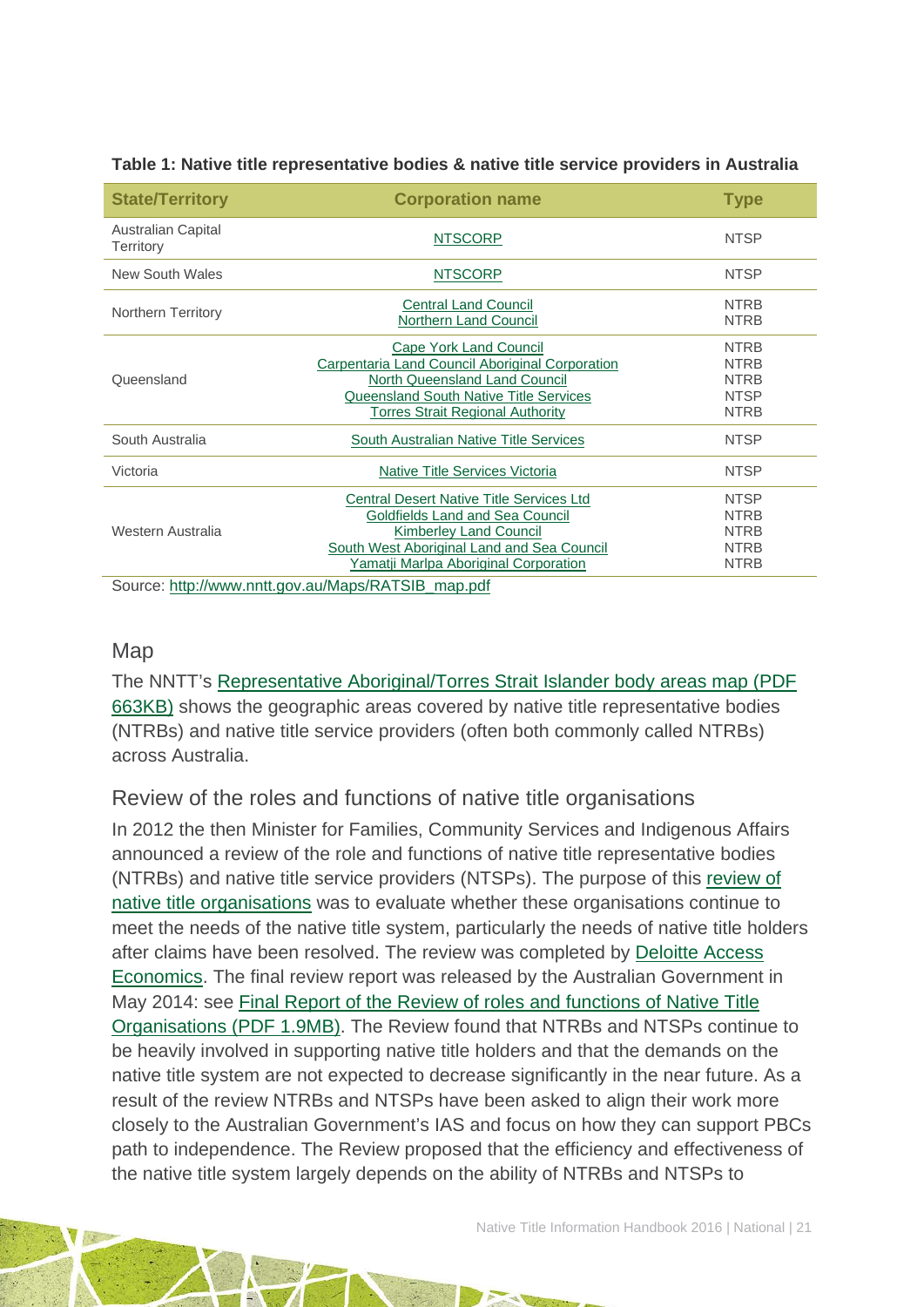continue supporting native title holders and their RNTBCs. More information about the review is available in the [Native title](http://www.deloitteaccesseconomics.com.au/our+services/economic+analysis+and+policy/native+title/about+the+review) section of Deloitte's website. See also the [Minister for Indigenous Affairs](http://minister.indigenous.gov.au/) and the [Jobs, Land and Economy section](http://www.indigenous.gov.au/jobs-land-and-economy) of the Department of Prime Minister and Cabinet website for updates on the Australian Government's review response.

## <span id="page-22-0"></span>6. Native title applications

### **Overview**

Native title applications are made to the Federal Court under the NTA. There are three types of native title applications: [claimant applications, compensation](http://www.nntt.gov.au/Pages/Glossary.aspx)  [applications](http://www.nntt.gov.au/Pages/Glossary.aspx) and [non-claimant applications.](http://www.nntt.gov.au/Pages/Glossary.aspx) See [Native title claims](http://www.nntt.gov.au/nativetitleclaims/Pages/default.aspx) on the NNTT website for information about native title applications. Once a native title claimant application is filed, the Federal Court refers it to the Registrar so the application can be registration tested. The outcome of the [registration test](http://www.nntt.gov.au/nativetitleclaims/Pages/Registration-Testing.aspx) determines whether the native title claim group will get certain procedural rights while their claim is active in the Court, see the NNTT publication [A guide to understanding the requirements of](http://www.nntt.gov.au/Information%20Publications/Native%20Title%20Claimant%20Applications_Registration%20Test.pdf)  [the registration test](http://www.nntt.gov.au/Information%20Publications/Native%20Title%20Claimant%20Applications_Registration%20Test.pdf) (PDF 678KB).

As at 31 December 2015 there had been a total of 2,162 native title applications, comprising 1,766 claimant applications, 38 compensation applications and 355 nonclaimant applications. As at 31 December 2015, there was a total of 367 active applications, the majority of which are in the Northern Territory (see Table 2 below for a summary of the type of applications by state/territory). For up to date information about native title applications and registered native title claimant applications use the [Search applications and determinations](http://www.nntt.gov.au/searchRegApps/NativeTitleClaims/Pages/default.aspx) or [Search Register of](http://www.nntt.gov.au/searchRegApps/NativeTitleRegisters/Pages/Search-Register-of-Native-Title-Claims.aspx)  [native title claims](http://www.nntt.gov.au/searchRegApps/NativeTitleRegisters/Pages/Search-Register-of-Native-Title-Claims.aspx) tools on the NNTT website.

A native title claimant application (sometimes referred to as a native title claim or native title determination application) is an application for the legal recognition of the rights and interests held by Indigenous Australians over a particular area of land or waters, according to traditional laws and customs. A compensation application may be made by Aboriginal or Torres Strait Islander people seeking compensation for the loss or impairment of their native title rights or interests. Non-claimant applications are made by a person who does not claim to have native title to an area, but who seeks a determination as to whether native title does or does not exist in a particular area.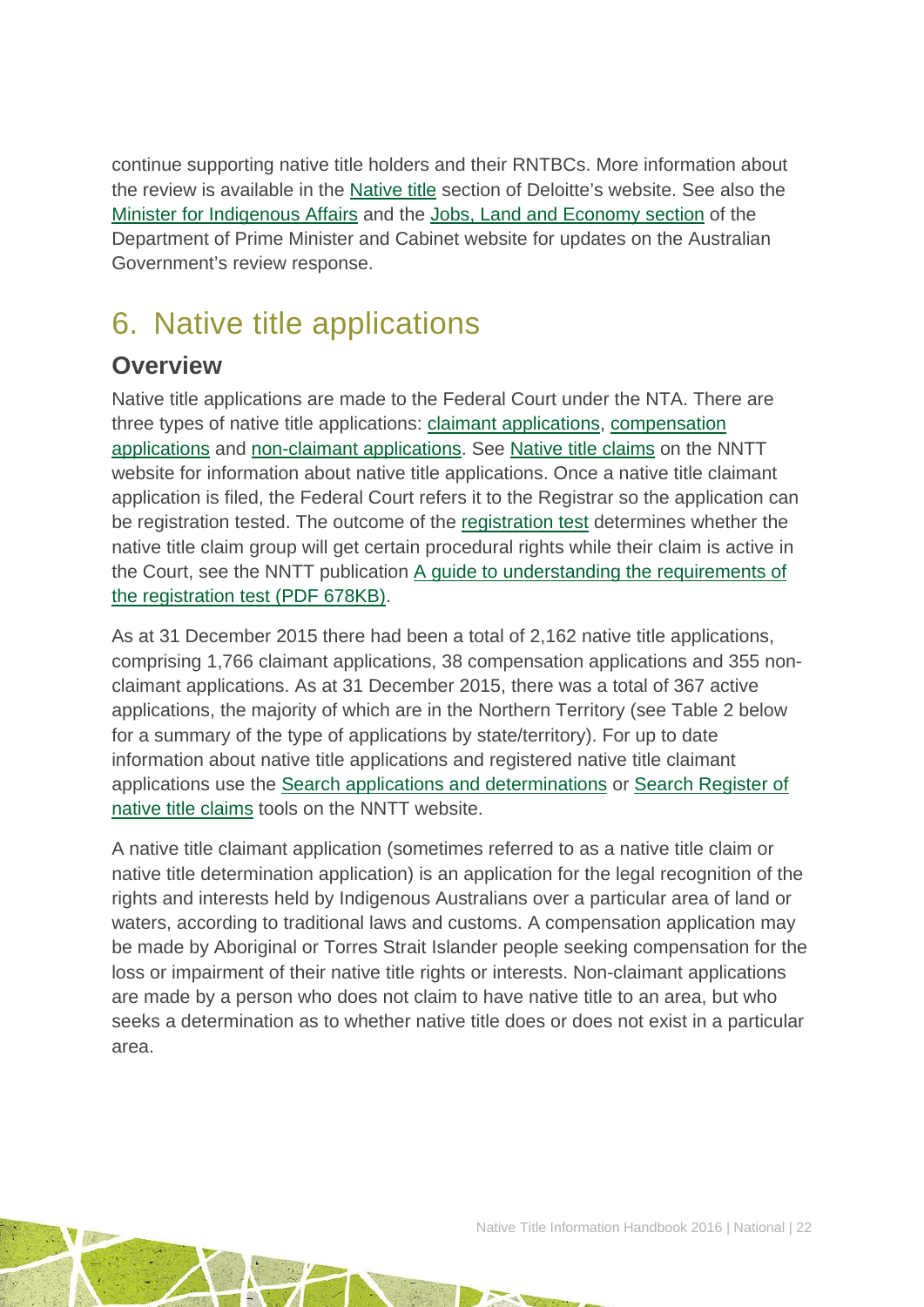| <b>State/Territory</b>              | <b>Claimant</b> | <b>Compensation Non-claimant</b> |                | <b>Total</b> |
|-------------------------------------|-----------------|----------------------------------|----------------|--------------|
| <b>Australian Capital Territory</b> | 0               | 0                                | $\Omega$       | 0            |
| <b>New South Wales</b>              | 20              | 0                                | 7              | 27           |
| Northern Territory                  | 137             |                                  | $\overline{4}$ | 142          |
| Queensland                          | 68              | 0                                | 15             | 83           |
| South Australia                     | 19              |                                  |                | 21           |
| Tasmania                            | $\Omega$        | 0                                | $\Omega$       | 0            |
| Victoria                            | 3               | 0                                | 0              | 3            |
| Western Australia                   | 88              | 4                                | $\Omega$       | 92           |
| <b>TOTAL</b>                        | 334             | 6                                | 27             | 367          |

#### **Table 2: Summary of active native title applications in Australia**

Source:<http://www.nntt.gov.au/searchRegApps/NativeTitleClaims/Pages/default.aspx> at 31 December 2015.

#### Maps

The NNTT's national [Native title claimant applications map \(PDF 649KB\)](http://www.nntt.gov.au/Maps/Schedule_map.pdf) shows claimant application areas as per the Schedule of Applications – Federal Court. See also the NNTT's national Register [of Native Claims Map](http://www.nntt.gov.au/Maps/RNTC_map.pdf) (PDF, 592KB) which shows claimant applications that have complied with the registration test and/or have been determined; and the Determinations of native [title and claimant applications map](http://www.nntt.gov.au/Maps/Schedule_and_Determinations_map.pdf)  [\(PDF, 1.5MB\)](http://www.nntt.gov.au/Maps/Schedule_and_Determinations_map.pdf) as per the Schedule of Applications – Federal Court. See state and territory handbooks for links to the NNTT's state/territory and regional maps.

## <span id="page-23-0"></span>7. Native title determinations

### **Overview**

A determination of native title is a decision made by the Federal Court of Australia, the High Court of Australia or another recognised body that native title does or does not exist in relation to a particular area of land or water (the determination area). A determination may be reached through three processes:

- Consent: the parties reach an agreement, usually through meditation. A consent determination may be made by the court or a recognised body.
- **o** Litigation: when an application is contested, the parties put their case in a trial process for determination by a judge.
- **o** Unopposed: when an application is not contested, the court or a recognised body may make an unopposed determination.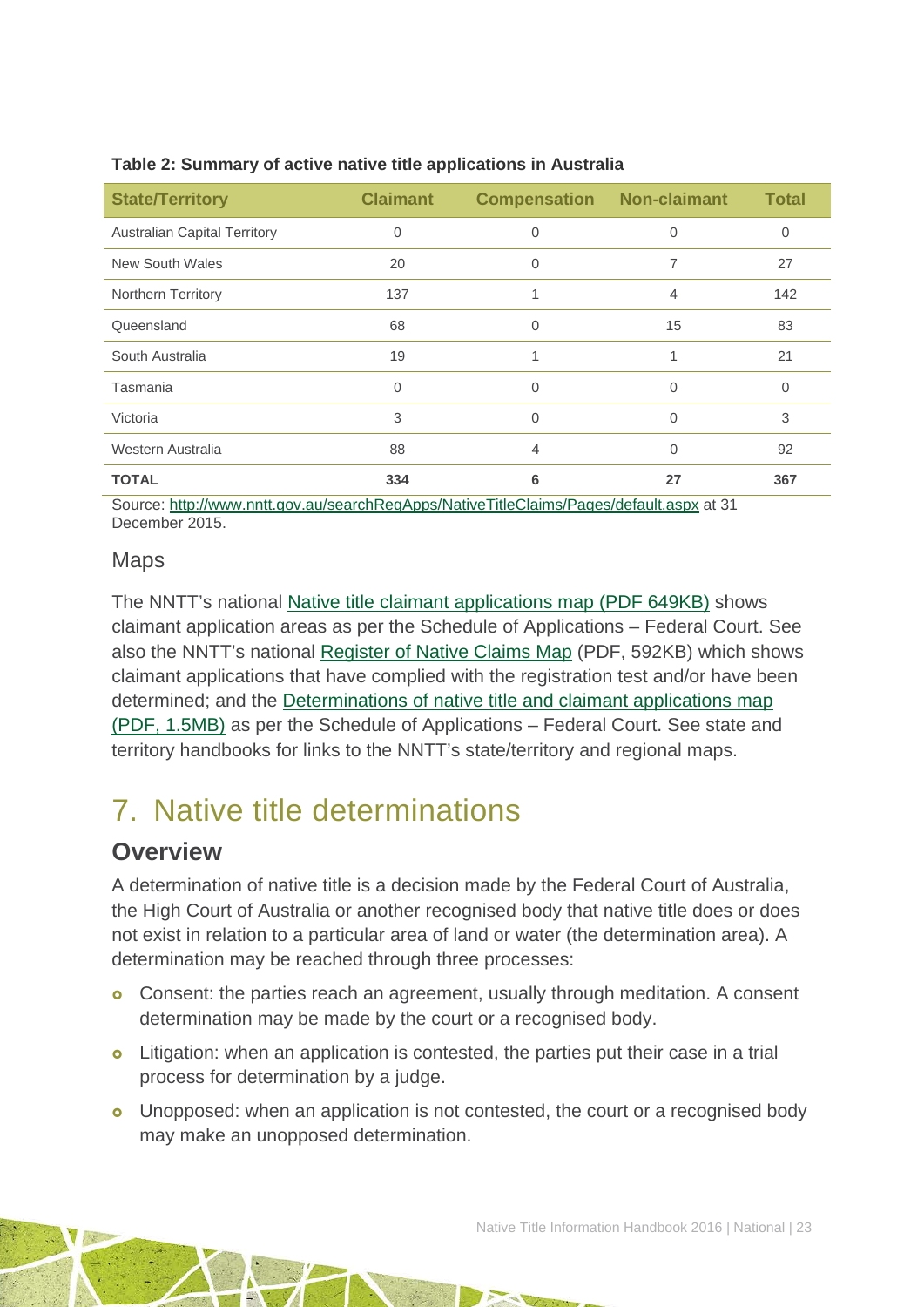A determination may be a result of one or many of these processes. If the Court decides that native title exists in relation to a particular area of land or water, the Court must also specify which people hold native title and rights, the nature and extent of those rights and interests, the relationship between native title rights and interests and any other interests, and whether native title rights and interests operate to the exclusion of others. Some determinations may be conditional upon a future event occurring, such as requiring the registration of an Indigenous land use agreement (ILUA) or the establishment of a prescribed body corporate (PBC).The determinations will not be registered on the National Native Title Register (NNTR) until the conditions have been met.

The NNTR contains information about determinations of native title by the Federal Court, High Court, recognised State/Territory bodies, or other determinations of, or in relation to, native title decisions of courts or tribunals. Since amendments to the NTA in 2009 there has been an increased focus within the native title sector on the benefits of resolving native title matters through negotiation and agreements. In Western Australia and Victoria the state governments have also sought to resolve native title issues through alternative settlement processes (see the Western Australia and Victoria Native Title Information Handbooks for more information).

As at 31 December 2015, there were 350 native title determinations on the NNTR, comprising 303 claimant determinations, 2 compensation determinations and 45 non-claimant determinations. See Table 3 below for a summary of native title determination types by state/territory. Native title had been found to exist in all or part of the determination areas in 248 of the 263 claimant determinations, see Table 4 below.

| <b>State/Territory</b>              | <b>Claimant</b><br>determination | <b>Compensation</b><br>determination | Non-claimant<br>determination | <b>Total</b> |
|-------------------------------------|----------------------------------|--------------------------------------|-------------------------------|--------------|
| <b>Australian Capital Territory</b> | 0                                | 0                                    | 0                             | 0            |
| New South Wales                     | 11                               |                                      | 39                            | 51           |
| Northern Territory                  | 88                               | 0                                    | 0                             | 88           |
| Queensland                          | 117                              | 0                                    | 6                             | 123          |
| South Australia                     | 25                               |                                      | 0                             | 26           |
| Tasmania                            | $\mathbf 0$                      | 0                                    | 0                             | 0            |
| Victoria                            | 7                                | 0                                    | 0                             | 7            |
| Western Australia                   | 57                               | 0                                    | 0                             | 57           |
| <b>TOTAL*</b>                       | 303                              | 2                                    | 45                            | 350          |

#### **Table 3: Summary of native title determinations in Australia (NNTR)**

\*Note the total figure is overall determinations, not the sum of state/territory figures, as two determinations involve two jurisdictions.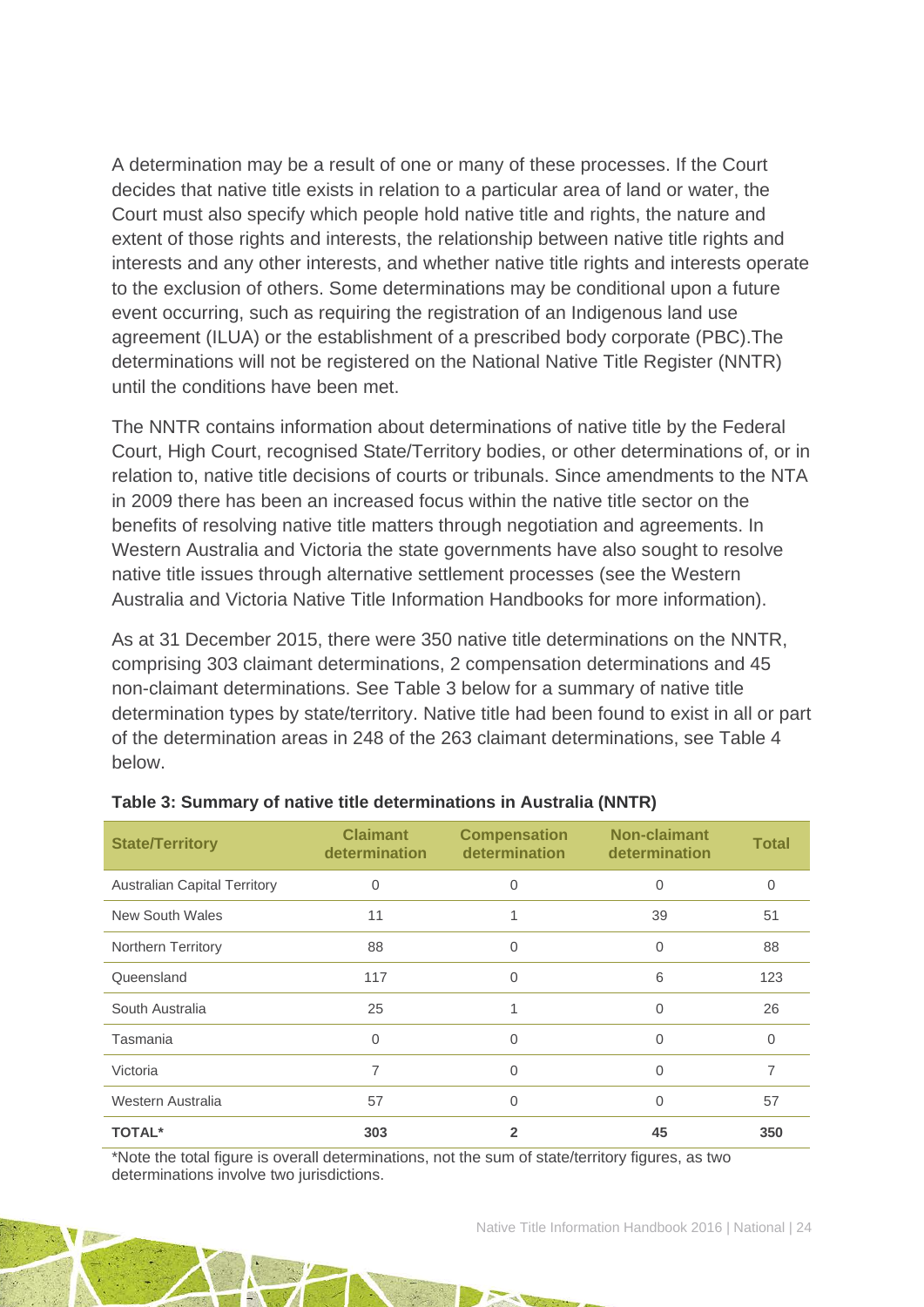Source: [http://www.nntt.gov.au/searchRegApps/NativeTitleRegisters/Pages/Search-National-Native-](http://www.nntt.gov.au/searchRegApps/NativeTitleRegisters/Pages/Search-National-Native-Title-Register.aspx)[Title-Register.aspx](http://www.nntt.gov.au/searchRegApps/NativeTitleRegisters/Pages/Search-National-Native-Title-Register.aspx) at 31 December 2015

| <b>State/Territory</b>              | Native title exists in<br>the entire<br>determination area | <b>Native title exists</b><br>in parts of the<br>determination<br>area | <b>Native title</b><br>does not exist | <b>Total</b> |
|-------------------------------------|------------------------------------------------------------|------------------------------------------------------------------------|---------------------------------------|--------------|
| <b>Australian Capital Territory</b> | 0                                                          | 0                                                                      | 0                                     | 0            |
| <b>New South Wales</b>              | 4                                                          | 4                                                                      | 3                                     | 11           |
| Northern Territory                  | 6                                                          | 80                                                                     | 2                                     | 88           |
| Queensland                          | 83                                                         | 27                                                                     | 7                                     | 117          |
| South Australia                     | 0                                                          | 25                                                                     | $\Omega$                              | 25           |
| Tasmania                            | 0                                                          | 0                                                                      | $\Omega$                              | 0            |
| Victoria                            | 0                                                          | 4                                                                      | 3                                     | 7            |
| Western Australia                   | 18                                                         | 37                                                                     | $\overline{2}$                        | 57           |
| <b>TOTAL</b>                        | 111                                                        | $176*$                                                                 | $16*$                                 | $303*$       |

#### **Table 4: Summary of native title claimant determination outcomes in Australia (NNTR)**

\*Note the total figure is overall determinations, not the sum of state/territory figures, as two determinations involve two jurisdictions.

Source: [http://www.nntt.gov.au/searchRegApps/NativeTitleRegisters/Pages/Search-National-Native-](http://www.nntt.gov.au/searchRegApps/NativeTitleRegisters/Pages/Search-National-Native-Title-Register.aspx)[Title-Register.aspx](http://www.nntt.gov.au/searchRegApps/NativeTitleRegisters/Pages/Search-National-Native-Title-Register.aspx) at 31 December 2015

For up to date information about native title determinations use the [Search](http://www.nntt.gov.au/searchRegApps/NativeTitleClaims/Pages/default.aspx)  [applications and determinations](http://www.nntt.gov.au/searchRegApps/NativeTitleClaims/Pages/default.aspx) or the [Search national native title register](http://www.nntt.gov.au/searchRegApps/NativeTitleRegisters/Pages/Search-National-Native-Title-Register.aspx) tools on the NNTT website. AIATSIS's [Native Title Research Unit](http://aiatsis.gov.au/research/research-themes/native-title) (NTRU) also provides information about native title determinations in its monthly ['What's New'](http://aiatsis.gov.au/research/research-themes/native-title/publications/whats-new) service and includes information about native title claimant determinations in its ['Registered](http://aiatsis.gov.au/publications/products/registered-native-title-bodies-corporate-prescribed-bodies-corporate-summary)  [Native Title Bodies Corporate Summary'](http://aiatsis.gov.au/publications/products/registered-native-title-bodies-corporate-prescribed-bodies-corporate-summary) compiled from data provided by the NNTT every two months.

#### Native title determinations maps

The NNTT national [Native title determinations map \(PDF 1.3MB\)](http://www.nntt.gov.au/Maps/Determinations_map.pdf) shows determination areas as per the National Native Title Register. This map includes a table of determination outcomes, including a summary of the area (sq km) covered by native title determinations. See state and territory handbooks for links to the NNTT's state/territory and regional maps.

#### More information

The Productivity Commission's [Overcoming Indigenous Disadvantage: Key](http://www.pc.gov.au/research/recurring/overcoming-indigenous-disadvantage/key-indicators-2014)  [Indicators 2014](http://www.pc.gov.au/research/recurring/overcoming-indigenous-disadvantage/key-indicators-2014) report (using data provided by the NNTT) includes information about the proportion of land where native title has been found to exist wholly or partially; or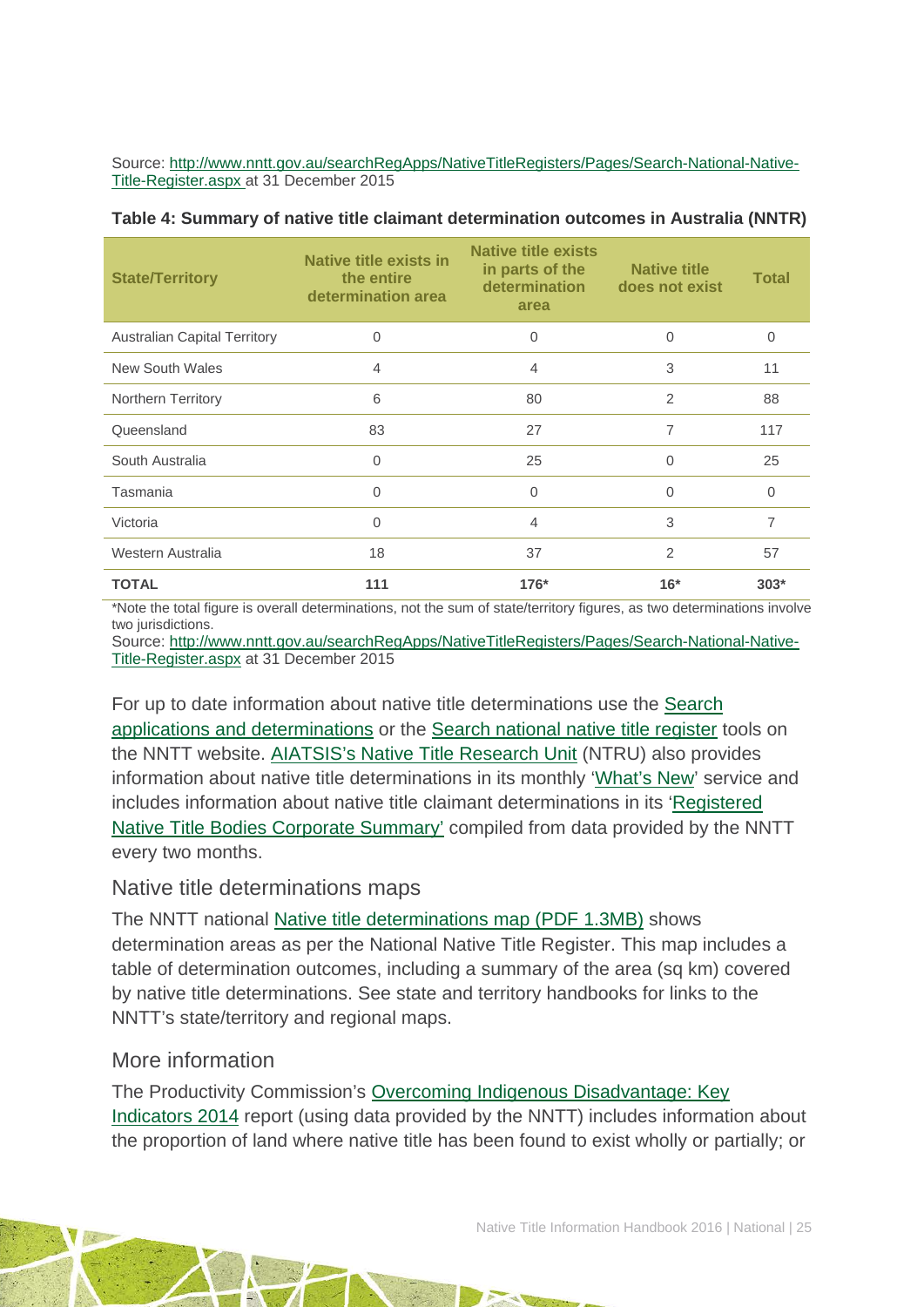has been extinguished (as at 30 June for 2004-2013), see [Chapter 9 \(PDF,5.5MB\)](http://www.pc.gov.au/research/recurring/overcoming-indigenous-disadvantage/key-indicators-2014/09-key-indicators-2014-chapter9.pdf) (section 9.2 and Table 9A.2.3).

## <span id="page-26-0"></span>8. Registered native title bodies corporate

### **Overview**

Under ss 55-57 of the *[Native Title Act 1993](http://www.austlii.edu.au/au/legis/cth/consol_act/nta1993147/)* (Cth), native title groups are required to nominate a prescribed body corporate (PBC) to hold (as trustee) or manage (as agent) their native title following a determination that native title exists. A nominated PBC is entered onto the National Native Title Register and at this point the corporation becomes known as a registered native title body corporate (RNTBC). RNTBCs and PBCs are often commonly both referred to as PBCs.

The NTA and the *[Native Title \(Prescribed Bodies Corporate\) Regulations 1999](http://www.austlii.edu.au/au/legis/cth/consol_reg/ntbcr1999495/)* (Cth) (PBC Regulations) require corporations to register under the *[Corporations](http://www5.austlii.edu.au/au/legis/cth/consol_act/catsia2006510/)  [\(Aboriginal and Torres Strait Islander\) Act 2006 \(Cth\)](http://www5.austlii.edu.au/au/legis/cth/consol_act/catsia2006510/)* (CATSI Act) if they are determined by the Federal Court to hold and manage native title rights and interests.

The [Office of the Registrar of Indigenous Corporations](http://www.oric.gov.au/) (ORIC) is an independent statutory office holder with responsibility for administering the CATSI Act. ORIC supports and regulates corporations that are incorporated under the CATSI Act. This includes advising PBCs and RNTBCs about how to operate effectively; providing training and education for directors, members and key staff in corporate governance, ensuring that corporations comply with the law, and intervening where needed. See [Native Title Resources](http://www.oric.gov.au/resources/native-title-resources) on the ORIC website for more information. Indigenous Corporation details are also available on the ORIC website using the corporations search tool.

The PBC Regulations were amended in 2011 to implement a number of recommendations arising from a review of PBCs. See the [Native Title Corporations](http://www.nativetitle.org.au/) website for more information.

As at 17 March 2015, there were 139 RNTBCs in Australia, see Table 5 below for a summary by state/territory.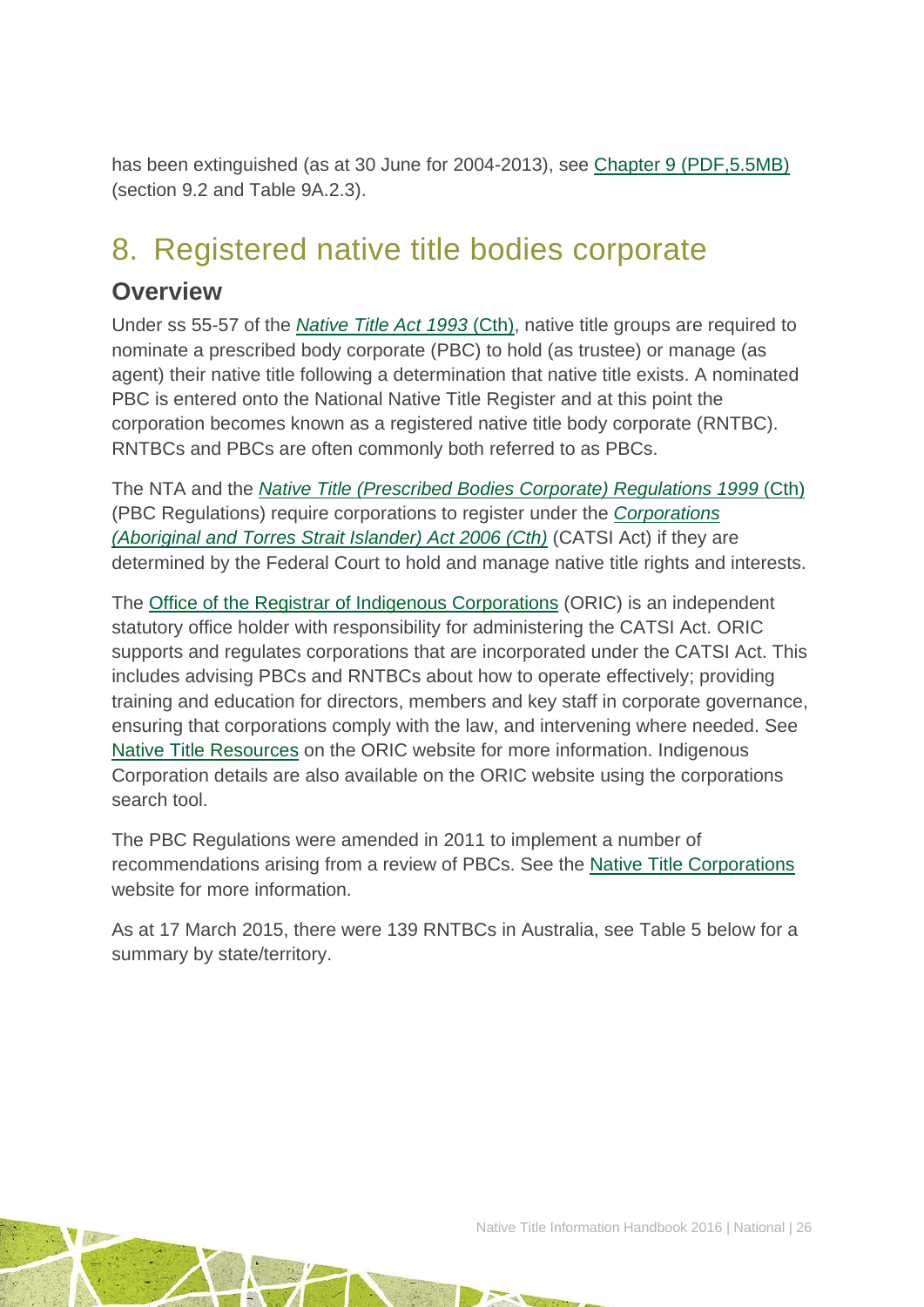| <b>State/Territory</b>              | <b>RNTBCs</b> |
|-------------------------------------|---------------|
| <b>Australian Capital Territory</b> | $\mathbf 0$   |
| New South Wales                     | 6             |
| <b>Northern Territory</b>           | 19            |
| Queensland                          | 70            |
| South Australia                     | 15            |
| Tasmania                            | 0             |
| Victoria                            | 4             |
| Western Australia                   | 34            |
| <b>TOTAL</b>                        | 148           |

#### **Table 5: Summary of registered native title corporations in Australia**

Source: [http://aiatsis.gov.au/publications/products/registered-native-title-bodies-corporate-prescribed](http://aiatsis.gov.au/publications/products/registered-native-title-bodies-corporate-prescribed-bodies-corporate-summary)[bodies-corporate-summary](http://aiatsis.gov.au/publications/products/registered-native-title-bodies-corporate-prescribed-bodies-corporate-summary) using data provided by the NNTT at 21 December 2015

For up to date information about native title claimant determinations and PBCs/RNTBCs use the [NNTT Search applications and determinations](http://www.nntt.gov.au/searchRegApps/NativeTitleClaims/Pages/default.aspx) tool on the NNTT website. The [NTRU](http://aiatsis.gov.au/research/research-themes/native-title) also provides information about PBC/RNTBCs in its monthly ['What's New'](http://aiatsis.gov.au/research/research-themes/native-title/publications/whats-new) service; its ['Registered Native Title Bodies Corporate](http://aiatsis.gov.au/publications/products/registered-native-title-bodies-corporate-prescribed-bodies-corporate-summary)  [Summary'](http://aiatsis.gov.au/publications/products/registered-native-title-bodies-corporate-prescribed-bodies-corporate-summary) compiled from data provided by the NNTT; and on the [Native Title](http://www.nativetitle.org.au/)  [Corporations](http://www.nativetitle.org.au/) website (see below).

#### National native title determinations and PBC map

The NNTT [Prescribed Bodies Corporate Map \(PDF 1.1MB\)](http://www.nntt.gov.au/Maps/Determinations_and_PBCs_map.pdf) shows determined areas covered by PBCs and also shows where PBCs are still to be nominated over determined areas. This document includes a table of the areas in each state/territory (in square kilometres) covered by native title determinations.

#### Native title corporations website

The NTRU at AIATSIS manages the [Native Title Corporations](http://www.nativetitle.org.au/) website, a resource for RNTBCs and for those engaging with them. It provides information about: legislation and policies, events, resources and publications, training and running a RNTBC. Information about individual RNTBCs is provided in detailed [PBC profiles](http://www.nativetitle.org.au/profiles.html) (including links to PBC websites where available). See the [Native Title Corporations](http://www.nativetitle.org.au/) website for more information.

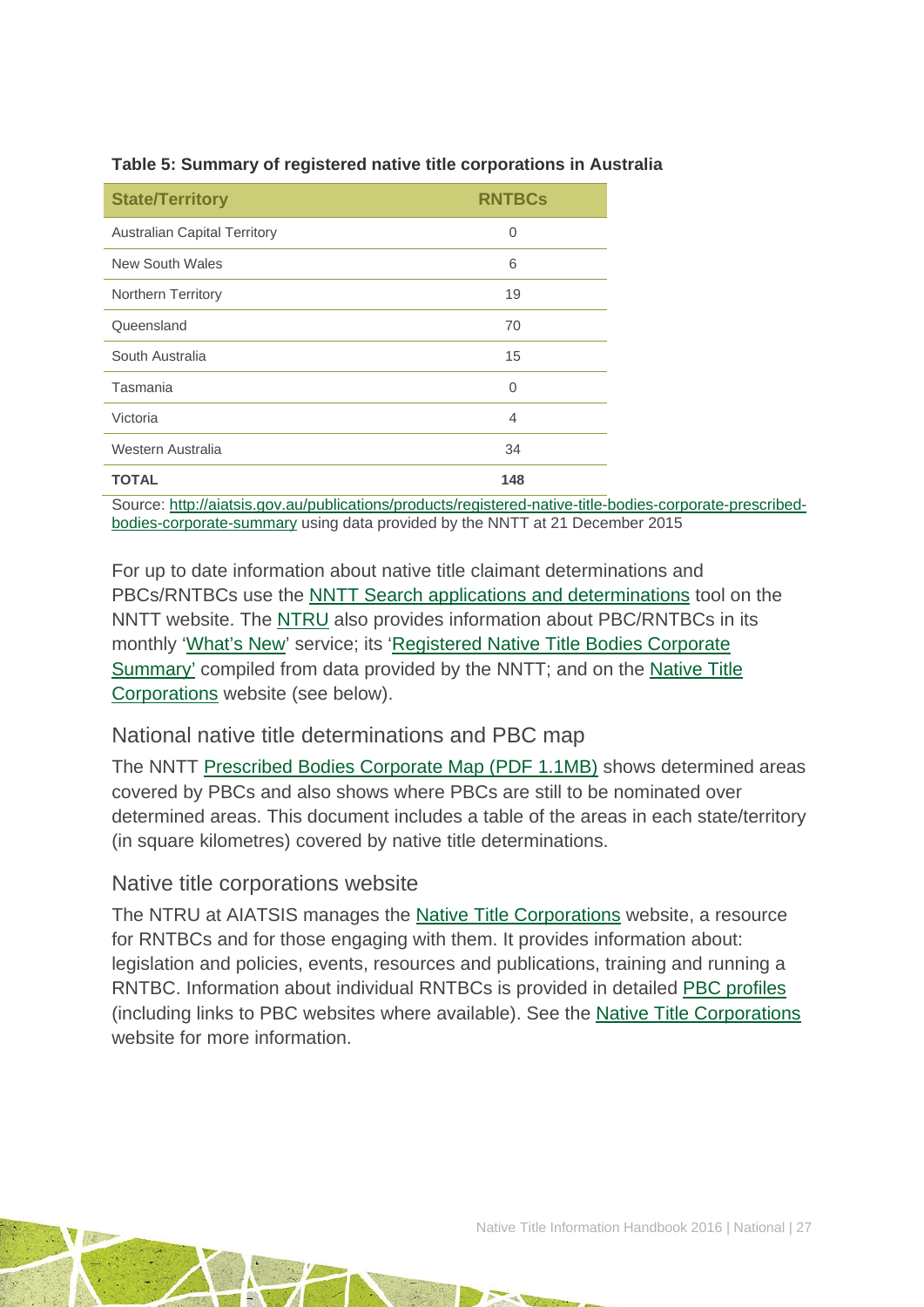## <span id="page-28-0"></span>9. Future acts

## **Overview**

A [future act](http://www.nntt.gov.au/Pages/Glossary.aspx) is a proposed activity on land or waters that may affect native title rights and interests. Section 227 NTA sets out that: 'an act affects native title if it extinguishes the native title rights and interests or if it is otherwise wholly or partly inconsistent with their continued existence, enjoyment or exercise'. Examples of future acts include the grant of a mining tenement, building public infrastructure, services or facilities and the compulsory acquisition of land. A future act is invalid to the extent it affects native title unless it complies with certain provisions in the NTA (see Subdivisions D-M of Division 3 of the [NTA\)](http://www.austlii.edu.au/au/legis/cth/consol_act/nta1993147/). These provisions include that a future act will be valid if parties to an Indigenous Land Use Agreement (ILUA) consent to it being done and details of the agreement are on the NNTT's [Register of](http://www.nntt.gov.au/searchRegApps/NativeTitleRegisters/Pages/Search-Register-of-Indigenous-Land-Use-Agreements.aspx)  [ILUAs.](http://www.nntt.gov.au/searchRegApps/NativeTitleRegisters/Pages/Search-Register-of-Indigenous-Land-Use-Agreements.aspx)

The future act process provides registered native title applicants and native title holders with specified rights, known as [procedural rights f](http://www.nntt.gov.au/Pages/Glossary.aspx)rom the time a claim is registered. The type of procedural rights which the native title group can exercise will vary (from the right to comment, be consulted, object or negotiate) depending on the type of future act that is being proposed. Generally the [right to negotiate](http://www.nntt.gov.au/Pages/Glossary.aspx) applies to future acts such as mining, exploration, prospecting, gas and petroleum exploration or extraction.

The [NNTT](http://www.nntt.gov.au/Pages/Home-Page.aspx) administers the future act processes that attract the right to negotiate and provides information and support on future act related questions. The NNTT's role includes mediating between parties, conducting inquiries and making future act determinations when parties cannot reach agreement. Where a proposed future act meets the criteria set out in [s 237](http://www.austlii.edu.au/au/legis/cth/consol_act/nta1993147/s237.html) of the NTA, it may attract an [expedited procedure.](http://www.nntt.gov.au/Pages/Glossary.aspx) This means that the act may be validly done without negotiations if there are no objections to the act. For more information see the [future acts section](http://www.nntt.gov.au/futureacts/Pages/default.aspx) of the NNTT website.

States and territories may also legislate to establish their own right to negotiate regimes, known as 'alternative procedures' or an [alternative to 'right to negotiate'.](http://www.ag.gov.au/LegalSystem/NativeTitle/Pages/StateAndTerritoryAlternativeToRightToNegotiate.aspx) Such regimes must mirror the NTA regime and gain Commonwealth ministerial approval and currently operate in New South Wales and South Australia, see [State](http://www.ag.gov.au/LegalSystem/NativeTitle/Pages/StateAndTerritoryAlternativeToRightToNegotiate.aspx)  [and Territory alternative to 'right to negotiate'](http://www.ag.gov.au/LegalSystem/NativeTitle/Pages/StateAndTerritoryAlternativeToRightToNegotiate.aspx) on the Attorney-General's Department website for more information. See the state and territory handbooks for more information about future act management in each jurisdiction. See also the [annual](http://www.fedcourt.gov.au/publications/annual-reports)  [reports](http://www.fedcourt.gov.au/publications/annual-reports) section of the Federal Court website (from 2012-2013 incorporating the NNTT) for an annual review of future act matters.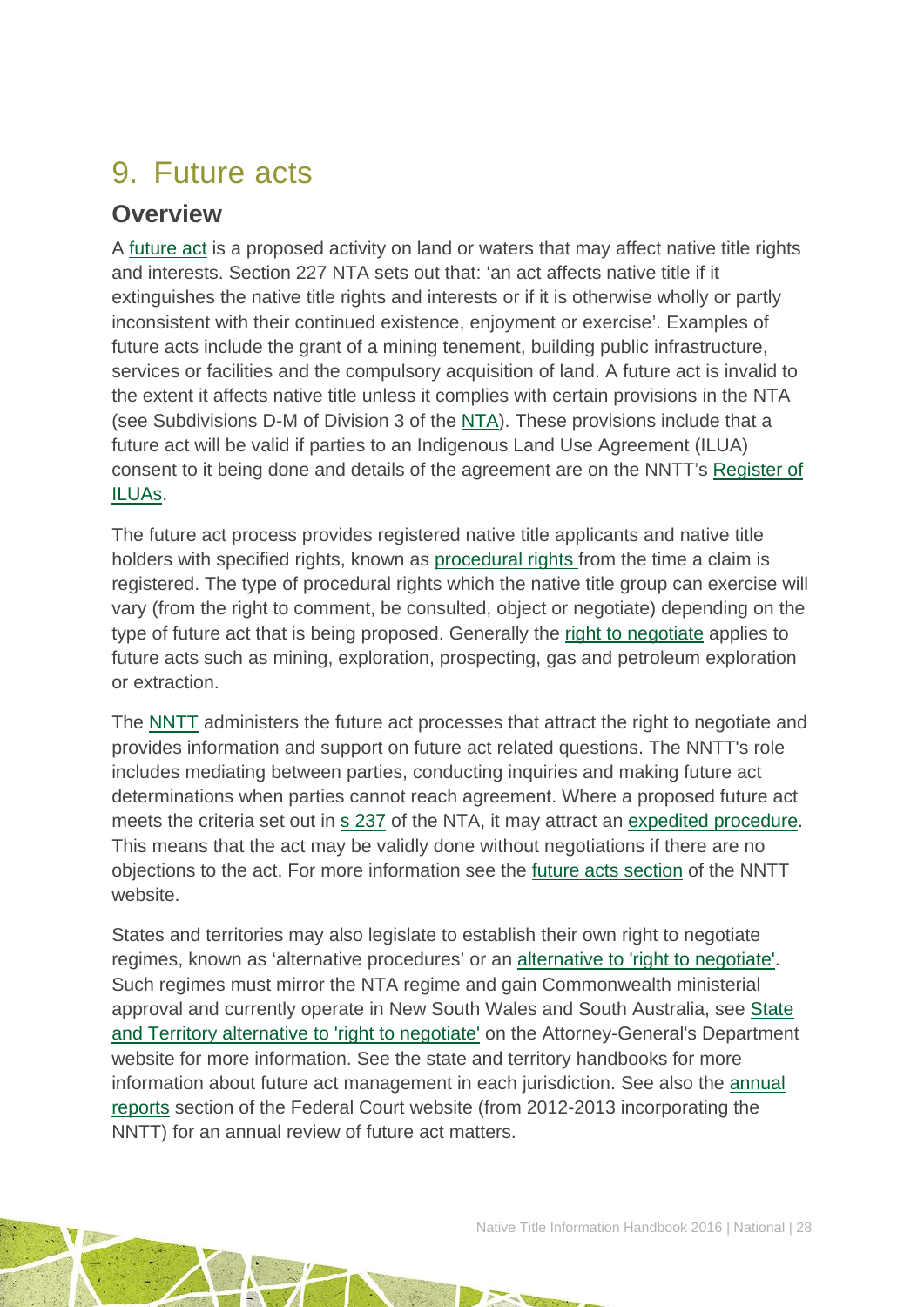### Future act applications

A [future act determination application](http://www.nntt.gov.au/futureacts/Pages/Future-act-Determination-Applications.aspx) refers to an application for a determination about whether a future act, attracting the right to negotiate may be done, subject to conditions, or must not be done. A [future act expedited procedure objection](http://www.nntt.gov.au/futureacts/Pages/Expedited-procedure-objections.aspx)  [application](http://www.nntt.gov.au/futureacts/Pages/Expedited-procedure-objections.aspx) refers to an objection lodged by a native title party who considers that the expedited procedure does not apply to the proposed future act. See the [future acts](http://www.nntt.gov.au/futureacts/Pages/default.aspx)  [section](http://www.nntt.gov.au/futureacts/Pages/default.aspx) of the NNTT website for more information.

As at 31 December 2015 there had been a total of 24,917 future act applications in Australia, the majority of which have been lodged in Western Australia. See Table 6 below for a summary by state/territory. Use the NNTT Future act applications and [determinations](http://www.nntt.gov.au/searchRegApps/FutureActs/Pages/default.aspx) search tool to find information about particular applications.

| <b>State/Territory</b>              | <b>Future act</b><br>determination<br>applications | <b>Future act expedited</b><br>procedure objection<br>applications | <b>Total future act</b><br>applications |
|-------------------------------------|----------------------------------------------------|--------------------------------------------------------------------|-----------------------------------------|
| <b>Australian Capital Territory</b> | 0                                                  | 0                                                                  | 0                                       |
| New South Wales                     | 7                                                  | 6                                                                  | 13                                      |
| <b>Northern Territory</b>           | 3                                                  | 311                                                                | 314                                     |
| Queensland                          | 105                                                | 1,884                                                              | 1,989                                   |
| South Australia                     | 1                                                  | $\Omega$                                                           | $1*$                                    |
| Tasmania                            | $\Omega$                                           | $\Omega$                                                           | $\Omega$                                |
| Victoria                            | 10                                                 | 0                                                                  | 10                                      |
| Western Australia                   | 2,928                                              | 19,662                                                             | 22,590                                  |
| <b>TOTAL</b>                        | 3,054                                              | 21,863                                                             | 24,917                                  |

#### **Table 6: Summary of future act applications in Australia**

\*See the South Australia NTIH for information about the state's alternative future act regime. Source:<http://www.nntt.gov.au/searchRegApps/FutureActs/Pages/default.aspx> at 31 December 2015

#### Future act determinations

As at 31 December 2015 there had been a total of 3,551 future act determinations in Australia. Table 7 below provides a summary of the number of future act determinations by state/territory. Use the NNTT [Future act applications and](http://www.nntt.gov.au/searchRegApps/FutureActs/Pages/default.aspx)  [determinations](http://www.nntt.gov.au/searchRegApps/FutureActs/Pages/default.aspx) search tool to find information about particular determinations.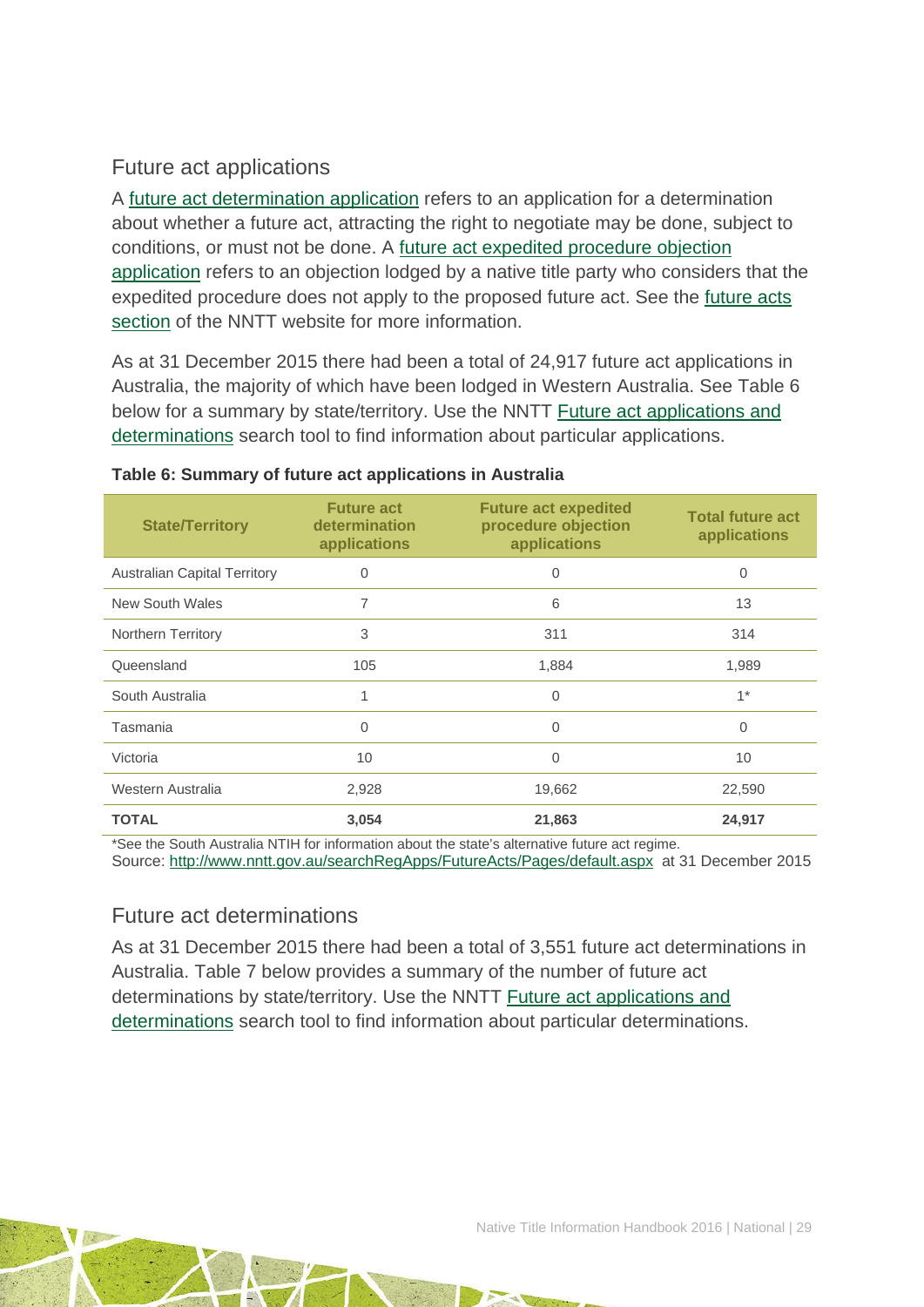| <b>State/Territory</b>              | <b>Future act determinations</b>                                                                                                                                      |
|-------------------------------------|-----------------------------------------------------------------------------------------------------------------------------------------------------------------------|
| <b>Australian Capital Territory</b> | $\overline{0}$                                                                                                                                                        |
| New South Wales                     | 11                                                                                                                                                                    |
| Northern Territory                  | 185                                                                                                                                                                   |
| Queensland                          | 158                                                                                                                                                                   |
| South Australia                     | 1                                                                                                                                                                     |
| Tasmania                            | $\overline{0}$                                                                                                                                                        |
| Victoria                            | 13                                                                                                                                                                    |
| Western Australia                   | 3,183                                                                                                                                                                 |
| <b>TOTAL</b>                        | 3,551                                                                                                                                                                 |
|                                     | $\mathbf{u} = \mathbf{u}$ , $\mathbf{u} = \mathbf{u}$ , $\mathbf{u} = \mathbf{u}$ , $\mathbf{u} = \mathbf{u}$ , $\mathbf{u} = \mathbf{u}$ , $\mathbf{u} = \mathbf{u}$ |

#### **Table 7: Summary of future act determinations in Australia**

Source: <http://www.nntt.gov.au/searchRegApps/FutureActs/Pages/default.aspx> at 31 December 2015

#### Future act agreements

A future act agreement is an agreement made under [s 31](http://www.austlii.edu.au/au/legis/cth/consol_act/nta1993147/s31.html) of the NTA with native title parties about an activity that may affect native title. Once an agreement has been made the parties are required to lodge a copy of the agreement with the NNTT. In some cases parties may make agreement information public and information about (some of) these future act agreements are available on the ATNS website, see [Future act agreements \(Native Title Act\).](http://www.atns.net.au/subcategory.asp?subcategoryID=120)

## <span id="page-30-0"></span>10. Indigenous land use agreements

### **Overview**

An [Indigenous Land Use Agreement](http://www.nntt.gov.au/Pages/Glossary.aspx) (ILUA) is a voluntary and legally binding agreement between a native title group or groups and others (including mining companies, government and pastoralists). An ILUA is most commonly used where a proposed act is incompatible with determined, or claimed (but yet to be determined) native title rights. The requirements for establishing an ILUA are set out within the NTA, see the [Indigenous land use agreement](http://www.nntt.gov.au/ILUAs/Pages/default.aspx) section of the NNTT website for more information. The parties involved in and the process for making an ILUA vary depending on the situation. Under the NTA there are three types of ILUAs: area agreements, body corporate agreements and alternative procedure agreements. As at 30 April 2015 only area agreements and body corporate agreements have been registered on the [Register of Indigenous land use agreements.](http://www.nntt.gov.au/searchRegApps/NativeTitleRegisters/Pages/Search-Register-of-Indigenous-Land-Use-Agreements.aspx) Area agreements are made between the native title group for the agreement area and other parties. An area agreement can be made even where there is no registered native title claimant for, or where no determination of native title has been made over, the agreement area. Body corporate ILUAs are agreements that involve registered native title body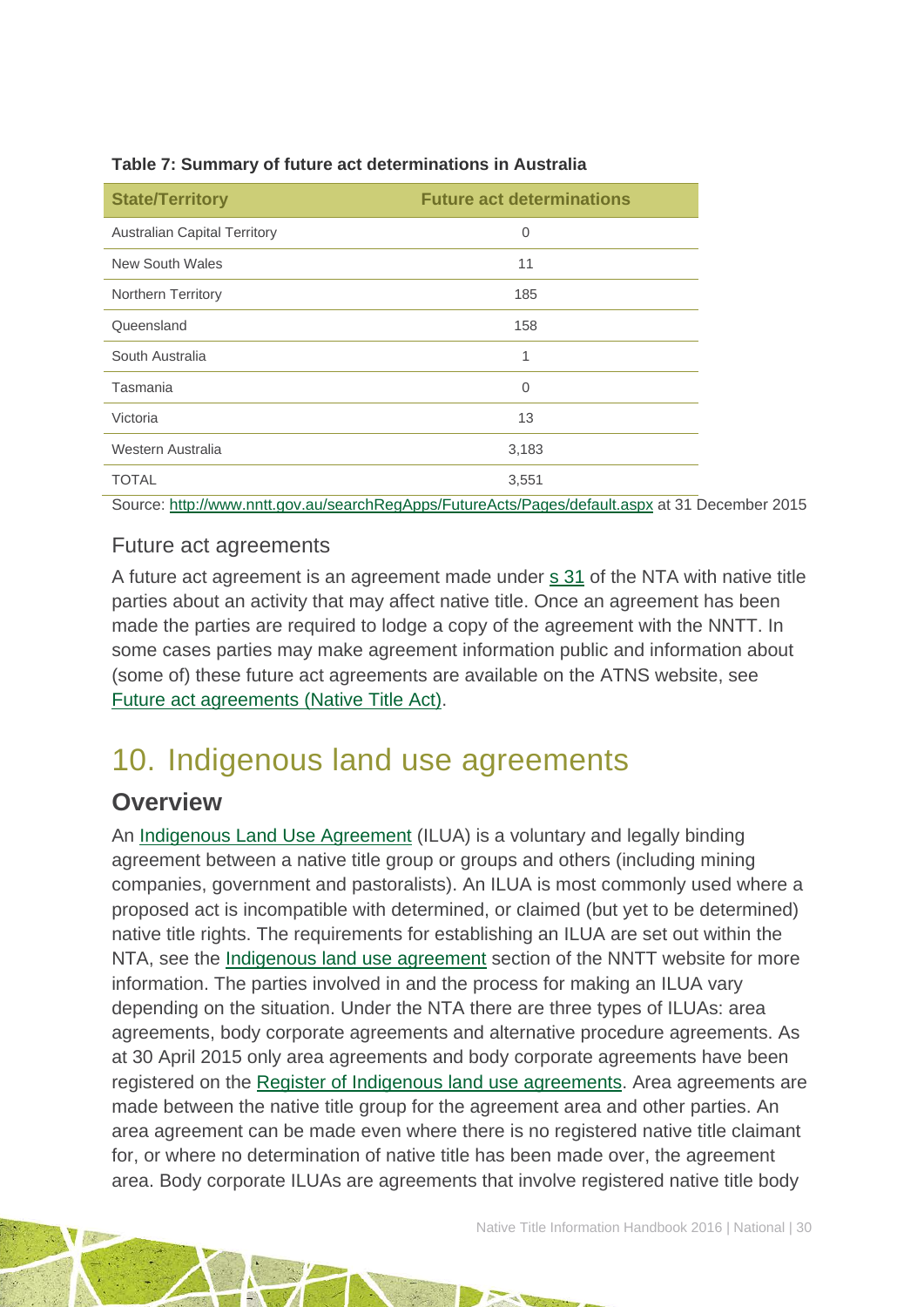corporates and can only be made after a determination recognising native title has been made and where the determination of native title covers the entire area of the land or waters subject to the ILUA.

Area and Body Corporate Agreements can cover a range of issues including future acts that are to be done; the surrender of native title rights and interests; the relationship between native title rights and interests and other rights and interests; compensation; or other matters such as cultural heritage, employment and economic development opportunities. Once negotiations between parties are completed, an application for the ILUA to be registered by the Native Title Registrar (the Registrar) is lodged by the parties. The Registrar notifies certain people with interests in the affected area (including commonwealth, state, territory and local government; any representative body in the area; and other persons including members of the public considered appropriate) that the ILUA has been lodged. Depending on the type of ILUA, parties have either one month or three months in which to object to the registration. A Register of ILUAs is established under [s 199A](http://www.austlii.edu.au/au/legis/cth/consol_act/nta1993147/s199a.html) of the [NTA.](http://www.austlii.edu.au/au/legis/cth/consol_act/nta1993147/) The conditions of registration for an ILUA differ depending on the type of agreement. See the [Registration of ILUAs](http://www.nntt.gov.au/ILUAs/Pages/Registration-of-ILUAs.aspx) section of the NNTT website for more information.

As at 31 December 2015, there were 1038 registered ILUAs in Australia, 777 of these are area agreements and 261 are body corporate agreements. The majority of ILUAs relate to areas of Queensland. Table 8 below provides a summary of the number and type of ILUAs by state/territory.

| <b>State/Territory</b>              | <b>Area agreement</b> | <b>Body corporate</b><br>agreement | <b>Total</b> |
|-------------------------------------|-----------------------|------------------------------------|--------------|
| <b>Australian Capital Territory</b> | $\Omega$              | 0                                  | $\Omega$     |
| New South Wales                     | 10                    | $\Omega$                           | 10           |
| Northern Territory                  | 99                    | 8                                  | 107          |
| Queensland                          | 515                   | 153                                | 668          |
| South Australia                     | 74                    | 31                                 | 105          |
| Tasmania                            | $\Omega$              | $\Omega$                           | $\Omega$     |
| Victoria                            | 49                    | 6                                  | 55           |
| Western Australia                   | 31                    | 62                                 | 93           |
| <b>TOTAL</b>                        | 777                   | 261                                | 1,038        |

|  | Table 8: Summary of Indigenous land use agreements in Australia |  |  |
|--|-----------------------------------------------------------------|--|--|
|  |                                                                 |  |  |

Source: [http://www.nntt.gov.au/searchRegApps/NativeTitleRegisters/Pages/Search-Register-of-](http://www.nntt.gov.au/searchRegApps/NativeTitleRegisters/Pages/Search-Register-of-Indigenous-Land-Use-Agreements.aspx)[Indigenous-Land-Use-Agreements.aspx](http://www.nntt.gov.au/searchRegApps/NativeTitleRegisters/Pages/Search-Register-of-Indigenous-Land-Use-Agreements.aspx) at 31 December 2015

For up to date ILUA information use the [Register of Indigenous land use agreements](http://www.nntt.gov.au/searchRegApps/NativeTitleRegisters/Pages/Search-Register-of-Indigenous-Land-Use-Agreements.aspx) search tool on the NNTT website. The [NTRU](http://aiatsis.gov.au/research/research-themes/native-title) also provides information about ILUAs in its monthly ['What's New'](http://aiatsis.gov.au/research/research-themes/native-title/publications/whats-new) service.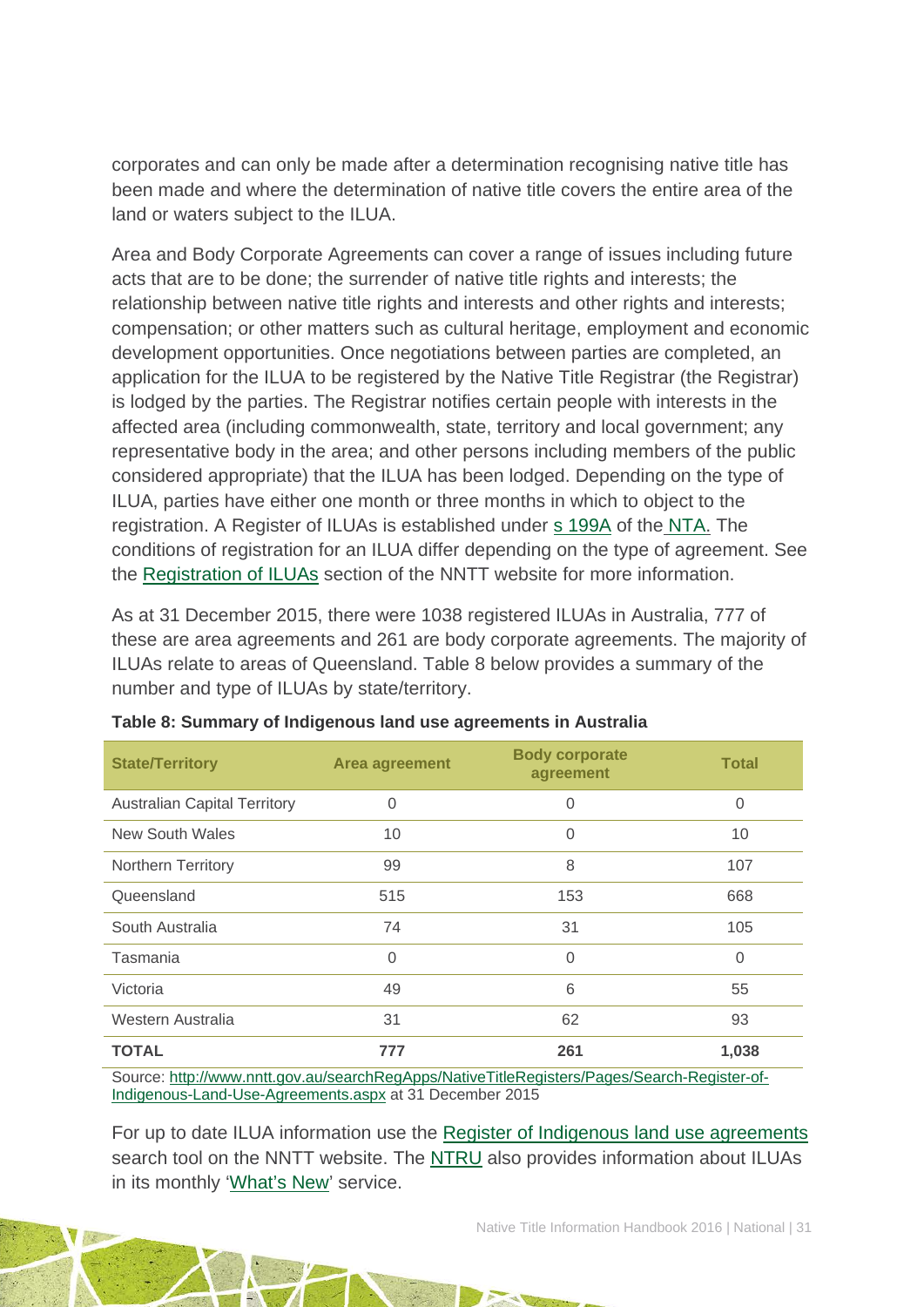### ILUA map

The NNTT [Indigenous Land Use Agreements Map \(PDF 2.02MB\)](http://www.nntt.gov.au/Maps/ILUAs_map.pdf) shows the external boundaries of registered ILUAs (area agreements and body corporate agreements) as well as ILUAs in notification but not yet registered. It also includes a summary table of the area and proportion of land covered by ILUAs in each jurisdiction.

#### More information

The Productivity Commission's [Overcoming Indigenous Disadvantage: Key](http://www.pc.gov.au/research/recurring/overcoming-indigenous-disadvantage/key-indicators-2014)  [Indicators 2014](http://www.pc.gov.au/research/recurring/overcoming-indigenous-disadvantage/key-indicators-2014) report (using data provided by the NNTT) includes information about the total area of registered ILUAs (as at 30 June for 2004-2013), see [Chapter 9](http://www.pc.gov.au/research/recurring/overcoming-indigenous-disadvantage/key-indicators-2014/09-key-indicators-2014-chapter9.pdf)  [\(PDF,5.5MB\)](http://www.pc.gov.au/research/recurring/overcoming-indigenous-disadvantage/key-indicators-2014/09-key-indicators-2014-chapter9.pdf) (section 9.2 and Table 9A.2.5).

## <span id="page-32-0"></span>11. Cultural heritage

### **Overview**

In general Australia's states and territories are responsible for the protection of Indigenous cultural heritage in line with their original constitutional responsibilities. All states and territories have enacted laws to protect Indigenous heritage. However there is considerable variation in the scope and nature of these laws and several jurisdictions are currently undertaking review and reform processes. In recent years some of these laws have been reformed to take account of the rights and interests of native title holders. See state and territory handbooks for more information.

At the Commonwealth level Aboriginal and Torres Strait Islander heritage is protected under the *[Environment Protection and Biodiversity Conservation Act 1999](http://www.austlii.edu.au/au/legis/cth/consol_act/epabca1999588/)*  [\(Cth\)](http://www.austlii.edu.au/au/legis/cth/consol_act/epabca1999588/) (EPBC), which was amended to include heritage provisions in 2004; and the *[Aboriginal and Torres Strait Islander Heritage Protection Act 1984](http://www.austlii.edu.au/au/legis/cth/consol_act/aatsihpa1984549/)* (Cth) (ATSIHIP Act). The Minister for the Environment is responsible Commonwealth Minister for these Acts. In addition the *[Aboriginal Land Rights \(Northern Territory\) Act 1976](http://www.austlii.edu.au/au/legis/cth/consol_act/alrta1976444/)* [\(Cth\),](http://www.austlii.edu.au/au/legis/cth/consol_act/alrta1976444/) includes provisions for the protection of sacred sites (see the Northern Territory handbook for more information). Moveable cultural heritage, including Indigenous cultural objects is protected under the *[Protection of Movable Cultural](https://www.comlaw.gov.au/Details/C2011C00238)  [Heritage Act 1986](https://www.comlaw.gov.au/Details/C2011C00238)* (Cth) which is currently under review.

In 2009 the Australian Government began a consultation process to consider proposed reforms to the ATSHIP Act, see: [reform of Indigenous heritage protection](http://www.environment.gov.au/topics/heritage/laws-and-notices/indigenous-heritage-laws/reform-indigenous-heritage-protection-laws)  [laws.](http://www.environment.gov.au/topics/heritage/laws-and-notices/indigenous-heritage-laws/reform-indigenous-heritage-protection-laws) This process has occurred in parallel with a related review of the EPBC Act which concluded in 2009, see [EPBC Act independent review.](http://www.environment.gov.au/legislation/environment-protection-and-biodiversity-conservation-act/epbc-review-2008) This review recommended that the EPBC Act be amended to include provisions relating to the protection of Aboriginal and Torres Strait Islander heritage. In 2011 the Australian Government released its response to the review agreeing to consider this recommendation. As at January 2015 no further announcements have been made in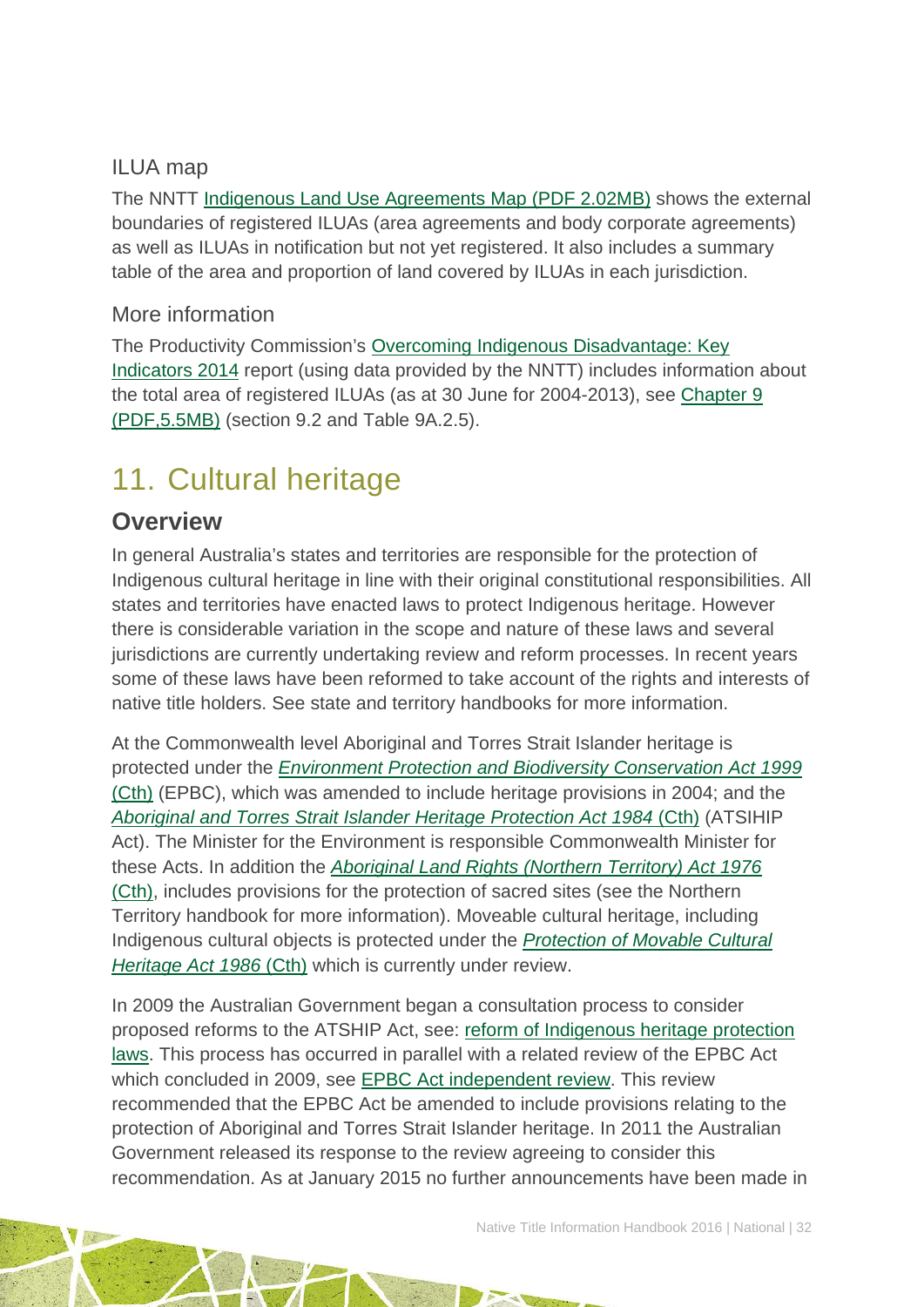regard to these proposed reforms. See the [heritage section](http://www.environment.gov.au/heritage) of the Department of Environment for more information.

In November 2013 the Australian Government announced reviving the [Australian](http://www.environment.gov.au/heritage/australian-heritage-strategy)  [Heritage Strategy](http://www.environment.gov.au/heritage/australian-heritage-strategy) as a key heritage priority. The Minister for the Environment released a draft of the Australian Heritage Strategy for public comment in April 2014. The [Draft Australian Heritage Strategy](http://www.environment.gov.au/heritage/publications/draft-heritage-strategy) and [public submissions](http://www.environment.gov.au/heritage/australian-heritage-strategy/getting-involved) are available on the Department of the Environment website.

In December 2014 the Minister for the Arts announced a review of the *[Protection of](https://www.comlaw.gov.au/Details/C2011C00238)  [Movable Cultural Heritage Act 1986](https://www.comlaw.gov.au/Details/C2011C00238)* (Cth) which is expected to report in September 2015. See the [Review of the Protection of Moveable Cultural Heritage Act](http://arts.gov.au/topics/public-consultations/review-protection-movable-cultural-heritage-act) section of the Attorney-General's Department (Ministry for the Arts) website for more information.

Note that the Department of Environment's [Indigenous Heritage Program](http://www.environment.gov.au/heritage/grants-funding/indigenous-heritage-programme) (IHP) which provided funding to support the identification, conservation, and promotion of heritage places important to Aboriginal and Torres Strait Islander people was transferred to the [Department of the Prime Minister and Cabinet](http://www.dpmc.gov.au/indigenous-affairs) in November 2013. On 1 July 2014, the [Indigenous Advancement Strategy](http://www.dpmc.gov.au/indigenous-affairs/about/indigenous-advancement-strategy) replaced the IHP.

#### Legislation

*Aboriginal and Torres Strait Islander Heritage Protection Act 1984* **(Cth)** 

The *[Aboriginal and Torres Strait Islander Heritage Protection Act 1984](http://www.austlii.edu.au/au/legis/cth/consol_act/aatsihpa1984549/)* (Cth) gives the responsible Commonwealth Minister power to protect significant Aboriginal and Torres Strait Islander areas or objects which may be under threat of injury or desecration. Following an application from an Indigenous person or group seeking the protection of an area or object, the Minister may make a declaration to protect and preserve the area or object. It is an offence to contravene such a declaration.

The Act is designed as a 'last resort' where state or territory laws have not provided effective protection.The legislation does not exclude or limit the operation of the law of a state or territory that is capable of operating concurrently with the Act. Under the Act, the Minister cannot make a declaration without consulting the appropriate State Minister as to whether, under a State law, the area or object is effectively protected from threat, injury or desecration. If the Minister makes a declaration, they must take reasonable steps to notify people who are likely to be substantially affected by the declaration as soon as possible.

#### *Environment Protection and Biodiversity Conservation Act 1999* **(Cth)**

The *[Environment Protection and Biodiversity Conservation Act 1999](http://www.austlii.edu.au/au/legis/cth/consol_act/epabca1999588/)* (Cth) (EPBC Act) establishes the [National Heritage List,](http://www.environment.gov.au/heritage/about/national) which includes Indigenous as well as

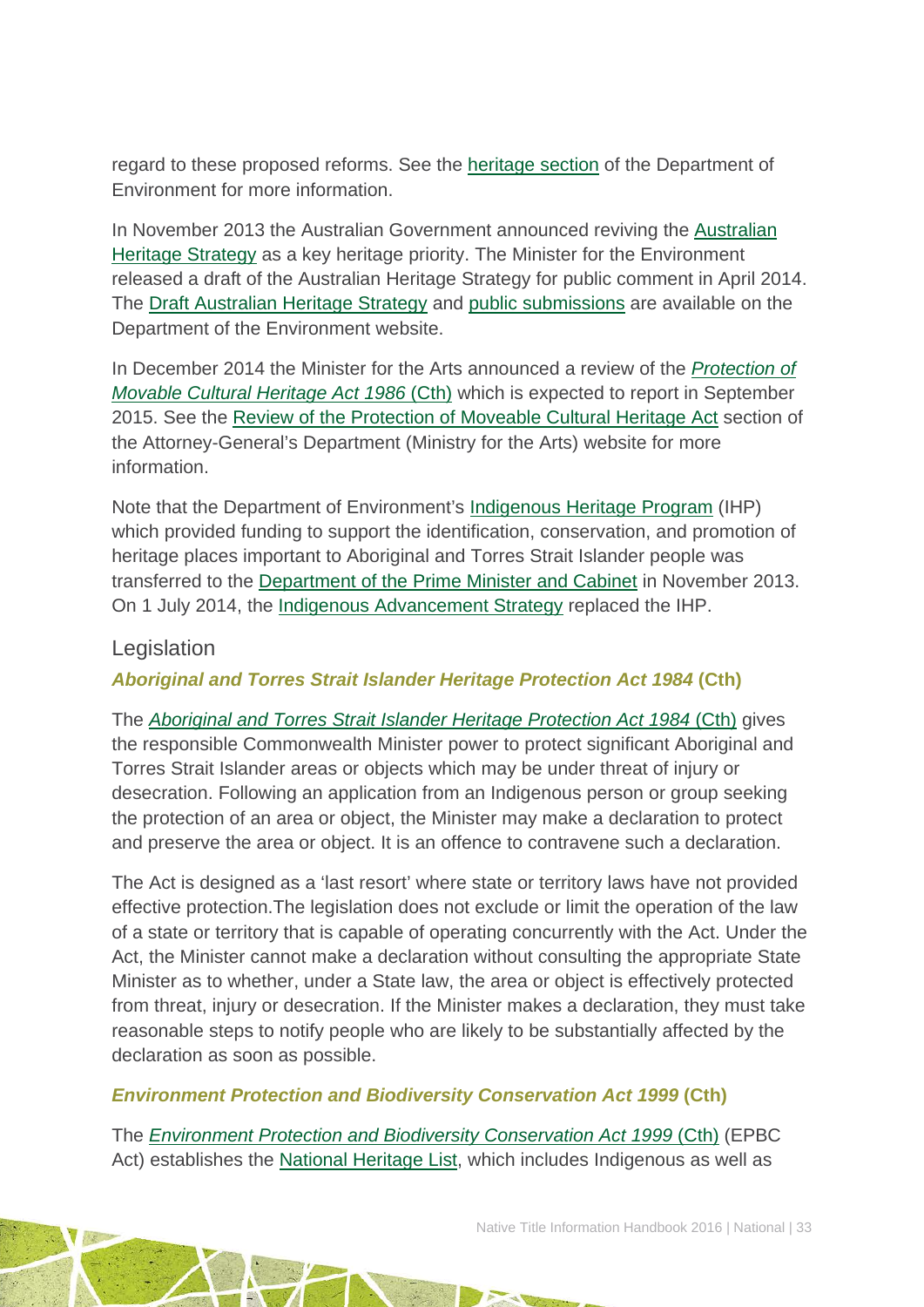natural and historic places that are considered to be of outstanding heritage value to the nation. The Act also establishes the [Commonwealth Heritage List,](http://www.environment.gov.au/heritage/about/commonwealth-heritage) which comprises Indigenous, natural and historic places located on Commonwealth lands and waters or under Australian Government control, that are identified by the Minister for the Environment (the Minister) as having Commonwealth heritage values. The [Australian Heritage Council](http://www.environment.gov.au/heritage/organisations/australian-heritage-council) provides expert advice to the Minister on heritage matters assessing nominations for National and Commonwealth heritage listing. The Council includes two Indigenous heritage experts. The EPBC Act also established the [Indigenous Advisory Committee](http://www.environment.gov.au/indigenous/committees/iac.html) which provides advice to the Minister on the operation of the EPBC Act. See the [Indigenous heritage](http://www.environment.gov.au/heritage/about/indigenous-heritage) section of the Department of Environment website and the [Culture and Capability programme](http://www.dpmc.gov.au/indigenous-affairs/about/culture-and-capability-programme) on the Department of Prime Minister and Cabinet website for more information.

#### *Protection of Movable Cultural Heritage Act 1986* **(Cth)**

The *[Protection of Movable Cultural Heritage Act 1986](https://www.comlaw.gov.au/Details/C2011C00238)* (Cth) protects moveable cultural heritage (objects) including objects relating to Aboriginal and Torres Strait Islander people. See the [moveable cultural heritage](http://arts.gov.au/movable) section of the Attorney-General's Department (Ministry for the Arts) website for more information.

#### More information

The [NTRU](http://aiatsis.gov.au/research/research-themes/native-title) has compiled a Native title and Indigenous cultural heritage bibliography [\(PDF 772kB\),](http://aiatsis.gov.au/publications/products/native-title-and-indigenous-cultural-heritage-management-bibliography) as part of its [Native title and cultural heritage research project.](http://aiatsis.gov.au/research-and-guides/native-title-and-cultural-heritage) See the NTRU website for more information about Indigenous heritage protection in Australia including links to relevant publications.

## <span id="page-34-0"></span>12. Land rights

### **Overview**

Australia does not have a national land rights regime for Aboriginal people and Torres Strait Islanders. As described above, land rights are rights to land that are created by governments under Commonwealth, state or territory laws, whereas native title refers to pre-existing Indigenous rights and interests according to Aboriginal and Torres Strait Islander laws and customs.

While the struggle for land rights has been ongoing since European settlement, the modern land rights movement is generally considered to have begun in 1963 when Yolgnu people of north-east Arnhem Land (Northern Territory) presented a [bark](http://www.atns.net.au/agreement.asp?EntityID=1783)  [petition](http://www.atns.net.au/agreement.asp?EntityID=1783) to the Australian Parliament protesting an excision from their reserve lands at Yirrkala and seeking recognition of their land rights. In 1966 Gurindji people in the Northern Territory started the [Wave Hill walk-off](http://www.atns.net.au/agreement.asp?EntityID=1074) as a protest against unfair wages and bad working conditions and demanded the return of some of their traditional lands. In 1971, Yolgnu people sought an injunction against mining activity on their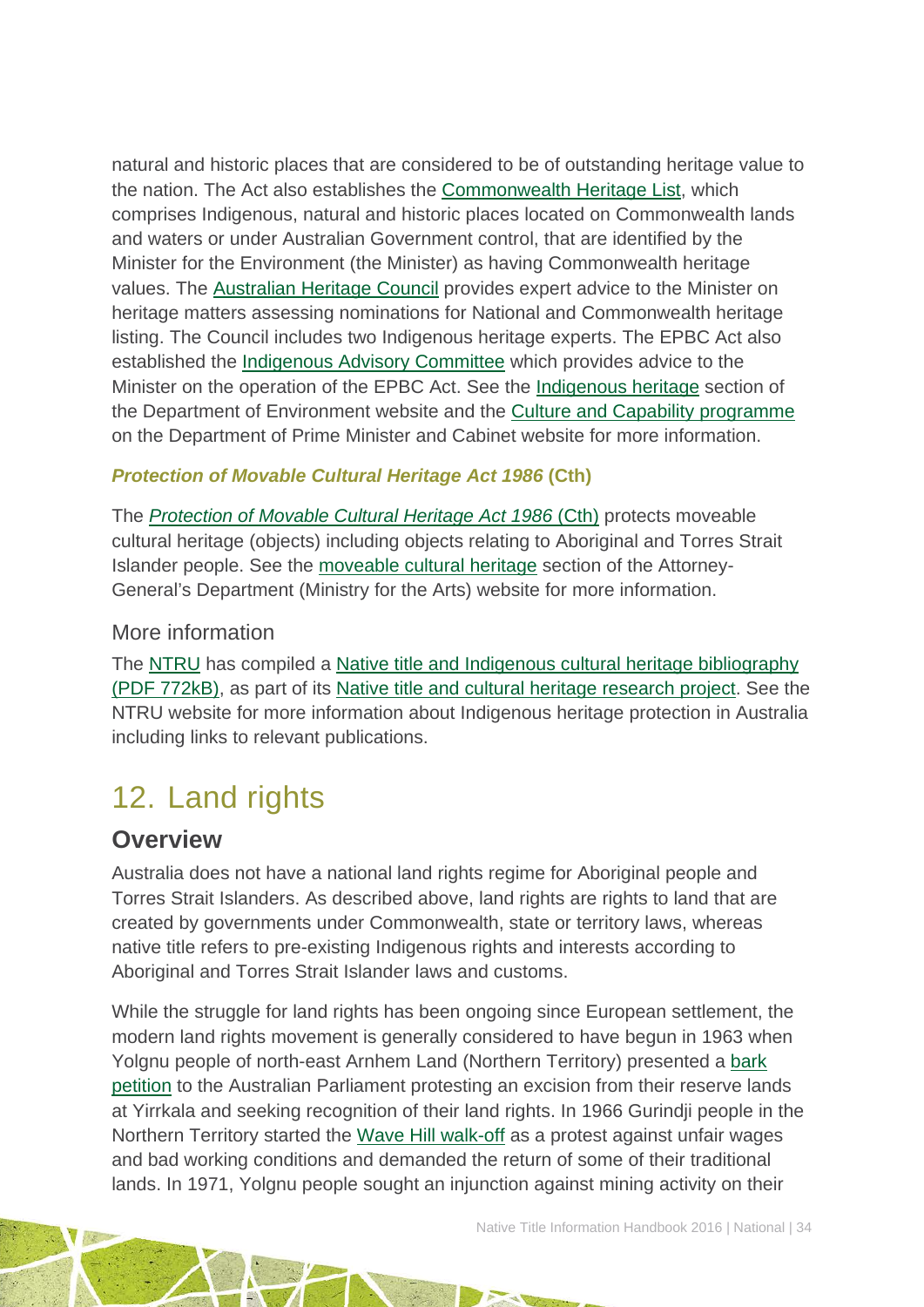lands claiming that they enjoyed sovereign rights over this land (*[Milirrpum v Nabalco](http://www.atns.net.au/agreement.asp?EntityID=1611)  [Pty Ltd \(1971\)](http://www.atns.net.au/agreement.asp?EntityID=1611)* 17 FLR 141, also known as the Gove Land Rights Case). In the Northern Territory Supreme Court, Justice Blackburn acknowledged that the claimants observed a system of laws that regulated relations with, and use of the land. However, Justice Blackburn held that such laws could not be recognised under Australian Common Law and stated that if native title had existed it had been extinguished.

In response to the decision of Justice Blackburn, the Federal Government commissioned the Counsel for the plaintiffs in the Gove case, A.E Woodward to inquire into Aboriginal land rights. The findings and recommendations of this inquiry formed the basis of the legislative regime of land rights introduced in the Northern Territory, through the *[Aboriginal Land Rights \(Northern Territory\) Act 1976](http://www.austlii.edu.au/au/legis/cth/consol_act/alrta1976444/)* (Cth) (ALRA). This was the first legislation in Australia to establish a land claim process by which traditional owners could claim various areas of land that were listed as available for claim. Prior to this the South Australian Government had enacted the *[Aboriginal Lands Trust Act 1966](http://www.atns.net.au/agreement.asp?EntityID=1627)* (SA) which established the [Aboriginal Lands Trust](http://www.alt.sa.gov.au/) for the purpose of holding land in trust for the benefit of the Aboriginal people of South Australia. In addition to the ALRA the Australian Government has also passed laws relating to land in Victoria, *[Aboriginal Land \(Lake Condah and Framlingham](http://www.austlii.edu.au/au/legis/cth/num_act/alcaffa1987374/)  [Forest\) Act 1987](http://www.austlii.edu.au/au/legis/cth/num_act/alcaffa1987374/)* [\(Cth\)](http://www.austlii.edu.au/au/legis/cth/consol_act/alcaffa1987374/) and the ACT, *[Aboriginal Land Grant \(Jervis Bay Territory\) Act](http://www.austlii.edu.au/au/legis/cth/consol_act/algbta1986422/)  1986* [\(Cth\).](http://www.austlii.edu.au/au/legis/cth/consol_act/algbta1986422/) The [Northern Land Council](http://www.nlc.org.au/) has further information about the history of land rights in Australia, see [Northern Land Council: Modern Land Rights Movement](http://www.nlc.org.au/articles/info/history-of-the-nlc/)  [Chronology.](http://www.nlc.org.au/articles/info/history-of-the-nlc/)

The process by which land may be claimed, or granted or transferred varies both across and within jurisdictions depending upon the particular legislative regime. The areas recognised as available for claim are often very limited and a grant of title is often preconditioned on the leasing back of the land to the government for use as a national park or for other public purposes. Accordingly, many Indigenous people cannot gain recognition of their land rights under these regimes. The state and territory handbooks provide information about relevant legislation in each jurisdiction.

#### Indigenous owned or controlled land in Australia

Information about Indigenous owned or controlled land is compiled by the Productivity Commission as part of its [Overcoming Indigenous Disadvantage](http://www.pc.gov.au/research/recurring/overcoming-indigenous-disadvantage) reports. The most recent report, [Overcoming Indigenous Disadvantage: Key Indicators 2014,](http://www.pc.gov.au/research/recurring/overcoming-indigenous-disadvantage/key-indicators-2014) was released on 19 November 2014. Chapter 9 (section 9.2 and Table 9A.2.1) of this report provides information about Indigenous owned or controlled land (which includes Indigenous owned or controlled land that is freehold, leasehold, crown, license, Aboriginal Deed of Grant in Trust or not stated tenure). Table 9 below provides a summary of Indigenous owned or controlled land in Australia.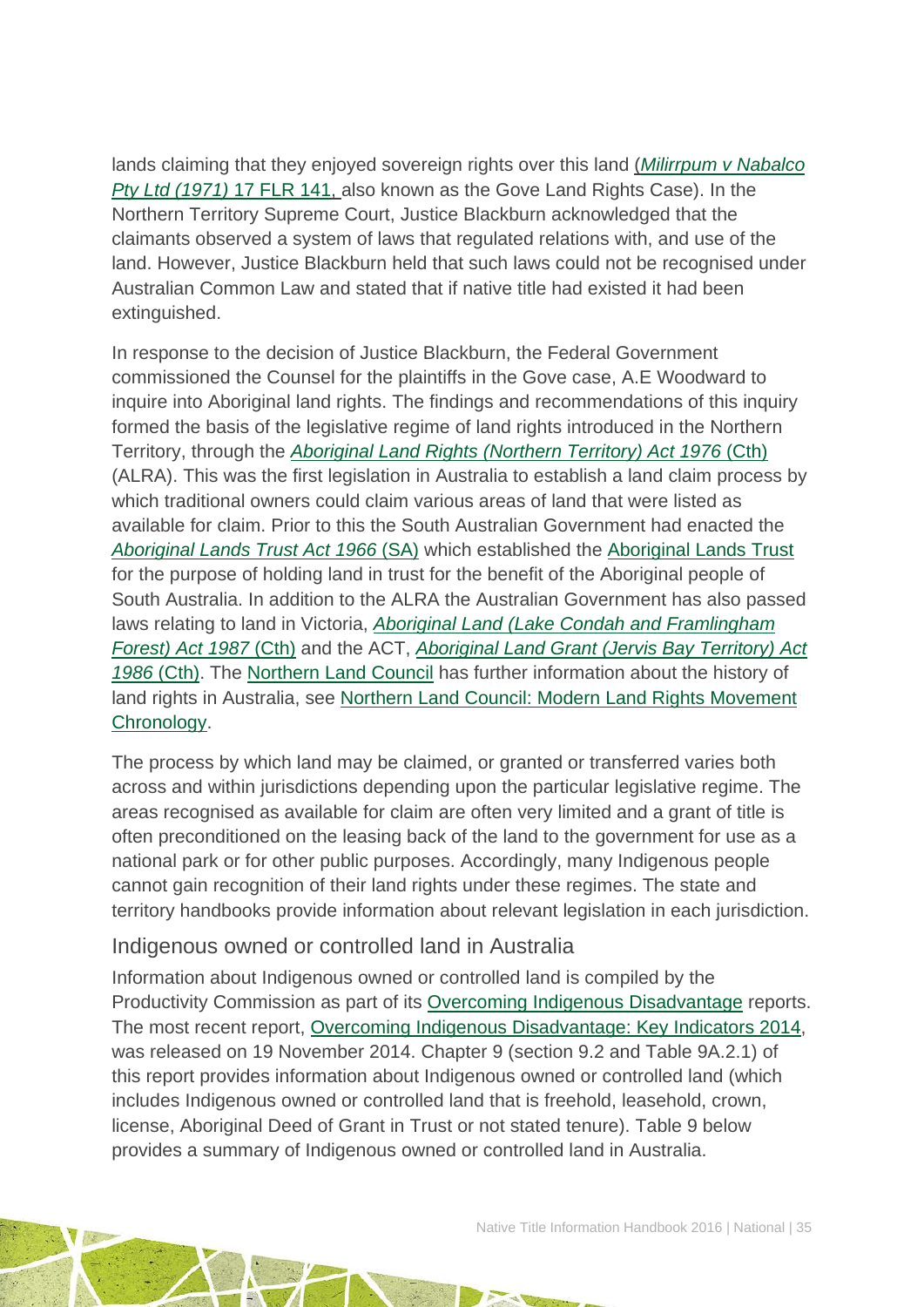#### **Table 9: Estimated Indigenous owned or controlled land in Australia (ILC data at 30 April 2014) (a)**

| <b>Land tenure type</b>                                                   | <b>Unit</b>     | <b>Total</b> |
|---------------------------------------------------------------------------|-----------------|--------------|
| Freehold (alienable)                                                      | km <sup>2</sup> | 1,9061.2     |
| Freehold (inalienable – Granted or transferred under QLD ALA or<br>TSILA) | km <sup>2</sup> | 11,724.9     |
| Leasehold (Crown Lease)                                                   | km <sup>2</sup> | 226,204.1    |
| Leasehold (other than Crown Lease)                                        | km <sup>2</sup> | 44.5         |
| License                                                                   | km <sup>2</sup> | 63.6         |
| Aboriginal Deed of Grant in Trust                                         | km <sup>2</sup> | 12,616.8     |
| Tenure not stated (includes Freehold inalienable)                         | km <sup>2</sup> | 968,171.8    |
| <b>Total Indigenous land</b>                                              | km <sup>2</sup> | 1,237,886.8  |
| Total land area of Australia (b)                                          | km <sup>2</sup> | 7,692,024.0  |
| Indigenous land as a proportion of total land area of Australia           | $\%$            | 16.1         |
| Number of land parcels (c)                                                | no.             | 13,592       |

 $(a)$  The ILC makes no warranties as to the currency or accuracy of this information. Non-ILC land information data date - 2000.

(b) Total land area figures based on GeoScience Australia's published "Area of Australia - States and Territories" data as calculated from GeoScience Australia's GEODATA Coast 100K 2004 product.

<sup>(c)</sup> Parcels are individual geographic features rather than legal entities. That is, a legal parcel may be dissected into two or more parcels by, for example, a road, and are represented in these data as two parcels while being only a single legal land entity.<br>Nil or rounded to zero.

Source [http://www.pc.gov.au/research/ongoing/overcoming-indigenous-disadvantage/key-indicators-](http://www.pc.gov.au/research/ongoing/overcoming-indigenous-disadvantage/key-indicators-2014/09-key-indicators-2014-chapter9.pdf)[2014/09-key-indicators-2014-chapter9.pdf](http://www.pc.gov.au/research/ongoing/overcoming-indigenous-disadvantage/key-indicators-2014/09-key-indicators-2014-chapter9.pdf)

## <span id="page-36-0"></span>13. ILC land purchases

### **Overview**

In 1993 the Australian Government announced a three-stage response to *[Mabo &](http://www.austlii.edu.au/au/cases/cth/high_ct/175clr1.html)  [others v Queensland \(No 2\)](http://www.austlii.edu.au/au/cases/cth/high_ct/175clr1.html)* [1992] HCA 23; (1992) 175 CLR 1:

- **e** establishing native title legislation to recognise and protect native title in Australia *[Native Title Act 1993](http://www5.austlii.edu.au/au/legis/cth/consol_act/nta1993147/)* (Cth)
- **o** setting up the [National Native Title Tribunal](http://www.nntt.gov.au/) (NNTT) to assist people to resolve native title issues
- establishing a land fund (the Aboriginal and Torres Strait Islander Land Fund) and the [Indigenous Land Corporation](http://www.ilc.gov.au/site/page.cfm) (ILC) to assist Aboriginal and Torres Strait Islander people buy and manage land.

The ILC was established in 1995 on the commencement of the *[Land Fund and](http://www.austlii.edu.au/au/legis/cth/num_act/lfailcaa1995499/)  [Indigenous Land Corporation \(ATSIC Amendment\) Act 1995](http://www.austlii.edu.au/au/legis/cth/num_act/lfailcaa1995499/) (Cth).* The ILC is a [Corporate Commonwealth Entity](http://www.austlii.edu.au/au/legis/cth/consol_act/pgpaaa2013432/s11.html) under the *[Public Governance, Performance and](http://www.austlii.edu.au/au/legis/cth/consol_act/pgpaaa2013432/)*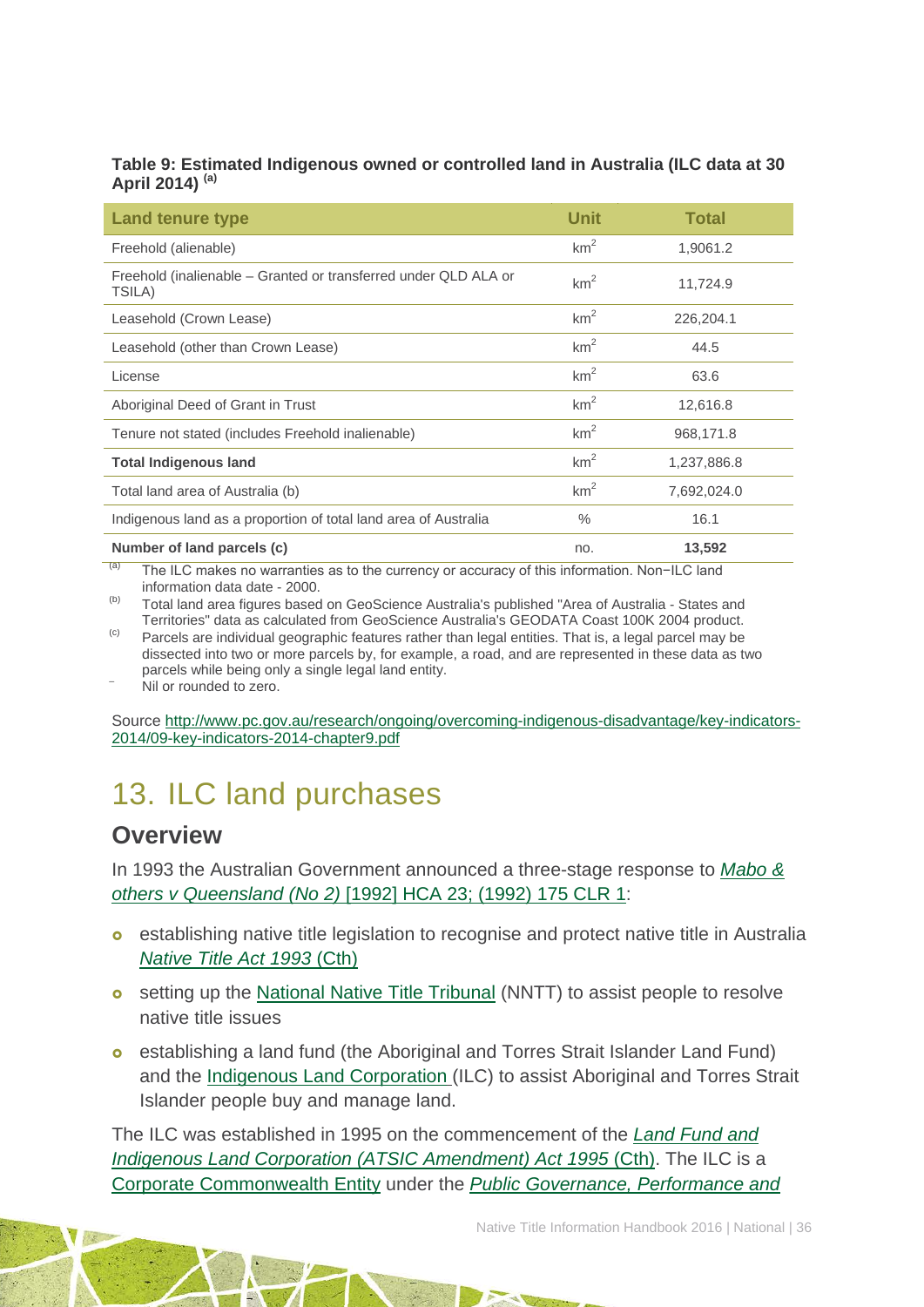*[Accountability Act 2013](http://www.austlii.edu.au/au/legis/cth/consol_act/pgpaaa2013432/)* (Cth) and is a portfolio agency of the [Department of Prime](https://www.dpmc.gov.au/)  [Minister and Cabinet.](https://www.dpmc.gov.au/) Since 2005 the ILC has been administered under the *[Aboriginal and Torres Strait Islander Act 2005](http://www.austlii.edu.au/au/legis/cth/consol_act/aatsia2005359/)* (Cth) (see part 4A of the Act). The ILC receives its primary funding from the Aboriginal and Torres Strait Islander Land Account. See below for information about a recent review of the ILC and proposed legislative amendments.

The ILC is accountable to Parliament through the Minister [for Indigenous Affairs,](http://minister.indigenous.gov.au/) and it is this Minister who appoints the [ILC Board.](http://www.ilc.gov.au/Home/About-Us/ILC-Board) The ILC Board is responsible for all policy and land purchase decisions and is not under the direction of the Minister. The ILC's purpose is to assist Indigenous people to acquire and manage land to achieve economic, environmental, social and cultural benefits. The ILC acquires and grants properties to Indigenous organisations and assists Indigenous landholders to sustainably manage land and develop viable and sustainable land uses including: developing property management plans, purchasing equipment, or developing infrastructure.

The ILC has recently made changes to its program delivery structure, combining its land acquisition and management functions into a single program, [Our Land Our](http://www.ilc.gov.au/Home/Our-Land-Program)  [Future.](http://www.ilc.gov.au/Home/Our-Land-Program) This replaces the previous model of an annual call for either Land Acquisition or Land Management applications. The new approach provides greater flexibility to work in partnership with Indigenous land holders to develop projects that deliver and maximize sustainable benefits. Indigenous organisations can contact the ILC at any time to discuss projects; there are no longer specific 'calls' for applications or ideas.

For information about the ILC's national, state and territory land strategies, see the [Corporate documents](http://www.ilc.gov.au/Home/Publications/Corporate-Documents) section of the ILC website. The ILC's current strategy documents cover the period 2013-2017. The ILC also has policies relating to [Indigenous heritage](http://www.ilc.gov.au/IndigenousLandCorporation/media/Items/Content/Publications/Corporate%20Documents/IndigenousLandCorporationHeritageStrategy2013.pdf) (PDF 2.78MB) and contributing to [native title](http://www.ilc.gov.au/Home/Publications/ILC-Native-Title-Policy) settlements.

The ILC has a nominated role as a default PBC under s 57 of the NTA, following the regulation amendments made in 2011. To date, this provision has not been enacted.

#### ILC land purchases

As at 30 June 2015, the ILC had purchased 251 properties covering 6,149,154.33 hectares. See Table 10 below for a summary of ILC land purchases by state/territory. The state/territory handbooks provide information about land transfers to Indigenous organisations. For up to date information see the ILC website: [ILC](http://www.ilc.gov.au/Home/Land-Purchased/Land-Purchased-All-States)  [Land Purchased.](http://www.ilc.gov.au/Home/Land-Purchased/Land-Purchased-All-States)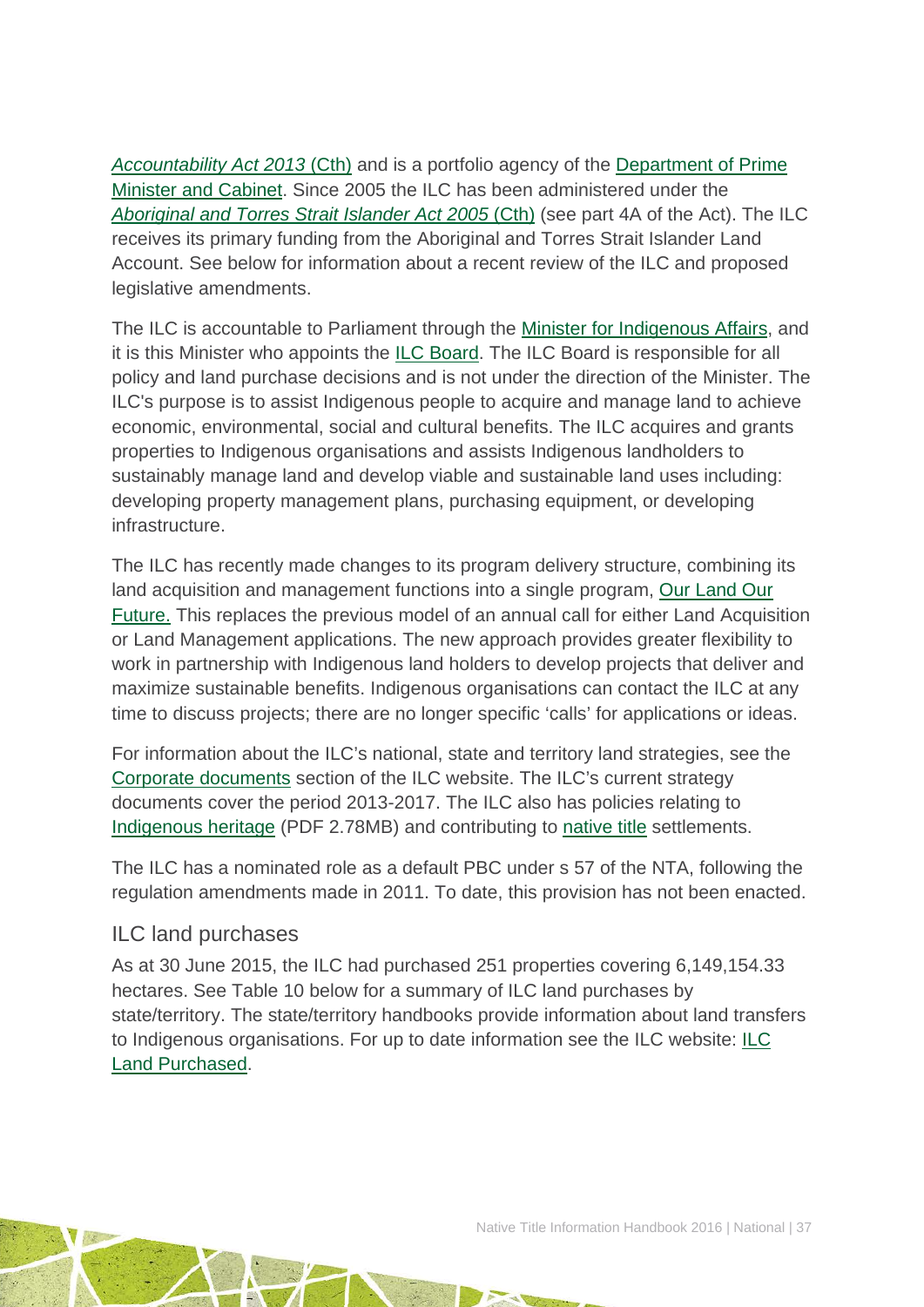#### **Table 10: ILC land purchases**

| <b>State/Territory</b>              | <b>No. of ILC land purchases</b> | <b>Hectares</b> |  |
|-------------------------------------|----------------------------------|-----------------|--|
| <b>Australian Capital Territory</b> | 0                                | $\overline{0}$  |  |
| New South Wales                     | 58                               | 250,641.18      |  |
| Northern Territory                  | 18                               | 841,201.55      |  |
| Queensland                          | 56                               | 1,477,383.50    |  |
| South Australia                     | 25                               | 834,747.47      |  |
| Tasmania                            | 8                                | 18,536.62       |  |
| Victoria                            | 33                               | 4,970.69        |  |
| Western Australia                   | 53                               | 2,721,673.31    |  |
| <b>TOTAL</b>                        | 251                              | 6,149,154.33    |  |

Source:<http://www.ilc.gov.au/Home/Land-Purchased/Land-Purchased-All-States> at 30 June 2015

#### Map

See the [land purchased](http://www.ilc.gov.au/Home/Land-Purchased) section of the ILC website to view a map of land purchases.

#### ILC review and proposed legislative amendments

In December 2013, the Australian Government announced a review of the ILC and Indigenous Business Australia (IBA). The Government appointed Ernst & Young to complete the review and a copy of the review report is available on the IBA website: [Review of the Indigenous Land Corporation and Indigenous Business Australia](http://www.iba.gov.au/wp-content/uploads/2014/05/20140506Report_Ernst-and-Young-Review-of-the-ILC-and-IBA.pdf)  [\(PDF, 1.34GB\).](http://www.iba.gov.au/wp-content/uploads/2014/05/20140506Report_Ernst-and-Young-Review-of-the-ILC-and-IBA.pdf) In response to this review the ILC Board released an exposure draft of a Bill known as the [Stronger Land Account Bill.](http://www.ilc.gov.au/Home/Media/Stronger-Land-Account-Draft-Bill) In June 2014, the Aboriginal and Torres Strait Islander Amendment (A Stronger Land Account) Bill 2014 was introduced to Parliament and was subsequently referred to the [Community Affairs](http://www.aph.gov.au/Parliamentary_Business/Committees/Senate/Community_Affairs)  [Committee](http://www.aph.gov.au/Parliamentary_Business/Committees/Senate/Community_Affairs) of the Senate for inquiry and report. The submission process closed in August 2014 and the Committee tabled its report on 25 March 2015 recommending that the Senate not pass the Bill. For information about this inquiry go to the [Community Affairs Committee Aboriginal and Torres Strait Islander Amendment \(A](http://www.aph.gov.au/parliamentary_business/committees/senate/community_affairs/stronger_land_account)  [Stronger Land Account\) Bill 2014](http://www.aph.gov.au/parliamentary_business/committees/senate/community_affairs/stronger_land_account) website.

#### More information

See also the [Australian Law Reform Commission's Review of the Native Title Act](http://www.alrc.gov.au/publications/native-title-dp82)  [1993 Discussion Paper 82](http://www.alrc.gov.au/publications/native-title-dp82) (Chapter 3: The Land Fund and social justice package) on the [Australian Law Reform Commission](http://www.alrc.gov.au/) website.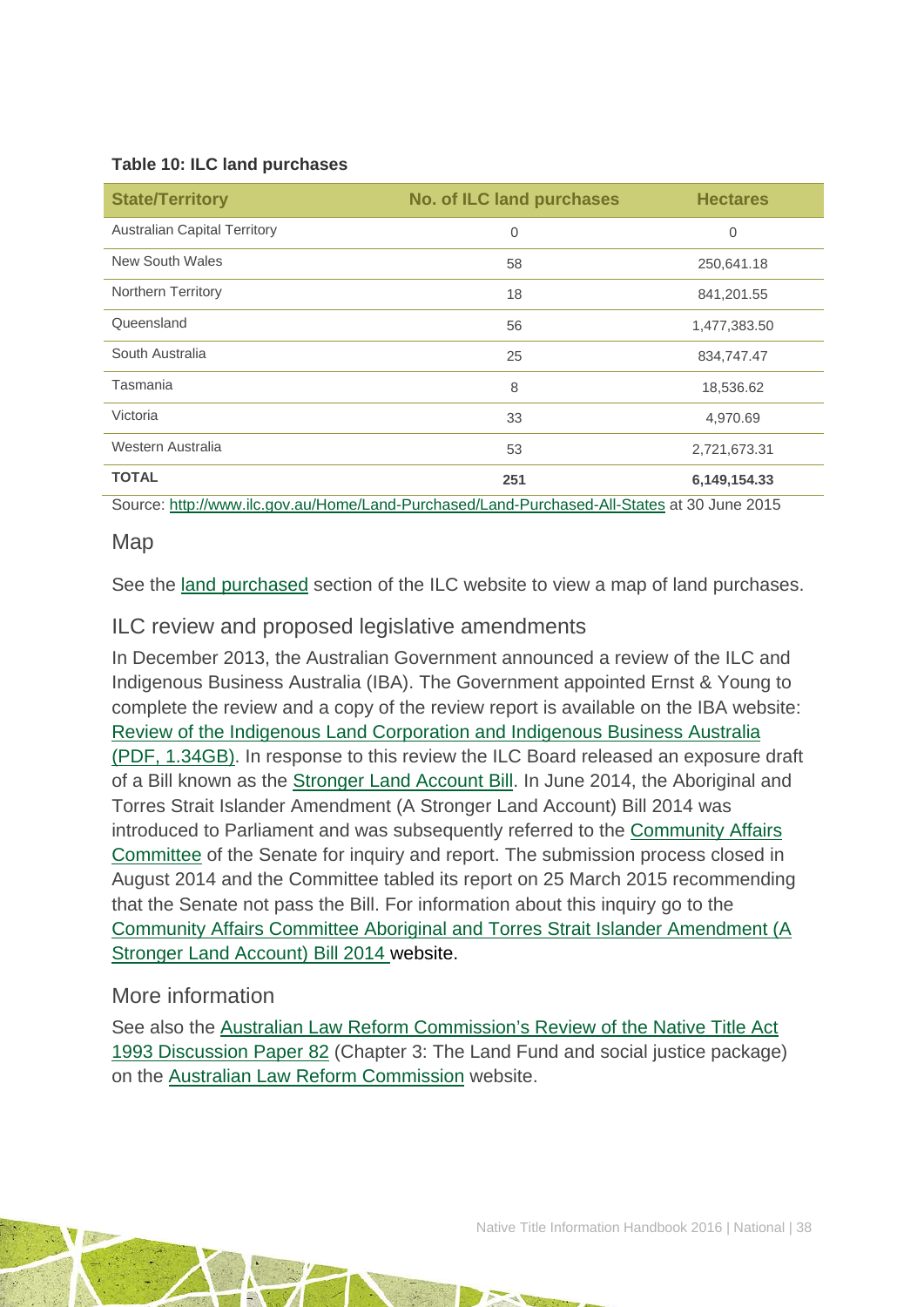## <span id="page-39-0"></span>14. Indigenous protected areas

## **Overview**

An Indigenous Protected Area (IPA) is an area of Indigenous-owned land (or sea) where Indigenous landowners have entered into a voluntary agreement with the Australian Government for the purposes of promoting biodiversity and cultural resource conservation. The declaration of an IPA over Indigenous owned lands results in that land being part of the [National Reserve System.](http://www.environment.gov.au/land/nrs) The IPA program is administered by the [Indigenous Affairs Group](https://www.dpmc.gov.au/indigenous-affairs) within the Department of the Prime Minister and Cabinet.

In 2007 to celebrate the 10<sup>th</sup> anniversary of the IPA program the Australian Government published [Growing Up Strong: the first 10 years of Indigenous](http://www.environment.gov.au/indigenous/publications/growingupstrong.html)  [Protected Areas in Australia.](http://www.environment.gov.au/indigenous/publications/growingupstrong.html) During the first 10 years of the program 23 IPAs were declared. As of November 2015 there are 72 declared IPAs throughout Australia (see Table 11 below). There are an additional 24 IPA consultation projects being undertaken by landowners and the Department of the Prime Minister and Cabinet. A full list of IPAs and more information about the program is available on the [Indigenous Protected Areas](http://www.environment.gov.au/indigenous/ipa/index.html) website.

| <b>State/Territory</b>              | No. of IPAs |  |
|-------------------------------------|-------------|--|
| <b>Australian Capital Territory</b> | O           |  |
| <b>New South Wales</b>              | 10          |  |
| <b>Northern Territory</b>           | 12          |  |
| Queensland                          | 13          |  |
| South Australia                     | 19          |  |
| Tasmania                            | 8           |  |
| Victoria                            | 5           |  |
| Western Australia                   | 14          |  |
| <b>TOTAL</b>                        | 72          |  |

#### **Table 11: Indigenous protected areas in Australia**

Source: [https://www.dpmc.gov.au/indigenous-affairs/about/jobs-land-and-economy](https://www.dpmc.gov.au/indigenous-affairs/about/jobs-land-and-economy-programme/indigenous-environment-branch/project-locations)[programme/indigenous-environment-branch/project-locations](https://www.dpmc.gov.au/indigenous-affairs/about/jobs-land-and-economy-programme/indigenous-environment-branch/project-locations) at November 2015

#### Map of Indigenous protected areas

The [Indigenous Protected Areas Map](https://www.dpmc.gov.au/indigenous-affairs/about/jobs-land-and-economy-programme/indigenous-environment-branch/project-locations) shows declared IPAs and IPA consultation projects throughout Australia.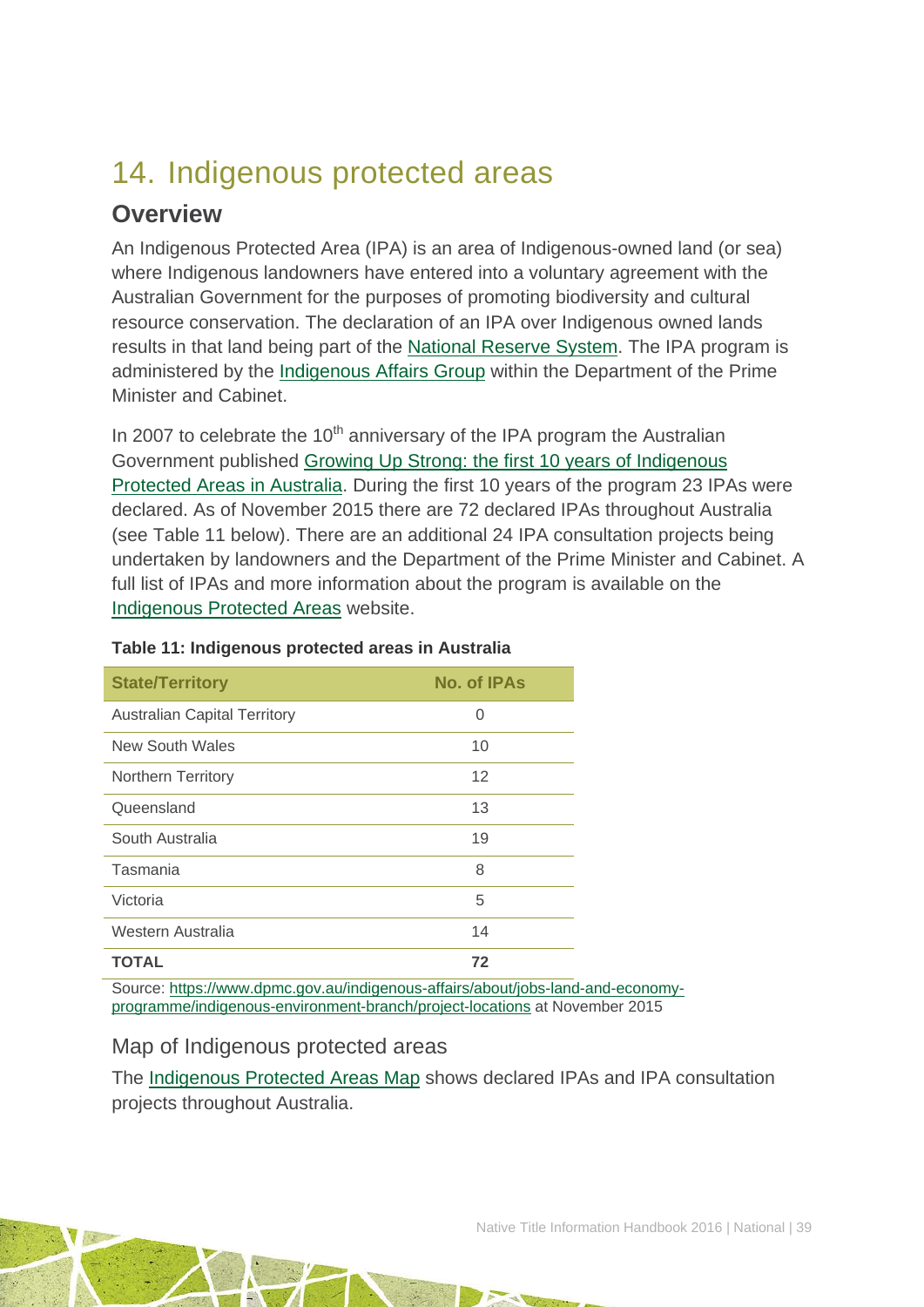## <span id="page-40-0"></span>15. Aboriginal & Torres Strait Islander population

### **Overview**

The [Australian Bureau of Statistics](http://www.abs.gov.au/) conducts a census of the Australian population every five years. This is known as the [Census of Population and Housing.](http://www.abs.gov.au/websitedbs/censushome.nsf/home/what?opendocument&navpos=110) It collects information about the number and characteristics of people who are in Australia on Census night and the dwellings in which they live. The most recent Census was conducted on 9 August 2011. See Table 12 below and the ABS catalogue number 2075.0 Census of Population and Housing - [Counts of Aboriginal and Torres Strait](http://www.abs.gov.au/ausstats/abs@.nsf/Lookup/2075.0main+features32011)  [Islander Australians, 2011](http://www.abs.gov.au/ausstats/abs@.nsf/Lookup/2075.0main+features32011) for more information.

|                                                   | <b>Australia 2006</b> |               | <b>Australia 2011</b> |     |
|---------------------------------------------------|-----------------------|---------------|-----------------------|-----|
|                                                   | No.                   | $\frac{0}{2}$ | No.                   | %   |
| Aboriginal & Torres Strait Islander<br>population | 455,028               | 2.3           | 548.369               | 2.5 |
| Total population                                  | 19,855,287            |               | 21,507,719            |     |

#### **Table 12: Aboriginal & Torres Strait Islander population (Census 2006 and 2011)**

Source:<http://www.abs.gov.au/ausstats/abs@.nsf/mf/2075.0> Table 3b: 2011 Census Counts Indigenous Status 2001-2011 (by state and territory) at 19 July 2012

The ABS estimates that the 2011 Census did not count around 17 per cent of Aboriginal and Torres Strait Islander Australians (see ABS Catalogue no. 2940.0: [Census of Population and Housing -](http://www.abs.gov.au/ausstats/abs@.nsf/%20mf/2940.0) Details of Undercount, 2011 on the ABS website for details). To address this problem of undercounting the ABS adjusts the Census count to derive the estimated resident Indigenous population (see ABS Catalogue no. 3238.0.55.001: [Estimates of Aboriginal and Torres Strait Islander](http://www.abs.gov.au/AUSSTATS/abs@.nsf/Lookup/3238.0.55.001Main+Features1June%202011?OpenDocument)  [Australians, June 2011](http://www.abs.gov.au/AUSSTATS/abs@.nsf/Lookup/3238.0.55.001Main+Features1June%202011?OpenDocument) on the ABS website). The estimated resident Aboriginal and Torres Strait Islander population in Australia at 30 June 2011 was 669,881.

#### More information

The ABS has a number of publications providing further information about Australia's Aboriginal and Torres Strait Islander population, see: [Aboriginal and Torres Strait](http://www.abs.gov.au/websitedbs/c311215.nsf/web/Aboriginal+and+Torres+Strait+Islander+Peoples)  [Islander peoples](http://www.abs.gov.au/websitedbs/c311215.nsf/web/Aboriginal+and+Torres+Strait+Islander+Peoples) section of the ABS website. The Centre for Aboriginal Economic Policy Research (CAEPR) at the Australian National University has also published a number of research papers relating to Census data and the Aboriginal and Torres Strait Islander population; see [Census papers](http://caepr.anu.edu.au/publications/censuspapers.php) on the [CAEPR](http://caepr.anu.edu.au/) website.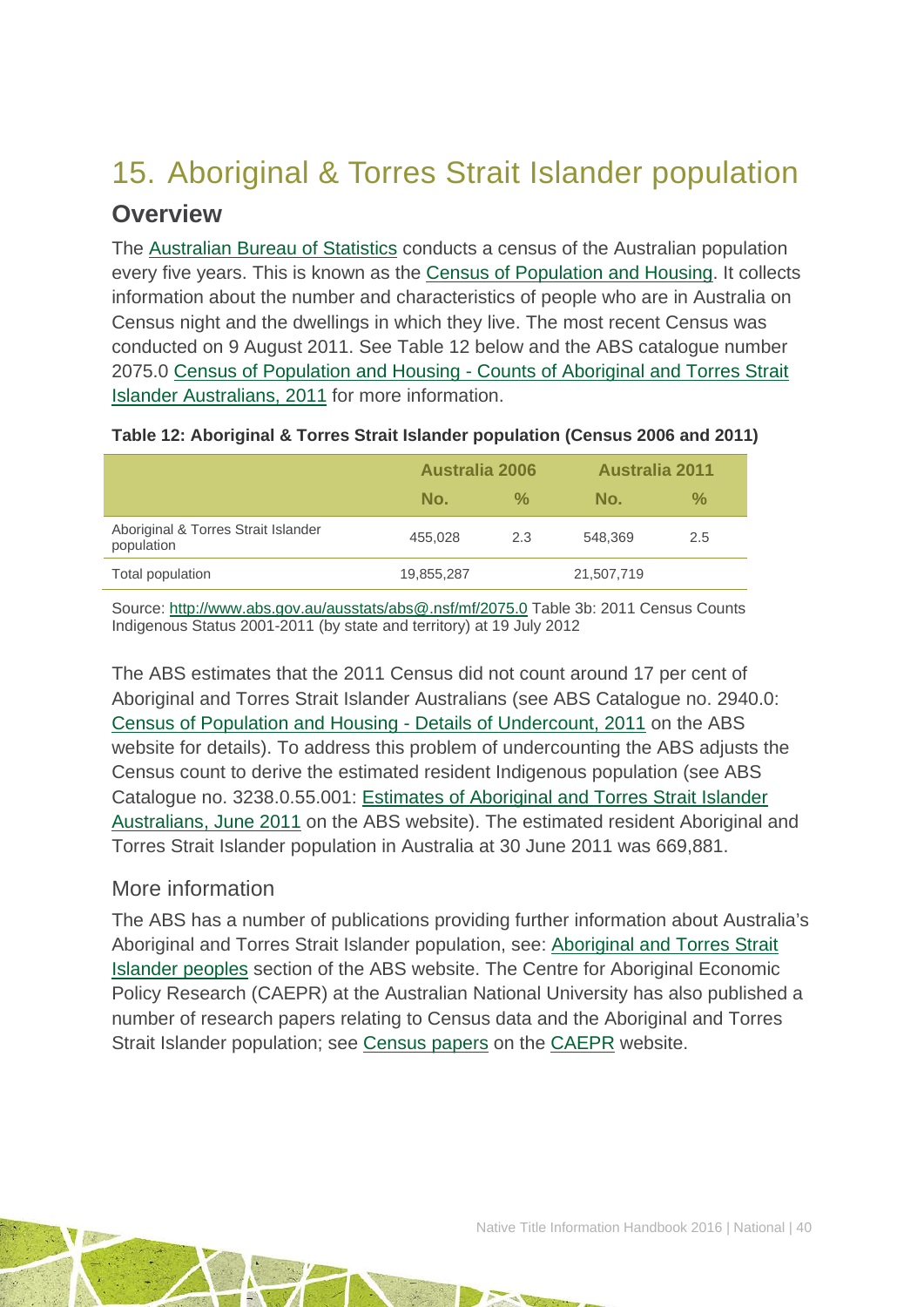## <span id="page-41-0"></span>16. Sources

- 1. Native title legislation and reforms
	- o Agreements, Treaties and Negotiated Settlements (ATNS): <http://www.atns.net.au/>
	- Australian Government ComLaw:<http://www.comlaw.gov.au/Home>
	- Australian Human Rights Commission:<https://www.humanrights.gov.au/>
	- Australian Law Reform Commission (Review of the NTA): <http://www.alrc.gov.au/inquiries/native-title-act-1993>
	- Australasian Legal Information Institute:<http://www.austlii.edu.au/>
	- National Native Title Tribunal (NNTT):<http://www.nntt.gov.au/>
	- o Office of the Registrar of Indigenous Corporations (ORIC): <http://www.oric.gov.au/>
	- AIATSIS Native Title Research Unit: [http://aiatsis.gov.au/research/research](http://aiatsis.gov.au/research/research-themes/native-title)[themes/native-title](http://aiatsis.gov.au/research/research-themes/native-title)
- 2. Organisations involved in the native title system
	- AIATSIS Native Title Research Unit: [http://aiatsis.gov.au/research/research](http://aiatsis.gov.au/research/research-themes/native-title)[themes/native-title](http://aiatsis.gov.au/research/research-themes/native-title)
	- Attorney-General's Department:<http://www.ag.gov.au/>
	- Australian Government Indigenous portal: [http://www.indigenous.gov.au/.](http://www.indigenous.gov.au/)
	- Australian Human Rights Commission:<https://www.humanrights.gov.au/>
	- Australasian Legal Information Institute:<http://www.austlii.edu.au/>
	- Council of Australian Governments:<https://www.coag.gov.au/>
	- Deloitte Access Economics (Review of native title organisations): [http://www.deloitteaccesseconomics.com.au/our+services/economic+analysi](http://www.deloitteaccesseconomics.com.au/our+services/economic+analysis+and+policy/native+title/about+the+review) [s+and+policy/native+title/about+the+review](http://www.deloitteaccesseconomics.com.au/our+services/economic+analysis+and+policy/native+title/about+the+review)
	- Department of the Prime Minister & Cabinet:<http://www.dpmc.gov.au/>
	- Federal Court of Australia:<http://www.fedcourt.gov.au/>
	- Minister for Indigenous Affairs:<http://minister.indigenous.gov.au/>
	- **o** National Congress of Australia's First Peoples: <http://nationalcongress.com.au/>
	- National Native Title Council:<http://nntc.com.au/>
	- o National Native Title Tribunal (NNTT):<http://www.nntt.gov.au/>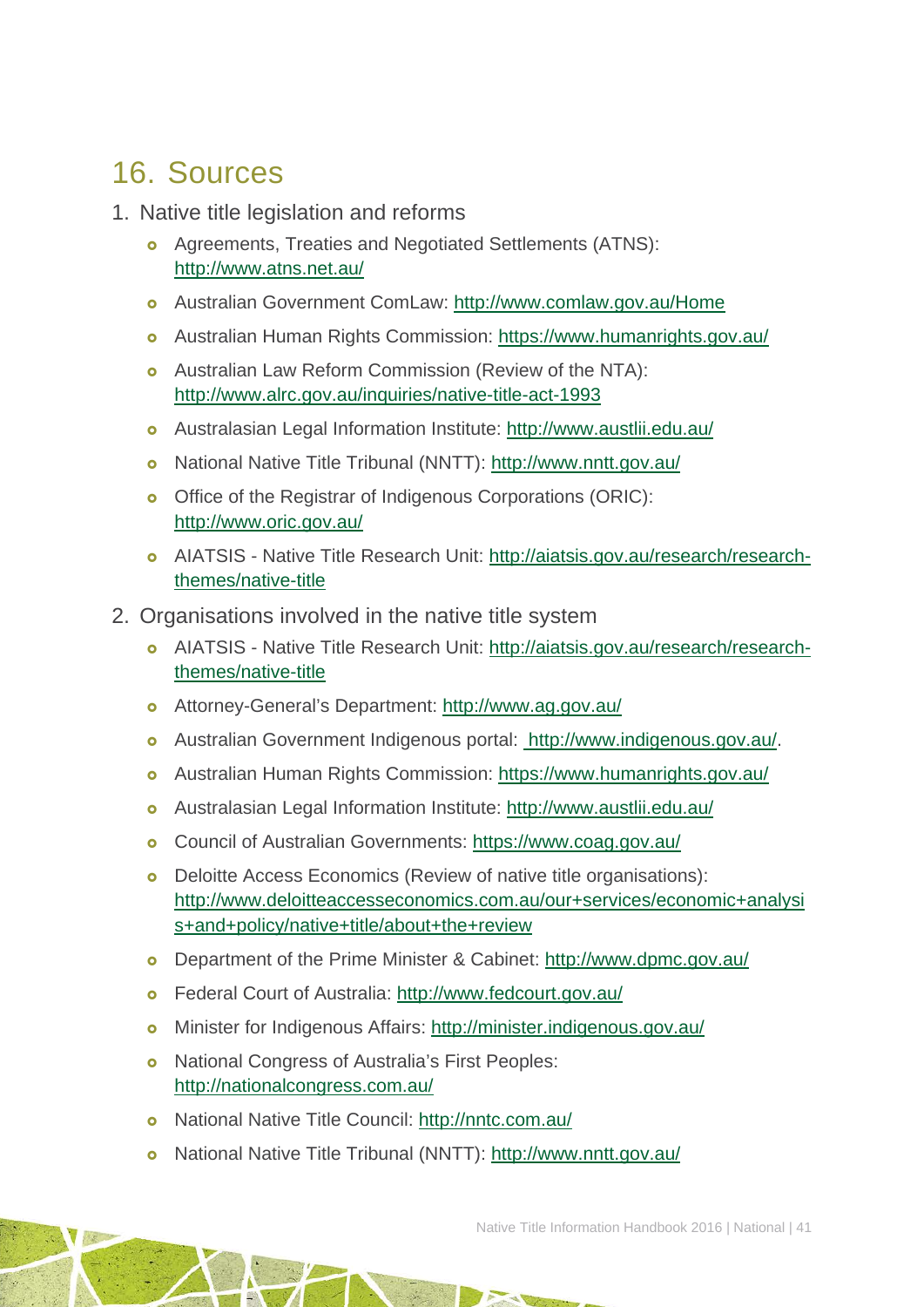- Parliament of Australia: [http://parlinfo.aph.gov.au/](http://parlinfo.aph.gov.au/parlInfo/search/search.w3p)
- Productivity Commission:<http://www.pc.gov.au/>
- The Treasury:<http://www.treasury.gov.au/>
- 3. Native title representative bodies & native title service providers
	- Australasian Legal Information Institute:<http://www.austlii.edu.au/>
	- o Cape York Land Council:<http://www.cylc.org.au/>
	- Carpentaria Land Council Aboriginal Corporation:<http://www.clcac.com.au/>
	- Central Desert Native Title Services: <http://www.centraldesert.org.au/>
	- Central Land Council:<http://www.clc.org.au/>
	- Goldfields Land and Sea Council:<http://www.glsc.com.au/>
	- Deloitte Access Economics (Review of native title organisations): [http://www.deloitteaccesseconomics.com.au/our+services/economic+analysi](http://www.deloitteaccesseconomics.com.au/our+services/economic+analysis+and+policy/native+title/about+the+review) [s+and+policy/native+title/about+the+review](http://www.deloitteaccesseconomics.com.au/our+services/economic+analysis+and+policy/native+title/about+the+review)
	- Department of the Prime Minister & Cabinet:<http://www.dpmc.gov.au/>
	- Kimberley Land Council:<http://www.klc.org.au/>
	- Minister for Indigenous Affairs:<http://minister.indigenous.gov.au/>
	- National Native Title Tribunal (NNTT):<http://www.nntt.gov.au/>
	- Native Title Services Victoria:<http://www.ntsv.com.au/>
	- North Queensland Land Council:<http://nqlc.com.au/>
	- Northern Land Council:<http://www.nlc.org.au/>
	- o NTSCORP:<http://www.ntscorp.com.au/>
	- Queensland South Native Title Services:<http://www.qsnts.com.au/>
	- South Australian Native Title Services:<http://www.nativetitlesa.org/>
	- South West Aboriginal Land and Sea Council:<http://www.noongar.org.au/>
	- Torres Strait Regional Authority:<http://www.tsra.gov.au/>
	- Yamatji Marlpa Aboriginal Corporation: <http://ymac.org.au/>
- 4. Native title applications
	- Australasian Legal Information Institute:<http://www.austlii.edu.au/>
	- National Native Title Tribunal (NNTT):<http://www.nntt.gov.au/>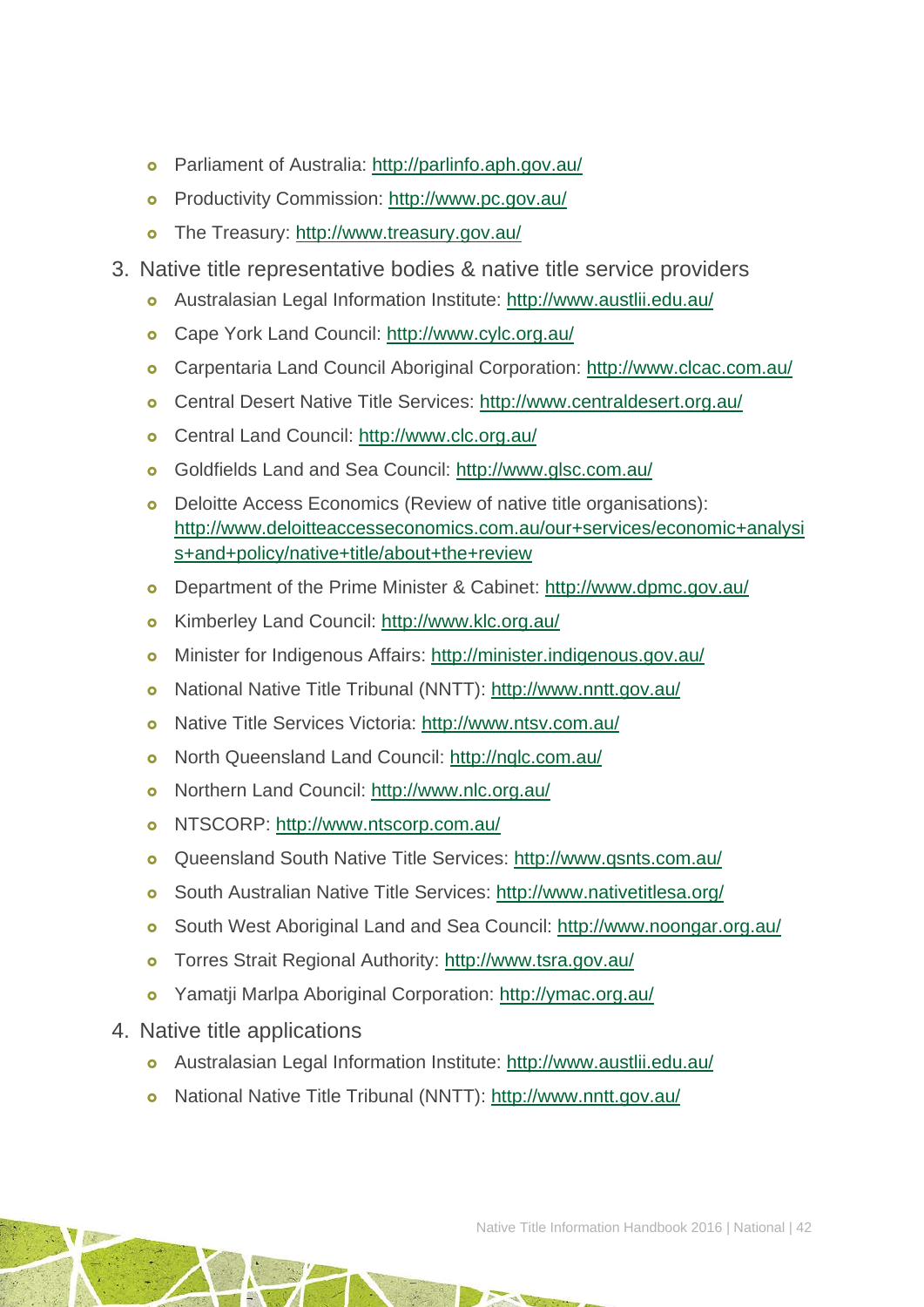- 5. Native title determinations
	- AIATSIS Native Title Research Unit: [http://aiatsis.gov.au/research/research](http://aiatsis.gov.au/research/research-themes/native-title)[themes/native-title](http://aiatsis.gov.au/research/research-themes/native-title)
	- Australasian Legal Information Institute:<http://www.austlii.edu.au/>
	- National Native Title Tribunal (NNTT):<http://www.nntt.gov.au/>
	- o Productivity Commission:<http://www.pc.gov.au/>
- 6. Registered native title bodies corporate
	- AIATSIS Native Title Corporations:<http://www.nativetitle.org.au/>
	- AIATSIS Native Title Research Unit: [http://aiatsis.gov.au/research/research](http://aiatsis.gov.au/research/research-themes/native-title)[themes/native-title](http://aiatsis.gov.au/research/research-themes/native-title)
	- Australasian Legal Information Institute:<http://www.austlii.edu.au/>
	- National Native Title Tribunal (NNTT):<http://www.nntt.gov.au/>
	- o Office of the Registrar of Indigenous Corporations (ORIC): <http://www.oric.gov.au/>
- 7. Future acts
	- Agreements, Treaties and Negotiated Settlements (ATNS): <http://www.atns.net.au/>
	- Attorney-General's Department:<http://www.ag.gov.au/>
	- Australasian Legal Information Institute:<http://www.austlii.edu.au/>
	- National Native Title Tribunal (NNTT):<http://www.nntt.gov.au/>
- 8. Indigenous land use agreements
	- National Native Title Tribunal (NNTT):<http://www.nntt.gov.au/>
	- AIATSIS Native Title Research Unit: [http://aiatsis.gov.au/research/research](http://aiatsis.gov.au/research/research-themes/native-title)[themes/native-title](http://aiatsis.gov.au/research/research-themes/native-title)
	- Productivity Commission:<http://www.pc.gov.au/>
- 9. Cultural heritage
	- AIATSIS Native Title Research Unit: [http://aiatsis.gov.au/research/research](http://aiatsis.gov.au/research/research-themes/native-title)[themes/native-title](http://aiatsis.gov.au/research/research-themes/native-title)
	- Attorney-General's Department:<http://www.ag.gov.au/>
	- Australasian Legal Information Institute:<http://www.austlii.edu.au/>
	- Department of Environment:<http://www.environment.gov.au/>
	- Department of the Prime Minister & Cabinet:<http://www.dpmc.gov.au/>